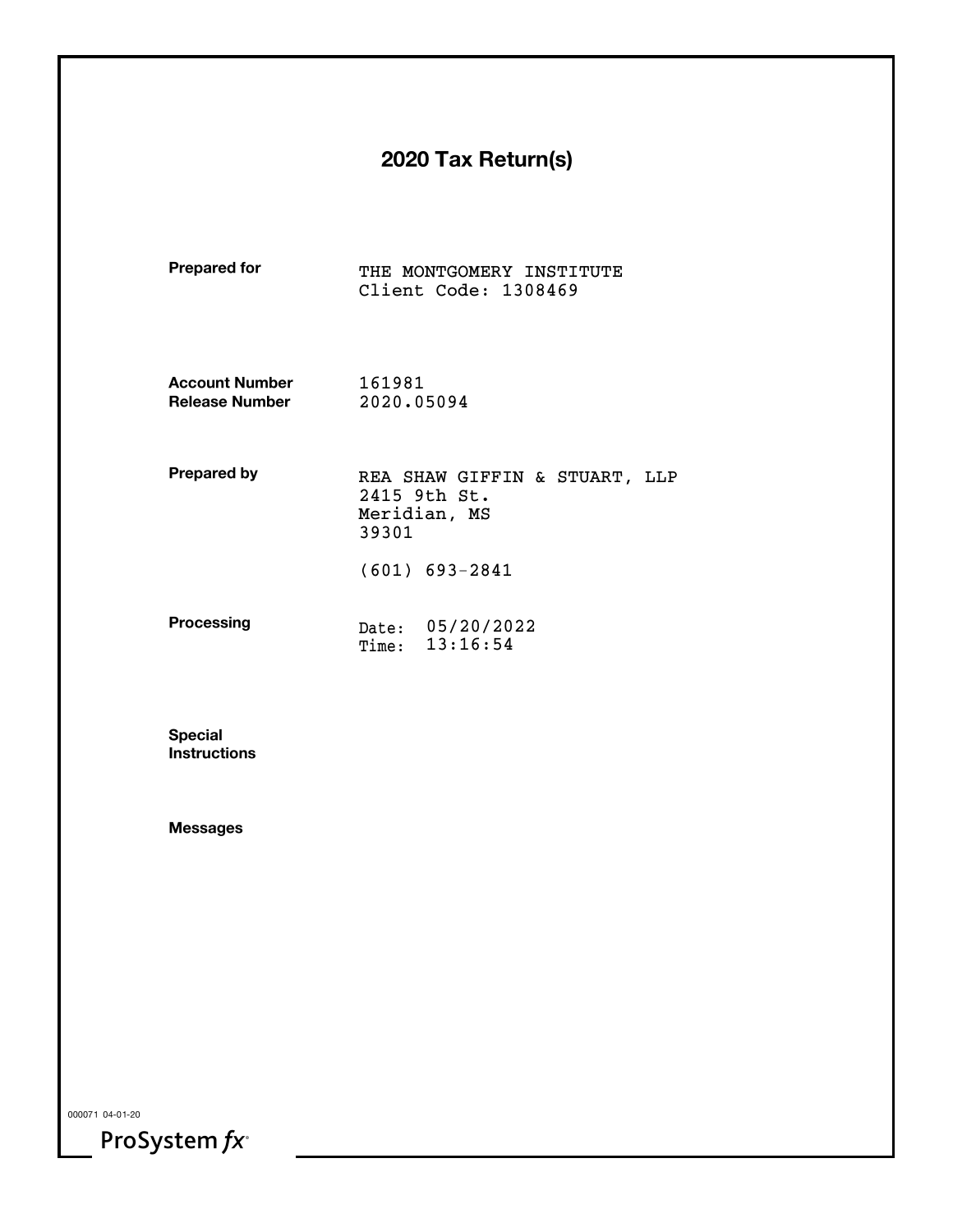# **Return Information**

### CAUTION

. Form 990, Page 2, Part III, Line 4. For each program service reported on lines 4a through 4d, section 501(c)(3) and 501(c)(4) organizations and section 4947(a)(1) charitable trusts must report on lines 4a through 4d any revenue derived directly from the activity. This should be reviewed and corrected as necessary. (23453)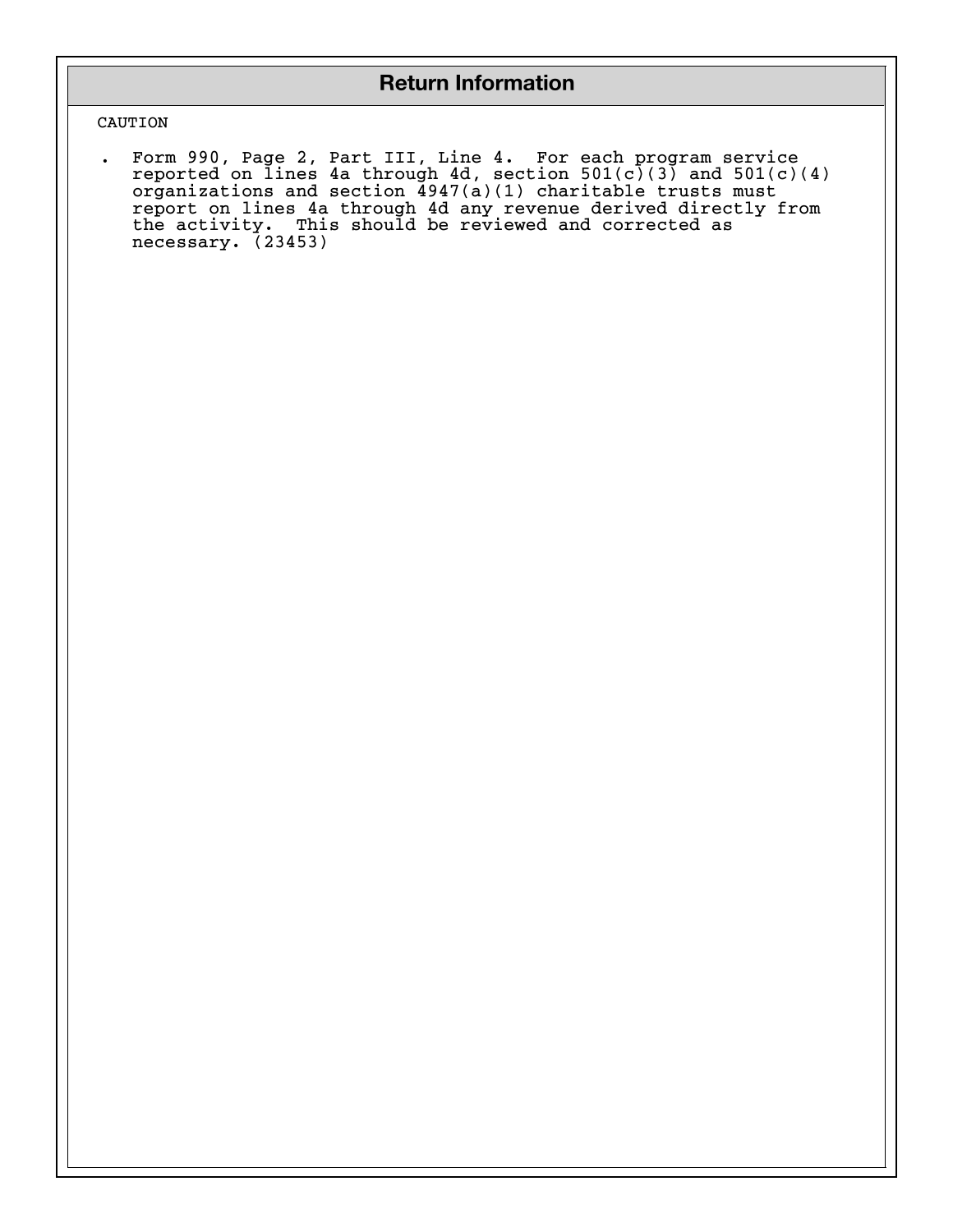### ELECTRONIC FILING STATUS REPORT

| <b>TAXING AUTHORITY</b> | <b>RETURN STATUS</b> | ELECTRONIC FILING STATUS | <b>DATE EXPORTED</b> |
|-------------------------|----------------------|--------------------------|----------------------|
| Federal Form 990        | Qualified            |                          |                      |
|                         |                      |                          |                      |
|                         |                      |                          |                      |
|                         |                      |                          |                      |
|                         |                      |                          |                      |
|                         |                      |                          |                      |
|                         |                      |                          |                      |
|                         |                      |                          |                      |
|                         |                      |                          |                      |
|                         |                      |                          |                      |
|                         |                      |                          |                      |
|                         |                      |                          |                      |
|                         |                      |                          |                      |
|                         |                      |                          |                      |
|                         |                      |                          |                      |
|                         |                      |                          |                      |
|                         |                      |                          |                      |
|                         |                      |                          |                      |
|                         |                      |                          |                      |
|                         |                      |                          |                      |
|                         |                      |                          |                      |
|                         |                      |                          |                      |
|                         |                      |                          |                      |
|                         |                      |                          |                      |
|                         |                      |                          |                      |
|                         |                      |                          |                      |
|                         |                      |                          |                      |
|                         |                      |                          |                      |
|                         |                      |                          |                      |
|                         |                      |                          |                      |
|                         |                      |                          |                      |
|                         |                      |                          |                      |
|                         |                      |                          |                      |
|                         |                      |                          |                      |
|                         |                      |                          |                      |
|                         |                      |                          |                      |
|                         |                      |                          |                      |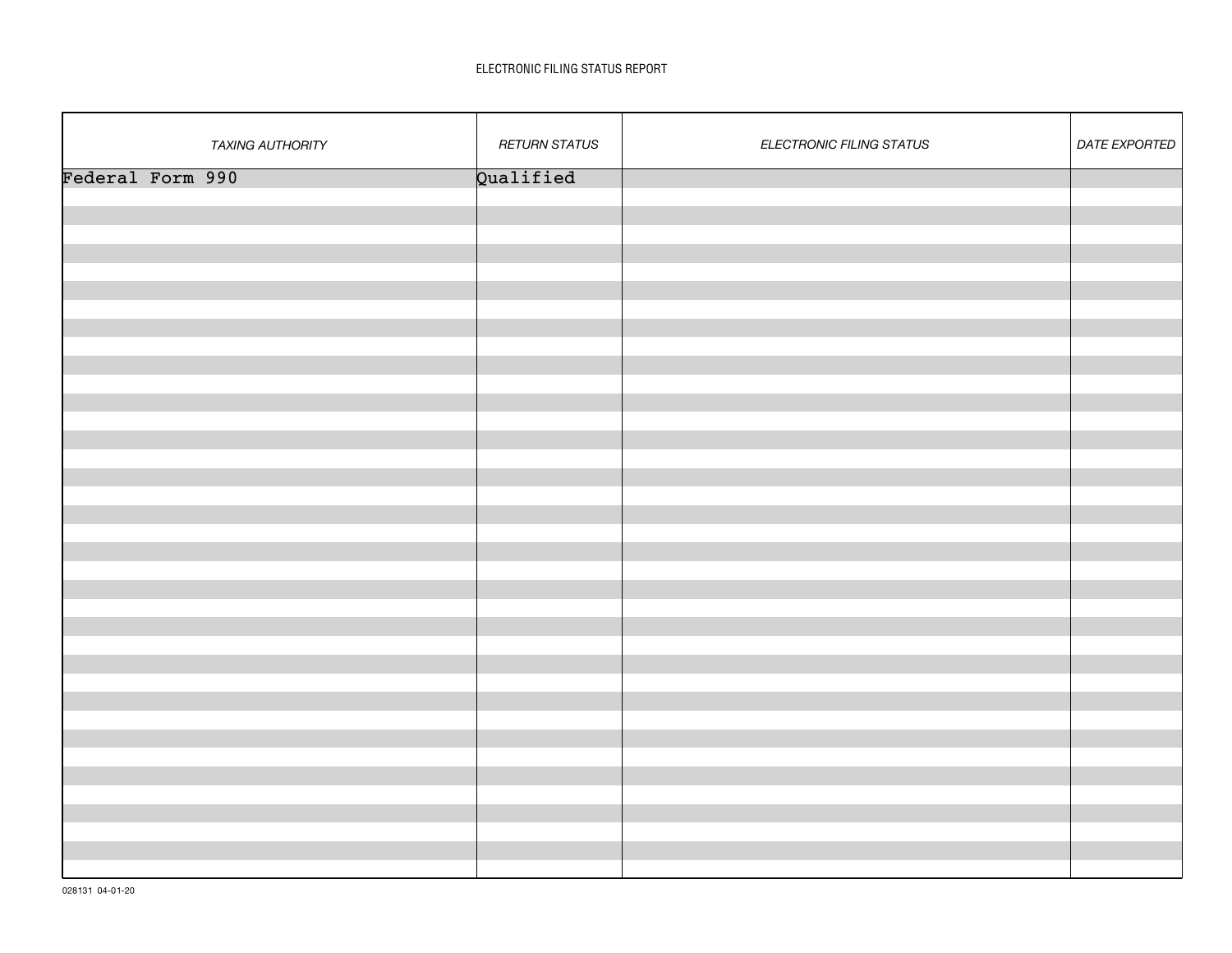| Worksheet: Form 990 Return of Organization Exempt from Income Tax |  |
|-------------------------------------------------------------------|--|
| Section: Statement of Functional Expenses                         |  |
|                                                                   |  |
|                                                                   |  |
|                                                                   |  |
| Section: Net Assets                                               |  |
|                                                                   |  |
|                                                                   |  |
|                                                                   |  |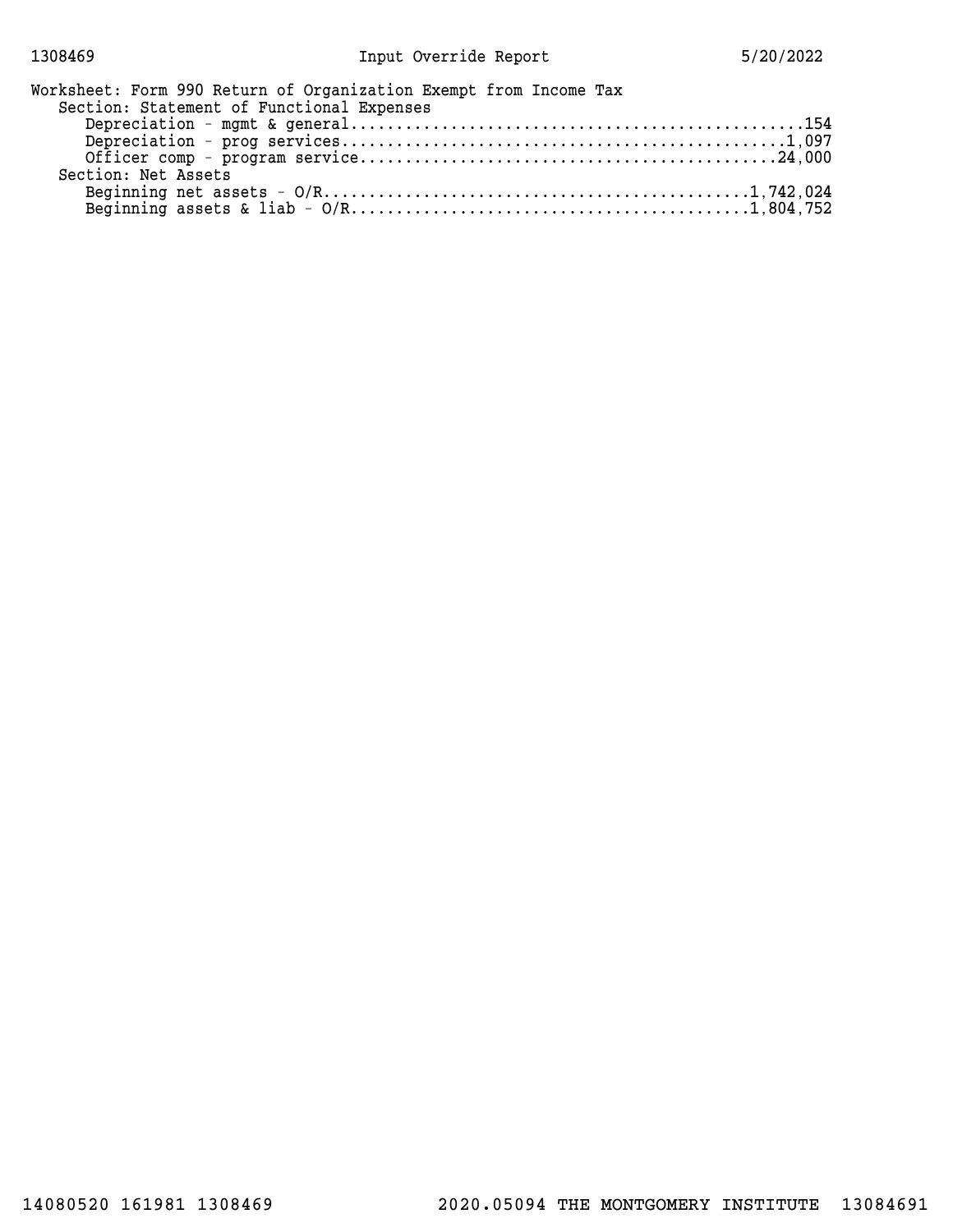# **2020 Return Summary**

| THE MONTGOMERY INSTITUTE                                | 64-0932080 |
|---------------------------------------------------------|------------|
| Form 990:                                               |            |
| Total Revenue                                           | 820, 196.  |
| Total Expenses                                          | 444,470.   |
| Excess <deficit></deficit>                              | 375,726.   |
| Beginning Net Assets                                    | 1,742,024. |
| Changes in Net Assets                                   | 0.         |
| Ending Net Assets                                       | 2,117,750. |
| Balance Sheet Analysis                                  |            |
| Ending Total Assets                                     | 2,132,323. |
| Ending Total Liabilities                                | 14,573.    |
| Ending Total Net Assets or Fund Balances                | 2,117,750. |
| Ending Total Assets Minus Liabilities and Net Assets    | 0.         |
| Ending Net Assets Difference Between Page 1 and Page 11 | 0.         |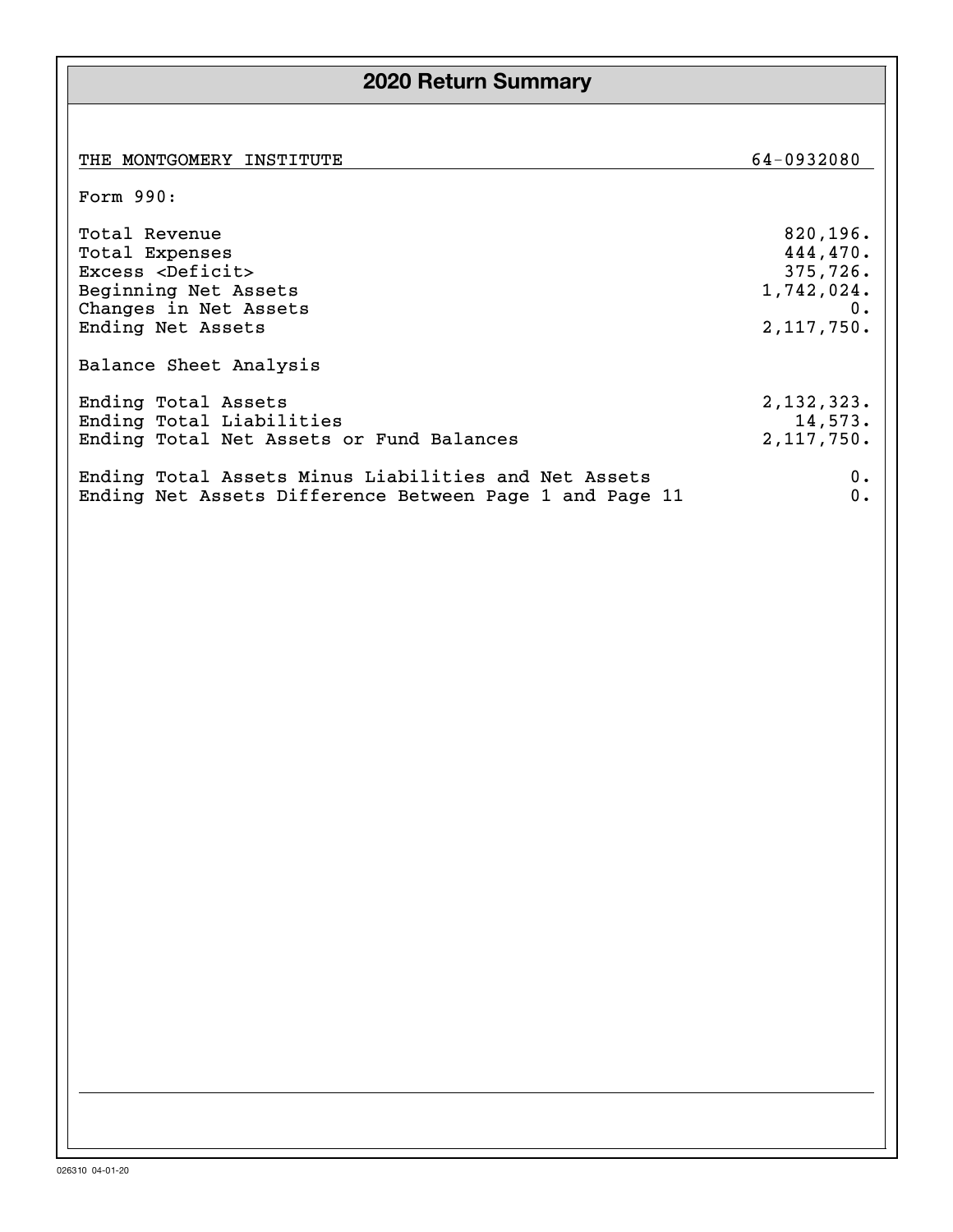# **2020 Return Summary**

THE MONTGOMERY INSTITUTE 64-0932080

|                       | Federal    |
|-----------------------|------------|
| Form Name             | 990        |
| E-file Requested      | Yes        |
| Due Date              | 01/18/22   |
| Extended Due Date     |            |
| Direct Deposit        | N/A        |
| Electronic Withdrawal | N/A        |
| Date Calculated       | 05/20/22   |
| Time Calculated       | 13:08:02   |
| Release Version       | 2020.05094 |

026310 04-01-20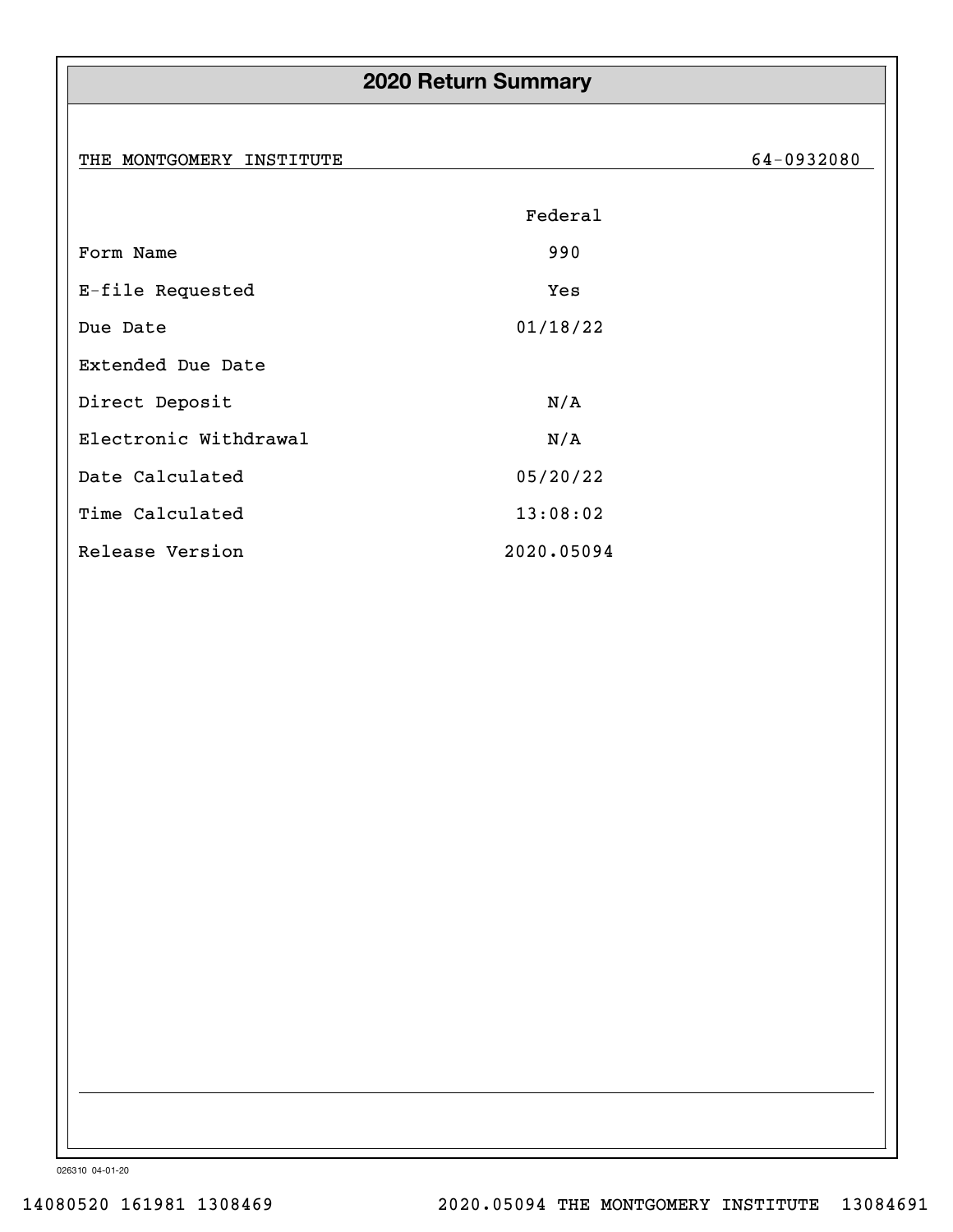| PFX FEE CALCULATION                                                                                                                    | OTY                                                                   | AТ         | AMT                                          | AMT   |  |
|----------------------------------------------------------------------------------------------------------------------------------------|-----------------------------------------------------------------------|------------|----------------------------------------------|-------|--|
| BASIC FEDERAL FORM 990                                                                                                                 | $\mathbf{1}$                                                          |            |                                              | 58.60 |  |
| FORMS AND SCHEDULES<br><b>SCHEDULE A</b><br><b>SCHEDULE B</b><br>SCHEDULE D<br>SCHEDULE O<br>$4562$ - TOTALS<br>8879-EO<br>$SUB-TOTAL$ | 1<br>1<br>$\mathbf 1$<br>$\mathbf{1}$<br>$\mathbf{1}$<br>$\mathbf{1}$ |            | 3.10<br>3.10<br>3.10<br>3.10<br>3.10<br>3.10 | 18.60 |  |
| <b>BOX CHARGES</b>                                                                                                                     |                                                                       | $317$ 0.12 |                                              | 38.04 |  |
|                                                                                                                                        |                                                                       |            |                                              |       |  |
| ADDITIONAL ITEMS<br>COMBINED TRANSMITTAL LETT 1 0.85<br>CLIENT STATEMENT 1<br>FEDERAL ELECTRONIC FILING EDIT<br>$SUB-TOTAL$            |                                                                       |            | 1.15<br>2.55                                 | 4.55  |  |
|                                                                                                                                        |                                                                       |            |                                              |       |  |
| OTHER ITEMS<br>PROFORMA<br>$SUB-TOTAL$                                                                                                 |                                                                       |            | 11.98                                        | 11.98 |  |
|                                                                                                                                        |                                                                       |            |                                              |       |  |
| FOR YOUR INFORMATION ONLY, INVOICE TO FOLLOW                                                                                           |                                                                       |            |                                              |       |  |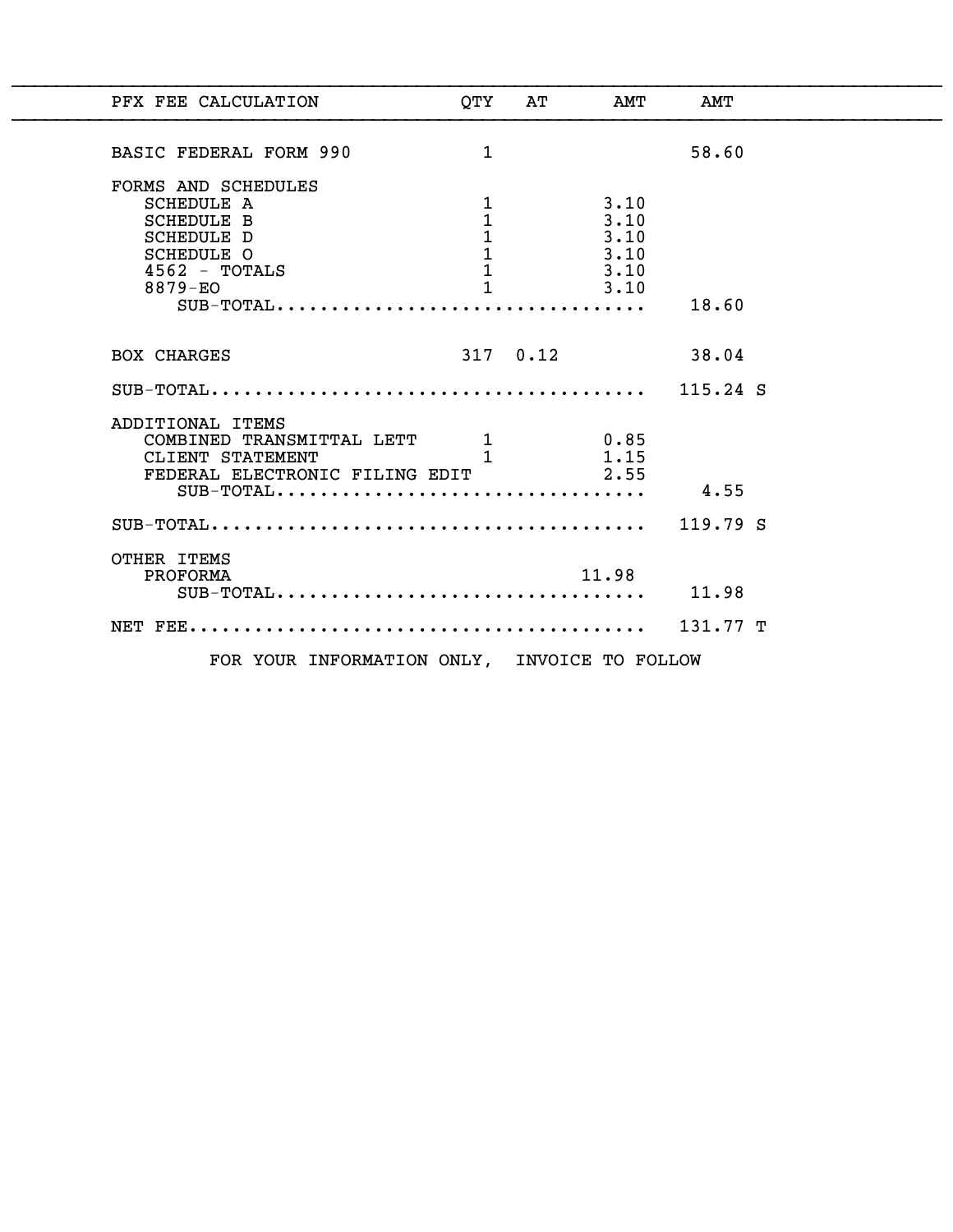REA, SHAW, GIFFIN AND STUART, LLP 2415 9TH ST. MERIDIAN, MS 39301

> CLIENT: 1308469 May 20, 2022

 THE MONTGOMERY INSTITUTE P.O. BOX 1889 MERIDIAN, MS 39302 601 483 - 2661

## S T A T E M E N T

PREPARATION OF 2020 EXEMPT ORGANIZATION TAX RETURN(S).....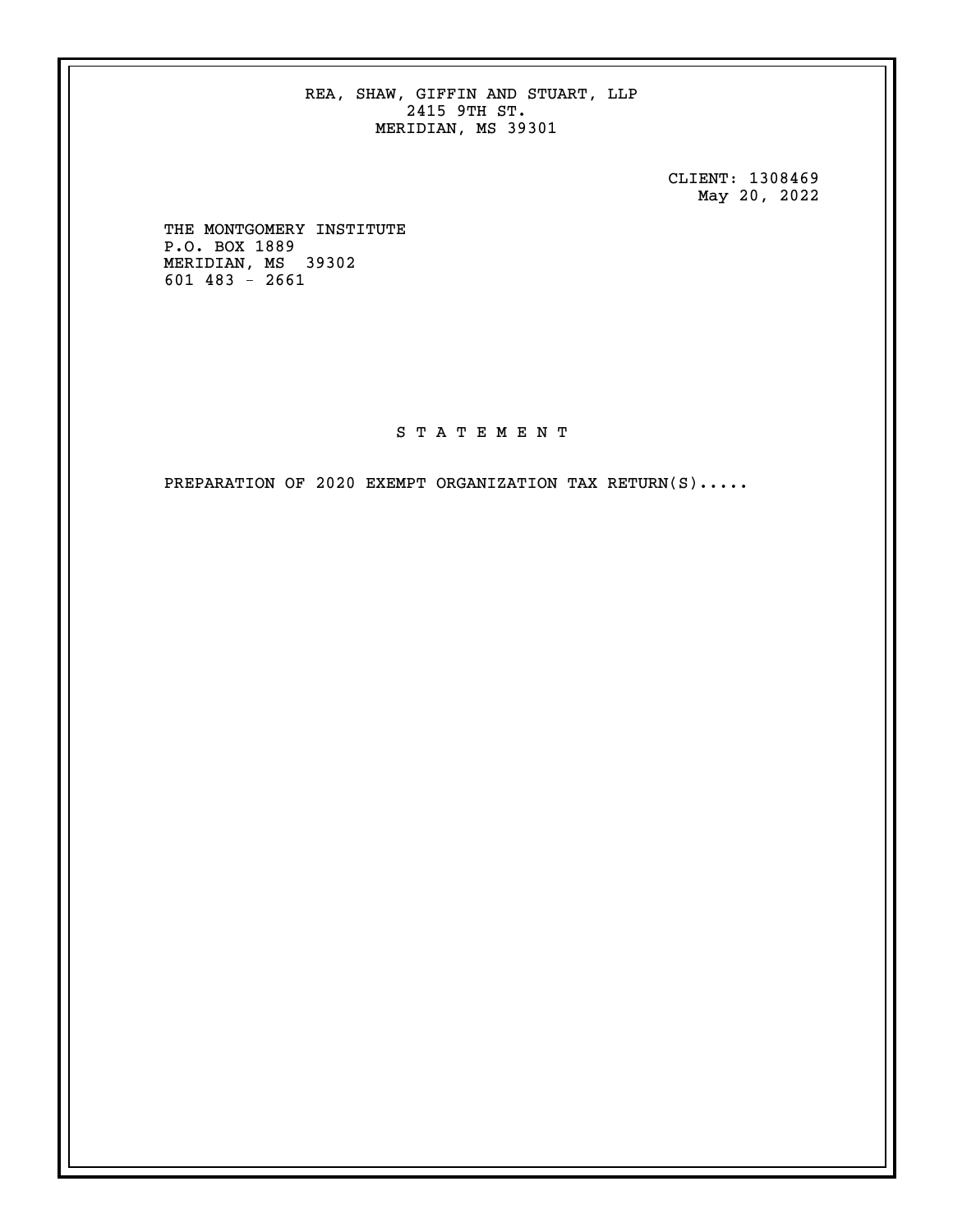Rea, Shaw, Giffin and Stuart, LLP 2415 9th St. Meridian, MS 39301

May 20, 2022

THE MONTGOMERY INSTITUTE P.O. BOX 1889 MERIDIAN, MS 39302

THE MONTGOMERY INSTITUTE:

Enclosed is the organization's 2020 Exempt Organization return.

Specific filing instructions are as follows.

FORM 990 RETURN:

This return has qualified for electronic filing. After you have reviewed the return for completeness and accuracy, please sign, date and return Form 8879-EO to our office. We will transmit the return electronically to the IRS and no further action is required. Return Form 8879-EO to us by July 15, 2022.

A copy of the return is enclosed for your files. We suggest that you retain this copy indefinitely.

Very truly yours,

Charles Rea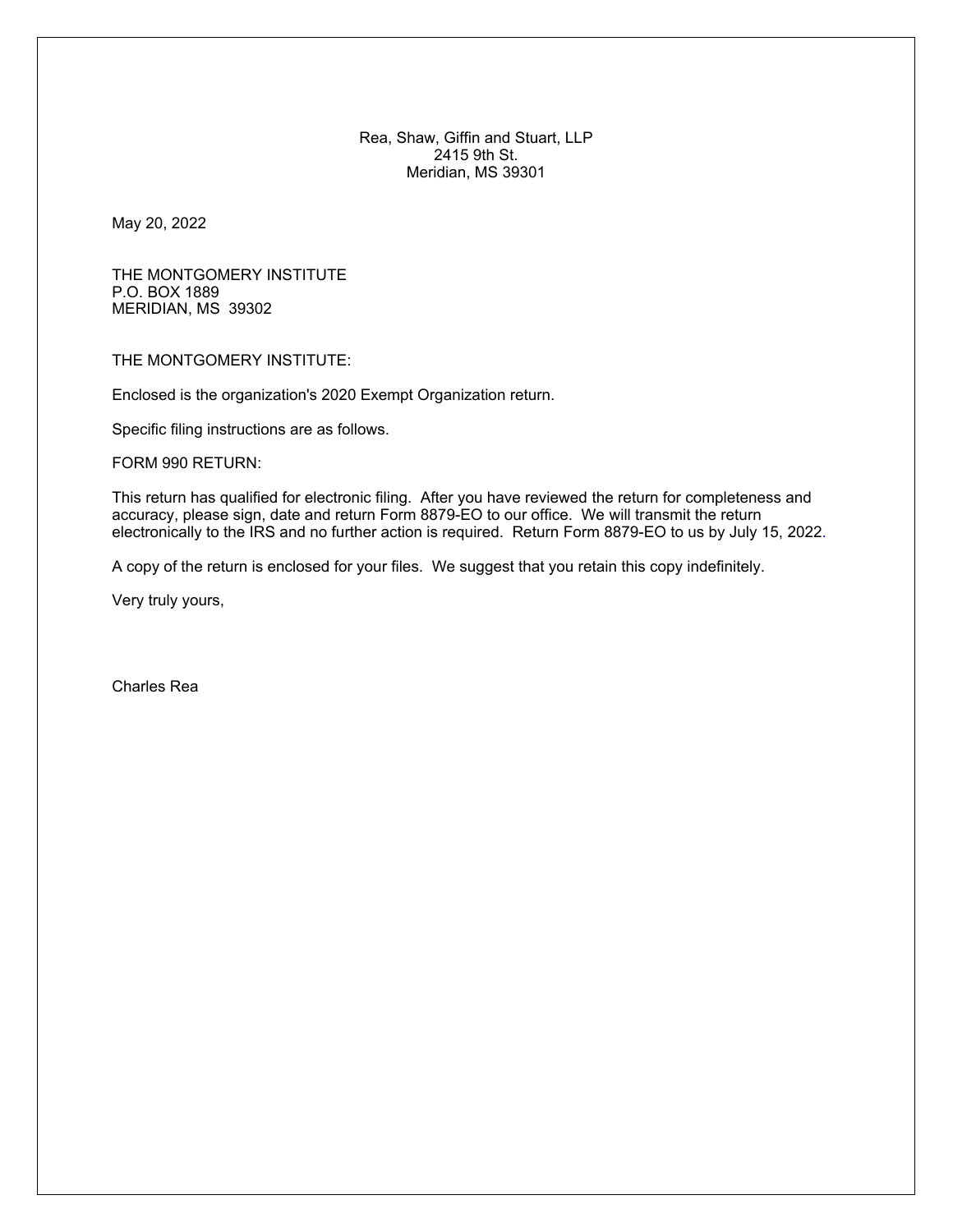Rea, Shaw, Giffin and Stuart, LLP 2415 9th St. Meridian, MS 39301

May 20, 2022

THE MONTGOMERY INSTITUTE P.O. BOX 1889 MERIDIAN, MS 39302

THE MONTGOMERY INSTITUTE:

Enclosed are the original and one copy of the 2020 Exempt Organization return, as follows...

2020 Form 990

Each original should be dated, signed and filed in accordance with the filing instructions. The copy should be retained for your files.

Very truly yours,

Charles Rea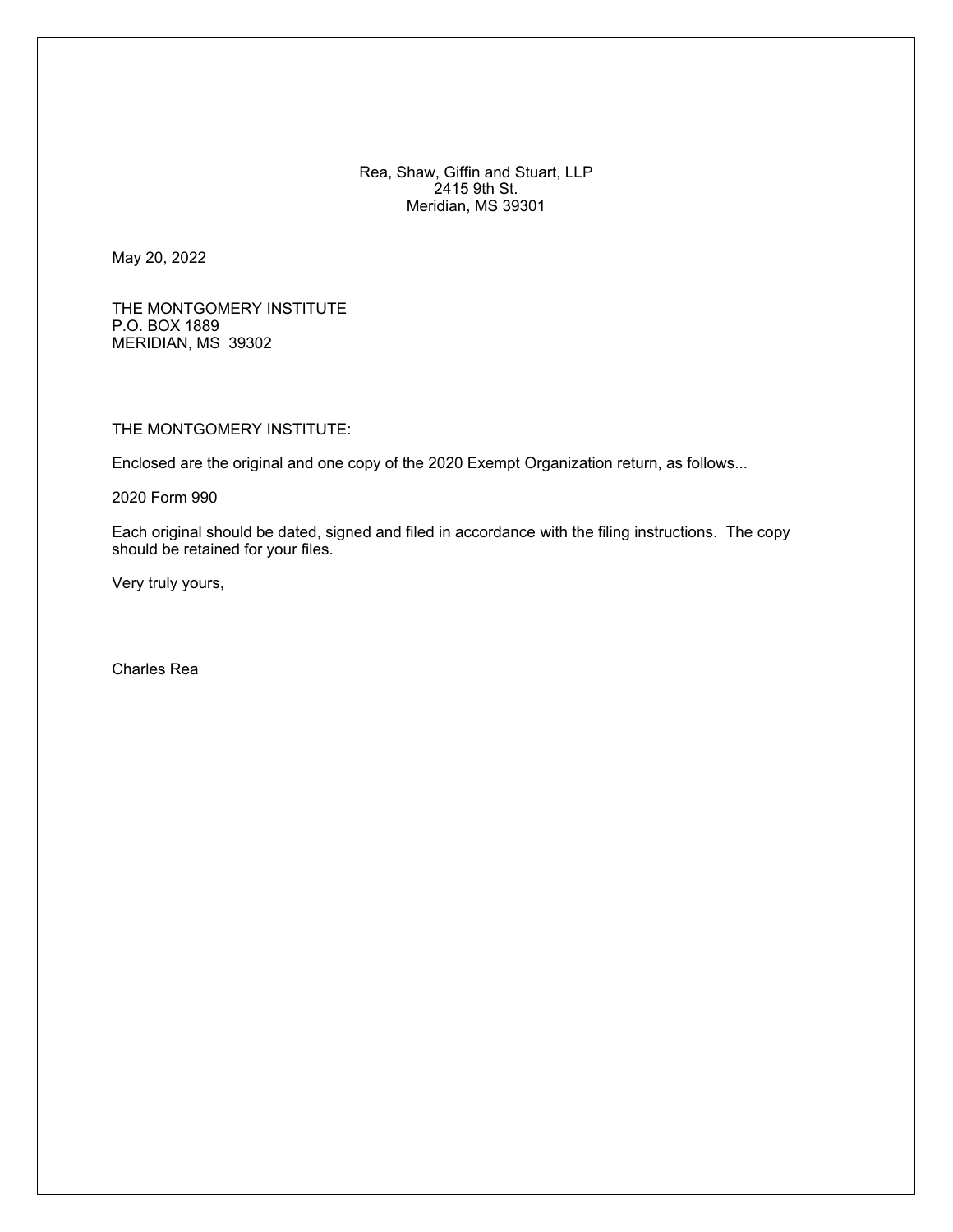| Department of the Treasury                                               | Do not send to the IRS. Keep for your records.                                                                                                                                                                                                                                                                                                                                                                                                                                                                                                                                                                                                                                                                                                                                                                                                                                                                                                                                                  | LULU                                              |
|--------------------------------------------------------------------------|-------------------------------------------------------------------------------------------------------------------------------------------------------------------------------------------------------------------------------------------------------------------------------------------------------------------------------------------------------------------------------------------------------------------------------------------------------------------------------------------------------------------------------------------------------------------------------------------------------------------------------------------------------------------------------------------------------------------------------------------------------------------------------------------------------------------------------------------------------------------------------------------------------------------------------------------------------------------------------------------------|---------------------------------------------------|
| Internal Revenue Service                                                 | Go to www.irs.gov/Form8879EO for the latest information.                                                                                                                                                                                                                                                                                                                                                                                                                                                                                                                                                                                                                                                                                                                                                                                                                                                                                                                                        |                                                   |
| Name of exempt organization or person subject to tax                     |                                                                                                                                                                                                                                                                                                                                                                                                                                                                                                                                                                                                                                                                                                                                                                                                                                                                                                                                                                                                 | Taxpayer identification number                    |
| THE MONTGOMERY INSTITUTE                                                 |                                                                                                                                                                                                                                                                                                                                                                                                                                                                                                                                                                                                                                                                                                                                                                                                                                                                                                                                                                                                 | 64-0932080                                        |
| Name and title of officer or person subject to tax<br>WILLIAM S. CRAWFOD |                                                                                                                                                                                                                                                                                                                                                                                                                                                                                                                                                                                                                                                                                                                                                                                                                                                                                                                                                                                                 |                                                   |
| PRESIDENT<br>Part I                                                      | Type of Return and Return Information (Whole Dollars Only)                                                                                                                                                                                                                                                                                                                                                                                                                                                                                                                                                                                                                                                                                                                                                                                                                                                                                                                                      |                                                   |
|                                                                          |                                                                                                                                                                                                                                                                                                                                                                                                                                                                                                                                                                                                                                                                                                                                                                                                                                                                                                                                                                                                 |                                                   |
|                                                                          | Check the box for the return for which you are using this Form 8879-EO and enter the applicable amount, if any, from the return. If you<br>check the box on line 1a, 2a, 3a, 4a, 5a, 6a, or 7a below, and the amount on that line for the return being filed with this form was<br>blank, then leave line 1b, 2b, 3b, 4b, 5b, 6b, or 7b, whichever is applicable, blank (do not enter -0-). But, if you entered -0- on the<br>return, then enter -0- on the applicable line below. Do not complete more than one line in Part I.                                                                                                                                                                                                                                                                                                                                                                                                                                                                |                                                   |
|                                                                          | 1a Form 990 check here $\blacktriangleright \boxed{X}$ b Total revenue, if any (Form 990, Part VIII, column (A), line 12)  1b $\_\_\_\_\_\_8$ 196.                                                                                                                                                                                                                                                                                                                                                                                                                                                                                                                                                                                                                                                                                                                                                                                                                                              |                                                   |
|                                                                          |                                                                                                                                                                                                                                                                                                                                                                                                                                                                                                                                                                                                                                                                                                                                                                                                                                                                                                                                                                                                 |                                                   |
| 3a Form 1120-POL check here                                              | $\blacktriangleright$<br>$\mathbf{L}$                                                                                                                                                                                                                                                                                                                                                                                                                                                                                                                                                                                                                                                                                                                                                                                                                                                                                                                                                           |                                                   |
| 4a Form 990-PF check here                                                | ▶                                                                                                                                                                                                                                                                                                                                                                                                                                                                                                                                                                                                                                                                                                                                                                                                                                                                                                                                                                                               |                                                   |
| 5a Form 8868 check here                                                  | ▶                                                                                                                                                                                                                                                                                                                                                                                                                                                                                                                                                                                                                                                                                                                                                                                                                                                                                                                                                                                               |                                                   |
| 6a Form 990-T check here                                                 | ▶│                                                                                                                                                                                                                                                                                                                                                                                                                                                                                                                                                                                                                                                                                                                                                                                                                                                                                                                                                                                              |                                                   |
| 7a Form 4720 check here                                                  | ▶∣                                                                                                                                                                                                                                                                                                                                                                                                                                                                                                                                                                                                                                                                                                                                                                                                                                                                                                                                                                                              |                                                   |
| Part II                                                                  | Declaration and Signature Authorization of Officer or Person Subject to Tax                                                                                                                                                                                                                                                                                                                                                                                                                                                                                                                                                                                                                                                                                                                                                                                                                                                                                                                     |                                                   |
|                                                                          | Under penalties of perjury, I declare that $\boxed{\mathbf{X}}$ I am an officer of the above organization or $\boxed{\phantom{\mathbf{X}}}$ I am a person subject to tax with respect to                                                                                                                                                                                                                                                                                                                                                                                                                                                                                                                                                                                                                                                                                                                                                                                                        |                                                   |
| (name of organization)                                                   | examined a copy (EIN) examined a copy                                                                                                                                                                                                                                                                                                                                                                                                                                                                                                                                                                                                                                                                                                                                                                                                                                                                                                                                                           |                                                   |
| PIN: check one box only                                                  | processing the return or refund, and (c) the date of any refund. If applicable, I authorize the U.S. Treasury and its designated Financial<br>Agent to initiate an electronic funds withdrawal (direct debit) entry to the financial institution account indicated in the tax preparation<br>software for payment of the federal taxes owed on this return, and the financial institution to debit the entry to this account. To revoke<br>a payment, I must contact the U.S. Treasury Financial Agent at 1-888-353-4537 no later than 2 business days prior to the payment<br>(settlement) date. I also authorize the financial institutions involved in the processing of the electronic payment of taxes to receive<br>confidential information necessary to answer inquiries and resolve issues related to the payment. I have selected a personal<br>identification number (PIN) as my signature for the electronic return and, if applicable, the consent to electronic funds withdrawal. |                                                   |
|                                                                          | $\boxed{\text{X}}$   authorize REA SHAW GIFFIN & STUART, LLP<br>to enter my PIN                                                                                                                                                                                                                                                                                                                                                                                                                                                                                                                                                                                                                                                                                                                                                                                                                                                                                                                 | 69854                                             |
|                                                                          | ERO firm name                                                                                                                                                                                                                                                                                                                                                                                                                                                                                                                                                                                                                                                                                                                                                                                                                                                                                                                                                                                   | Enter five numbers, but<br>do not enter all zeros |
|                                                                          | as my signature on the tax year 2020 electronically filed return. If I have indicated within this return that a copy of the return is being filed with<br>a state agency(ies) regulating charities as part of the IRS Fed/State program, I also authorize the aforementioned ERO to enter my<br>PIN on the return's disclosure consent screen.                                                                                                                                                                                                                                                                                                                                                                                                                                                                                                                                                                                                                                                  |                                                   |
|                                                                          | As an officer or person subject to tax with respect to the organization, I will enter my PIN as my signature on the tax year 2020<br>electronically filed return. If I have indicated within this return that a copy of the return is being filed with a state agency(ies)<br>regulating charities as part of the IRS Fed/State program, I will enter my PIN on the return's disclosure consent screen.                                                                                                                                                                                                                                                                                                                                                                                                                                                                                                                                                                                         |                                                   |
| Signature of officer or person subject to tax                            |                                                                                                                                                                                                                                                                                                                                                                                                                                                                                                                                                                                                                                                                                                                                                                                                                                                                                                                                                                                                 | Date $\triangleright$ 05/26/22                    |
| <b>Part III</b>                                                          | <b>Certification and Authentication</b>                                                                                                                                                                                                                                                                                                                                                                                                                                                                                                                                                                                                                                                                                                                                                                                                                                                                                                                                                         |                                                   |
|                                                                          | <b>ERO's EFIN/PIN.</b> Enter your six-digit electronic filing identification                                                                                                                                                                                                                                                                                                                                                                                                                                                                                                                                                                                                                                                                                                                                                                                                                                                                                                                    |                                                   |
|                                                                          | 64009212645<br>number (EFIN) followed by your five-digit self-selected PIN.<br>Do not enter all zeros                                                                                                                                                                                                                                                                                                                                                                                                                                                                                                                                                                                                                                                                                                                                                                                                                                                                                           |                                                   |
| IRS e-file Providers for Business Returns.                               | I certify that the above numeric entry is my PIN, which is my signature on the 2020 electronically filed return indicated above. I confirm<br>that I am submitting this return in accordance with the requirements of Pub. 4163, Modernized e-File (MeF) Information for Authorized                                                                                                                                                                                                                                                                                                                                                                                                                                                                                                                                                                                                                                                                                                             |                                                   |
| ERO's signature $\blacktriangleright$                                    | Date $\triangleright$ 05/20/22                                                                                                                                                                                                                                                                                                                                                                                                                                                                                                                                                                                                                                                                                                                                                                                                                                                                                                                                                                  |                                                   |
|                                                                          | <b>ERO Must Retain This Form - See Instructions</b><br>Do Not Submit This Form to the IRS Unless Requested To Do So                                                                                                                                                                                                                                                                                                                                                                                                                                                                                                                                                                                                                                                                                                                                                                                                                                                                             |                                                   |
|                                                                          |                                                                                                                                                                                                                                                                                                                                                                                                                                                                                                                                                                                                                                                                                                                                                                                                                                                                                                                                                                                                 |                                                   |
|                                                                          | LHA For Paperwork Reduction Act Notice, see instructions.                                                                                                                                                                                                                                                                                                                                                                                                                                                                                                                                                                                                                                                                                                                                                                                                                                                                                                                                       | Form 8879-EO (2020)                               |
| 023051 11-03-20                                                          |                                                                                                                                                                                                                                                                                                                                                                                                                                                                                                                                                                                                                                                                                                                                                                                                                                                                                                                                                                                                 |                                                   |

# For calendar year 2020, or fiscal year beginning  $\rm{~SEP}$   $\rm{1}$   $\rm{~,}$  2020, and ending  $\rm{~AUG}$   $\rm{31}$   $\rm{~,}$  20 $\rm{21}$ **for an Exempt Organization**

**IRS e-file Signature Authorization**

Form **8879-EO**

**2020**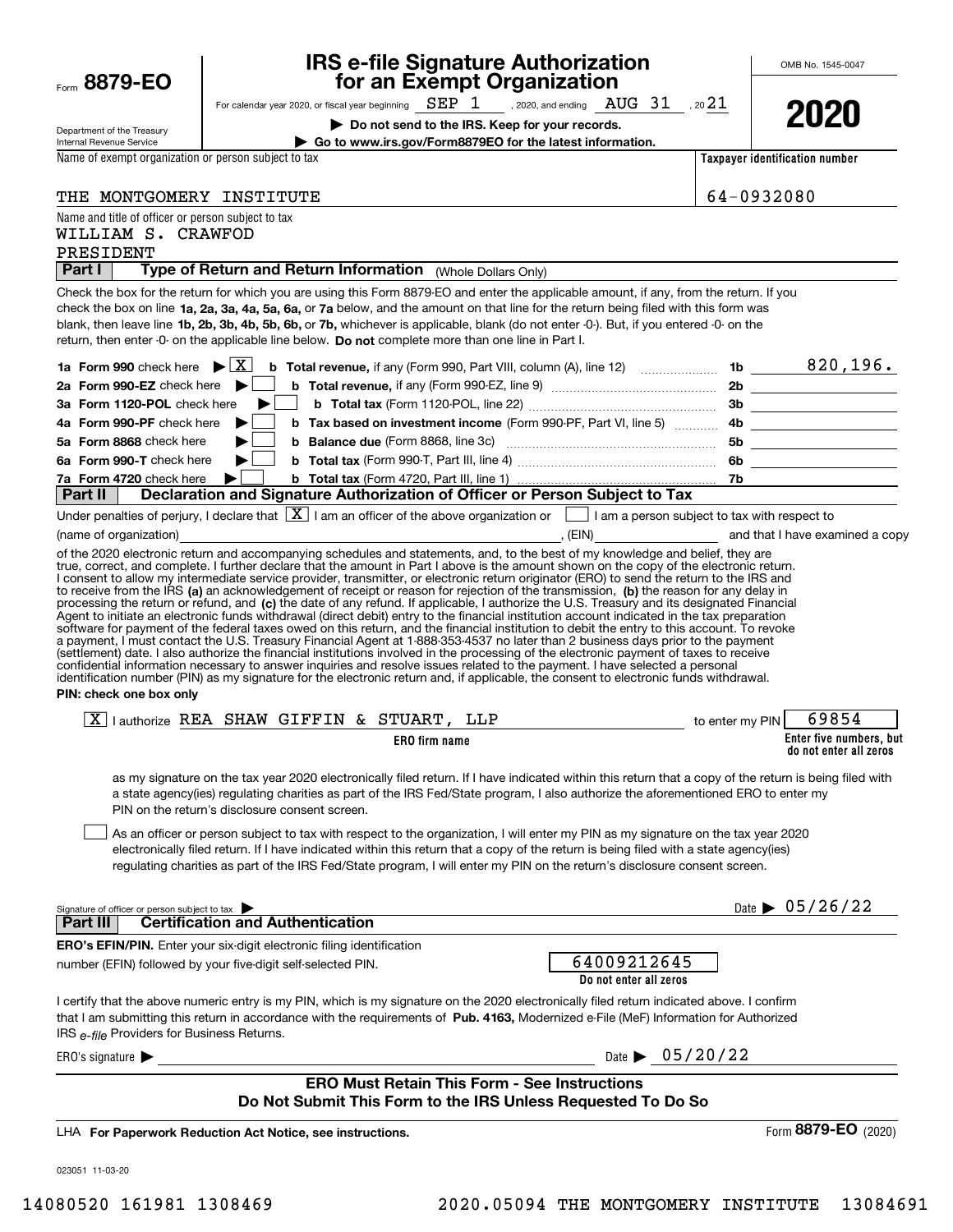| Form | æ |
|------|---|
|      |   |

Department of the Treasury Internal Revenue Service

# **Return of Organization Exempt From Income Tax**

**Under section 501(c), 527, or 4947(a)(1) of the Internal Revenue Code (except private foundations) 2020**

**| Do not enter social security numbers on this form as it may be made public. | Go to www.irs.gov/Form990 for instructions and the latest information. Inspection**



|                         |                               | 2020<br>SEP<br>A For the 2020 calendar year, or tax year beginning<br>1,                                                                            |                    | and ending AUG 31, 2021                                               |                                                                                                                                                |
|-------------------------|-------------------------------|-----------------------------------------------------------------------------------------------------------------------------------------------------|--------------------|-----------------------------------------------------------------------|------------------------------------------------------------------------------------------------------------------------------------------------|
|                         | <b>B</b> Check if applicable: | <b>C</b> Name of organization                                                                                                                       |                    | D Employer identification number                                      |                                                                                                                                                |
|                         | Address<br>change             |                                                                                                                                                     |                    |                                                                       |                                                                                                                                                |
|                         | Name<br>change                | 64-0932080                                                                                                                                          |                    |                                                                       |                                                                                                                                                |
|                         | Initial<br>return             | Doing business as<br>Number and street (or P.O. box if mail is not delivered to street address)                                                     | E Telephone number |                                                                       |                                                                                                                                                |
|                         | Final<br>return/              | P.O. BOX 1889                                                                                                                                       | Room/suite         | 601 483                                                               | $-2661$                                                                                                                                        |
|                         | termin-<br>ated               | City or town, state or province, country, and ZIP or foreign postal code                                                                            |                    | G Gross receipts \$                                                   | 820, 196.                                                                                                                                      |
|                         | Amended<br>return             | 39302<br>MERIDIAN, MS                                                                                                                               |                    | $H(a)$ is this a group return                                         |                                                                                                                                                |
|                         | Applica-<br>tion<br>pending   | F Name and address of principal officer: WILLIAM S. CRAWFORD<br>P.O. BOX 1889, MERIDIAN, MS<br>39302                                                |                    | for subordinates?<br>$H(b)$ Are all subordinates included? $\Box$ Yes | $\overline{\ }$ Yes $\overline{\phantom{a}X}$ No<br>l No                                                                                       |
|                         |                               | Tax-exempt status: $\boxed{\mathbf{X}}$ 501(c)(3) [<br>$501(c)$ $\left( \right)$ $\left( \right)$ (insert no.)<br>$4947(a)(1)$ or                   | 527                |                                                                       | If "No," attach a list. See instructions                                                                                                       |
|                         |                               | J Website: $\triangleright$ N/A                                                                                                                     |                    | $H(c)$ Group exemption number $\blacktriangleright$                   |                                                                                                                                                |
|                         |                               | Corporation<br>Trust<br>Association<br>K Form of organization:                                                                                      |                    |                                                                       | $\boxed{\textbf{X}}$ Other $\blacktriangleright$ NOT – $\textbf{F} \textbf{L}$ Year of formation; $\boxed{2001}$ M State of legal domicile; MS |
|                         | <b>Part I</b>                 | Summary                                                                                                                                             |                    |                                                                       |                                                                                                                                                |
|                         | 1.                            | Briefly describe the organization's mission or most significant activities: TO SUPPORT REGIONAL COMMUNITY                                           |                    |                                                                       |                                                                                                                                                |
|                         |                               | BUILDING PROGRAMS WHICH ADVANCE LEADERSHIP & WORKFORCE DEVELOPMENT,                                                                                 |                    |                                                                       |                                                                                                                                                |
| Activities & Governance | $\mathbf{2}$                  | Check this box $\blacktriangleright$ $\blacksquare$ if the organization discontinued its operations or disposed of more than 25% of its net assets. |                    |                                                                       |                                                                                                                                                |
|                         | З                             | Number of voting members of the governing body (Part VI, line 1a)                                                                                   |                    | 3                                                                     | 8                                                                                                                                              |
|                         | 4                             |                                                                                                                                                     |                    | $\overline{\mathbf{4}}$                                               | 8                                                                                                                                              |
|                         | 5                             |                                                                                                                                                     | $\overline{5}$     | 9                                                                     |                                                                                                                                                |
|                         | 6                             |                                                                                                                                                     | 6                  | $\overline{0}$                                                        |                                                                                                                                                |
|                         |                               |                                                                                                                                                     |                    | 7a                                                                    | 0.                                                                                                                                             |
|                         |                               |                                                                                                                                                     |                    | 7b                                                                    | 0.                                                                                                                                             |
|                         |                               |                                                                                                                                                     |                    | <b>Prior Year</b>                                                     | <b>Current Year</b>                                                                                                                            |
|                         | 8                             | Contributions and grants (Part VIII, line 1h)                                                                                                       |                    | 299,247.                                                              | 543,258.                                                                                                                                       |
| Revenue                 | 9                             | Program service revenue (Part VIII, line 2g)                                                                                                        |                    | 11,305.                                                               | 2,200.                                                                                                                                         |
|                         | 10                            |                                                                                                                                                     |                    | $-19,832.$                                                            | 274,738.                                                                                                                                       |
|                         |                               | 11 Other revenue (Part VIII, column (A), lines 5, 6d, 8c, 9c, 10c, and 11e)                                                                         |                    | 8,701.                                                                | 0.                                                                                                                                             |
|                         | 12                            | Total revenue - add lines 8 through 11 (must equal Part VIII, column (A), line 12)                                                                  |                    | 299,421.                                                              | 820, 196.                                                                                                                                      |
|                         | 13                            | Grants and similar amounts paid (Part IX, column (A), lines 1-3)                                                                                    |                    | 0.<br>$\overline{0}$ .                                                | 0.                                                                                                                                             |
|                         | 14                            | Benefits paid to or for members (Part IX, column (A), line 4)                                                                                       |                    | 310, 761.                                                             | 0.<br>327,017.                                                                                                                                 |
|                         | 15                            | Salaries, other compensation, employee benefits (Part IX, column (A), lines 5-10)                                                                   |                    | 0.                                                                    |                                                                                                                                                |
| Expenses                |                               |                                                                                                                                                     |                    |                                                                       | 0.                                                                                                                                             |
|                         |                               | <b>b</b> Total fundraising expenses (Part IX, column (D), line 25)<br>$\blacktriangleright \underbrace{\hspace{2.5cm}}$                             | 364.               | 115,631.                                                              | 117,453.                                                                                                                                       |
|                         |                               |                                                                                                                                                     |                    | 426, 392.                                                             | 444,470.                                                                                                                                       |
|                         | 18                            | Total expenses. Add lines 13-17 (must equal Part IX, column (A), line 25)                                                                           |                    | $-126,971.$                                                           | 375, 726.                                                                                                                                      |
| ងខ្លី                   | 19                            |                                                                                                                                                     |                    | <b>Beginning of Current Year</b>                                      | <b>End of Year</b>                                                                                                                             |
|                         |                               | <b>20</b> Total assets (Part X, line 16)                                                                                                            |                    | 1,804,752.                                                            | 2, 132, 323.                                                                                                                                   |
| Assets<br>Paalanc       |                               | 21 Total liabilities (Part X, line 26)                                                                                                              |                    | 62,728.                                                               | 14,573.                                                                                                                                        |
|                         | 22                            |                                                                                                                                                     |                    | 1,742,024.                                                            | 2,117,750.                                                                                                                                     |
|                         | Part II                       | <b>Signature Block</b>                                                                                                                              |                    |                                                                       |                                                                                                                                                |

Under penalties of perjury, I declare that I have examined this return, including accompanying schedules and statements, and to the best of my knowledge and belief, it is true, correct, and complete. Declaration of preparer (other than officer) is based on all information of which preparer has any knowledge.

| Sign                                                                                                         | Signature of officer                                 | PRESIDENT            |                              | Date                                |  |  |
|--------------------------------------------------------------------------------------------------------------|------------------------------------------------------|----------------------|------------------------------|-------------------------------------|--|--|
| Here                                                                                                         | WILLIAM S. CRAWFORD,<br>Type or print name and title |                      |                              |                                     |  |  |
|                                                                                                              | Print/Type preparer's name                           | Preparer's signature | Date                         | PTIN<br>Check                       |  |  |
| Paid                                                                                                         | Charles Rea                                          | Charles Rea          | 05/20/22                     | P00744695<br>self-emploved          |  |  |
| Preparer                                                                                                     | Firm's name REA SHAW GIFFIN & STUART, LLP            |                      |                              | Firm's EIN 64-02954 $\overline{11}$ |  |  |
| Use Only                                                                                                     | Firm's address $\geq 2415$ 9th St.                   |                      |                              |                                     |  |  |
|                                                                                                              | Meridian, MS 39301                                   |                      | Phone no. $(601) 693 - 2841$ |                                     |  |  |
| ΧI<br>May the IRS discuss this return with the preparer shown above? See instructions                        |                                                      |                      |                              |                                     |  |  |
| Form 990 (2020)<br>LHA For Paperwork Reduction Act Notice, see the separate instructions.<br>032001 12-23-20 |                                                      |                      |                              |                                     |  |  |

See Schedule O for Organization Mission Statement Continuation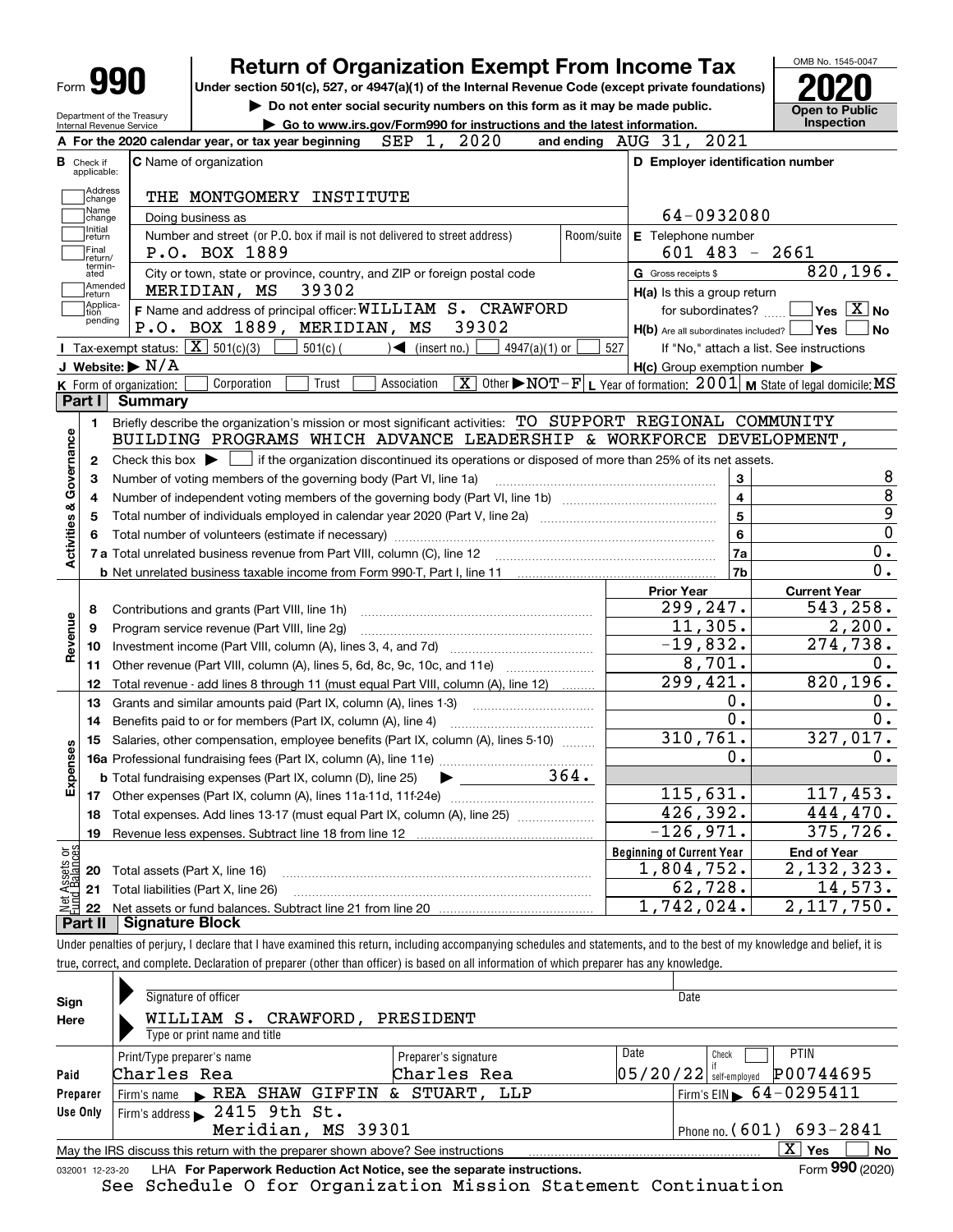|              | 64-0932080<br>THE MONTGOMERY INSTITUTE<br>Page 2<br>Form 990 (2020)<br><b>Part III Statement of Program Service Accomplishments</b>                       |
|--------------|-----------------------------------------------------------------------------------------------------------------------------------------------------------|
|              | $\overline{\mathbf{x}}$<br>Check if Schedule O contains a response or note to any line in this Part III                                                   |
| $\mathbf{1}$ | Briefly describe the organization's mission:                                                                                                              |
|              | THE CORPORATION IS A NONPROFIT CORPORATION ORGANIZED FOR THE FOLLOWING                                                                                    |
|              | EXCLUSIVELY CHARITABLE, AND EDUCATIONAL PURPOSES WITHIN THE MEANING OF                                                                                    |
|              | SECTION 50L1C)(3) OF THE INTERNAL REVENUE CODE OF 1986, AS AMENDED, OR                                                                                    |
|              | THE CORRESPONDING PROVISION OF ANY FUTURE UNITED STATES INTERNAL                                                                                          |
| $\mathbf{2}$ | Did the organization undertake any significant program services during the year which were not listed on the                                              |
|              | $\overline{\ }$ Yes $\overline{\phantom{a}X}$ No<br>prior Form 990 or 990-EZ?                                                                             |
|              | If "Yes," describe these new services on Schedule O.                                                                                                      |
| 3            | $\overline{\ }$ Yes $\overline{\ \ X}$ No<br>Did the organization cease conducting, or make significant changes in how it conducts, any program services? |
|              | If "Yes," describe these changes on Schedule O.                                                                                                           |
| 4            | Describe the organization's program service accomplishments for each of its three largest program services, as measured by expenses.                      |
|              | Section 501(c)(3) and 501(c)(4) organizations are required to report the amount of grants and allocations to others, the total expenses, and              |
|              | revenue, if any, for each program service reported.                                                                                                       |
| 4a.          | $394, 237$ e including grants of \$<br>) (Revenue \$<br>(Code:<br>) (Expenses \$                                                                          |
|              | A) Leadership and Workforce Development: The Montgomery Institute (TMI)                                                                                   |
|              | continued to assist the Golden Triangle Planning and Development                                                                                          |
|              | District, East Central Community College, East Mississippi Community                                                                                      |
|              | College, and Holmes Community College in implement an Appalachians                                                                                        |
|              | Regional Commission grant to revitalize rural economies in Kemper,                                                                                        |
|              | Choctaw, Webster, and Winston Counties. TMI continued to work with                                                                                        |
|              | Meridian and Lauderdale County education leaders to operate the<br>Meridian Freedom Project, an intensive after-school and summer program                 |
|              | for students.                                                                                                                                             |
|              | B) Strategic Thinking and Analysis: The Montgomery Institute initiated,                                                                                   |
|              | coordinated, and/or managed strategic thinking and analysis activities                                                                                    |
|              | in the following areas: 1) provided technical assistance and strategic                                                                                    |
|              |                                                                                                                                                           |
|              |                                                                                                                                                           |
|              |                                                                                                                                                           |
| 4c           | $\left(\text{Code:} \right)$ $\left(\text{Expenses $}\right)$<br>including grants of \$<br>) (Revenue \$                                                  |
|              |                                                                                                                                                           |
|              |                                                                                                                                                           |
|              |                                                                                                                                                           |
|              |                                                                                                                                                           |
| 4d           | Other program services (Describe on Schedule O.)                                                                                                          |
|              | (Expenses \$<br>Revenue \$<br>including grants of \$                                                                                                      |
| 4e           | 394,237.<br>Total program service expenses                                                                                                                |
|              | Form 990 (2020)<br>See Schedule 0 for Continuation(s)<br>032002 12-23-20                                                                                  |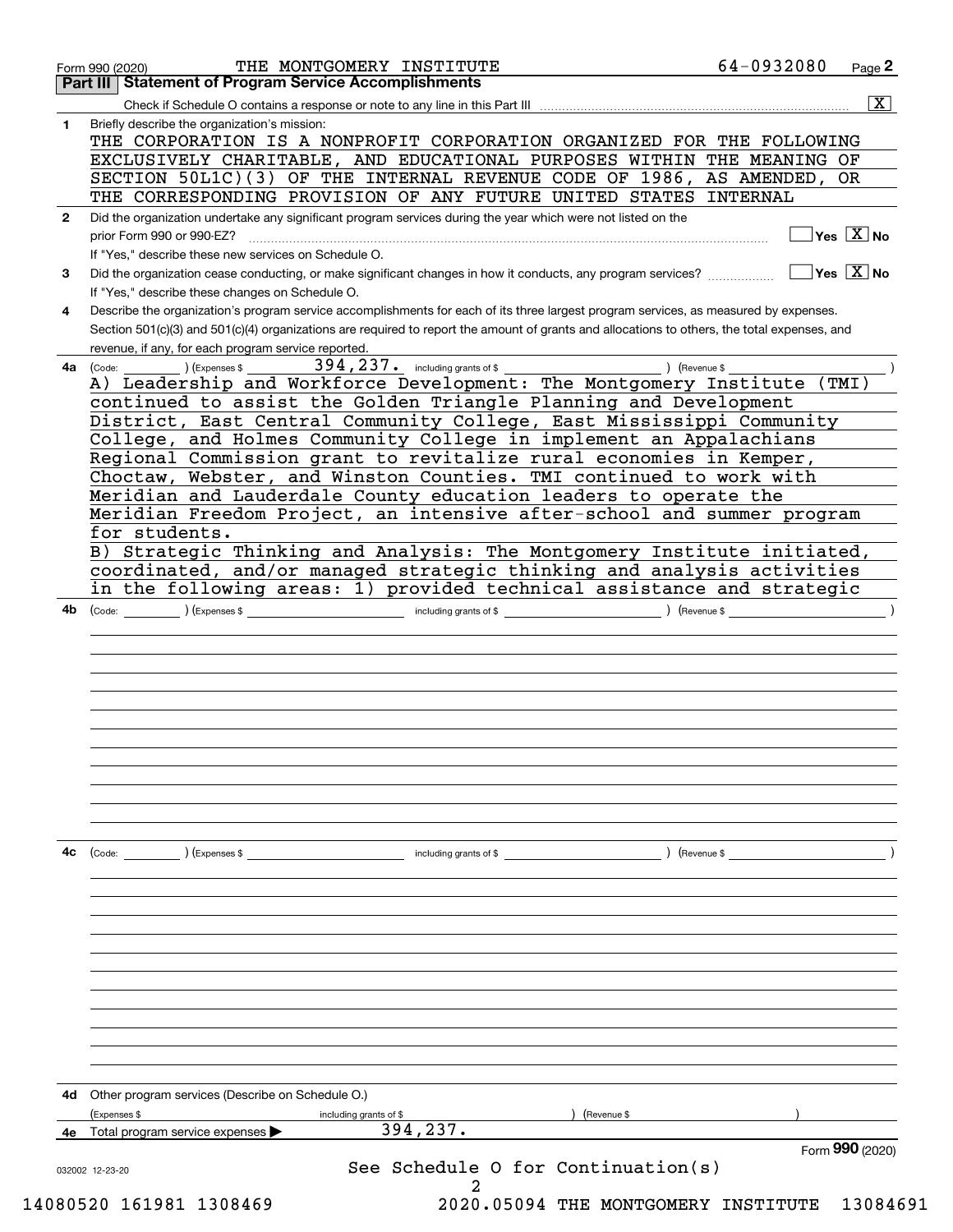|     |                                                                                                                                       |                 | Yes | No              |
|-----|---------------------------------------------------------------------------------------------------------------------------------------|-----------------|-----|-----------------|
| 1.  | Is the organization described in section $501(c)(3)$ or $4947(a)(1)$ (other than a private foundation)?                               |                 |     |                 |
|     |                                                                                                                                       | 1.              | х   |                 |
| 2   |                                                                                                                                       | $\overline{2}$  | X   |                 |
| 3   | Did the organization engage in direct or indirect political campaign activities on behalf of or in opposition to candidates for       |                 |     |                 |
|     |                                                                                                                                       | 3               |     | х               |
| 4   | Section 501(c)(3) organizations. Did the organization engage in lobbying activities, or have a section 501(h) election in effect      |                 |     |                 |
|     |                                                                                                                                       | 4               |     | х               |
| 5   | Is the organization a section 501(c)(4), 501(c)(5), or 501(c)(6) organization that receives membership dues, assessments, or          |                 |     |                 |
|     |                                                                                                                                       | 5               |     | х               |
| 6   | Did the organization maintain any donor advised funds or any similar funds or accounts for which donors have the right to             |                 |     |                 |
|     | provide advice on the distribution or investment of amounts in such funds or accounts? If "Yes," complete Schedule D, Part I          | 6               |     | х               |
| 7   | Did the organization receive or hold a conservation easement, including easements to preserve open space,                             |                 |     |                 |
|     |                                                                                                                                       | $\overline{7}$  |     | х               |
| 8   | Did the organization maintain collections of works of art, historical treasures, or other similar assets? If "Yes," complete          |                 |     |                 |
|     |                                                                                                                                       | 8               |     | х               |
| 9   | Did the organization report an amount in Part X, line 21, for escrow or custodial account liability, serve as a custodian for         |                 |     |                 |
|     | amounts not listed in Part X; or provide credit counseling, debt management, credit repair, or debt negotiation services?             |                 |     |                 |
|     |                                                                                                                                       | 9               |     | х               |
| 10  | Did the organization, directly or through a related organization, hold assets in donor-restricted endowments                          |                 |     |                 |
|     |                                                                                                                                       | 10              |     | х               |
| 11  | If the organization's answer to any of the following questions is "Yes," then complete Schedule D, Parts VI, VII, VIII, IX, or X      |                 |     |                 |
|     | as applicable.                                                                                                                        |                 |     |                 |
|     | a Did the organization report an amount for land, buildings, and equipment in Part X, line 10? If "Yes," complete Schedule D.         |                 | х   |                 |
|     |                                                                                                                                       | 11a             |     |                 |
|     | <b>b</b> Did the organization report an amount for investments - other securities in Part X, line 12, that is 5% or more of its total |                 |     | х               |
|     |                                                                                                                                       | 11 <sub>b</sub> |     |                 |
|     | c Did the organization report an amount for investments - program related in Part X, line 13, that is 5% or more of its total         |                 |     | х               |
|     |                                                                                                                                       | 11c             |     |                 |
|     | d Did the organization report an amount for other assets in Part X, line 15, that is 5% or more of its total assets reported in       | 11d             |     | х               |
|     |                                                                                                                                       | 11e             |     | X               |
| f   | Did the organization's separate or consolidated financial statements for the tax year include a footnote that addresses               |                 |     |                 |
|     | the organization's liability for uncertain tax positions under FIN 48 (ASC 740)? If "Yes," complete Schedule D, Part X                | 11f             |     | х               |
|     | 12a Did the organization obtain separate, independent audited financial statements for the tax year? If "Yes," complete               |                 |     |                 |
|     |                                                                                                                                       | 12a             |     | х               |
|     | <b>b</b> Was the organization included in consolidated, independent audited financial statements for the tax year?                    |                 |     |                 |
|     | If "Yes," and if the organization answered "No" to line 12a, then completing Schedule D, Parts XI and XII is optional                 | 12 <sub>b</sub> |     | Χ               |
| 13  |                                                                                                                                       | 13              |     | X               |
| 14a | Did the organization maintain an office, employees, or agents outside of the United States?                                           | 14a             |     | х               |
|     | <b>b</b> Did the organization have aggregate revenues or expenses of more than \$10,000 from grantmaking, fundraising, business,      |                 |     |                 |
|     | investment, and program service activities outside the United States, or aggregate foreign investments valued at \$100,000            |                 |     |                 |
|     |                                                                                                                                       | 14b             |     | x               |
| 15  | Did the organization report on Part IX, column (A), line 3, more than \$5,000 of grants or other assistance to or for any             |                 |     |                 |
|     |                                                                                                                                       | 15              |     | x               |
| 16  | Did the organization report on Part IX, column (A), line 3, more than \$5,000 of aggregate grants or other assistance to              |                 |     |                 |
|     |                                                                                                                                       | 16              |     | x               |
| 17  | Did the organization report a total of more than \$15,000 of expenses for professional fundraising services on Part IX,               |                 |     |                 |
|     |                                                                                                                                       | 17              |     | х               |
| 18  | Did the organization report more than \$15,000 total of fundraising event gross income and contributions on Part VIII, lines          |                 |     |                 |
|     |                                                                                                                                       | 18              |     | x               |
| 19  | Did the organization report more than \$15,000 of gross income from gaming activities on Part VIII, line 9a? If "Yes."                |                 |     |                 |
|     |                                                                                                                                       | 19              |     | х               |
|     |                                                                                                                                       | 20a             |     | х               |
|     | b If "Yes" to line 20a, did the organization attach a copy of its audited financial statements to this return?                        | 20 <sub>b</sub> |     |                 |
| 21  | Did the organization report more than \$5,000 of grants or other assistance to any domestic organization or                           |                 |     |                 |
|     |                                                                                                                                       | 21              |     | х               |
|     | 032003 12-23-20                                                                                                                       |                 |     | Form 990 (2020) |

032003 12-23-20

3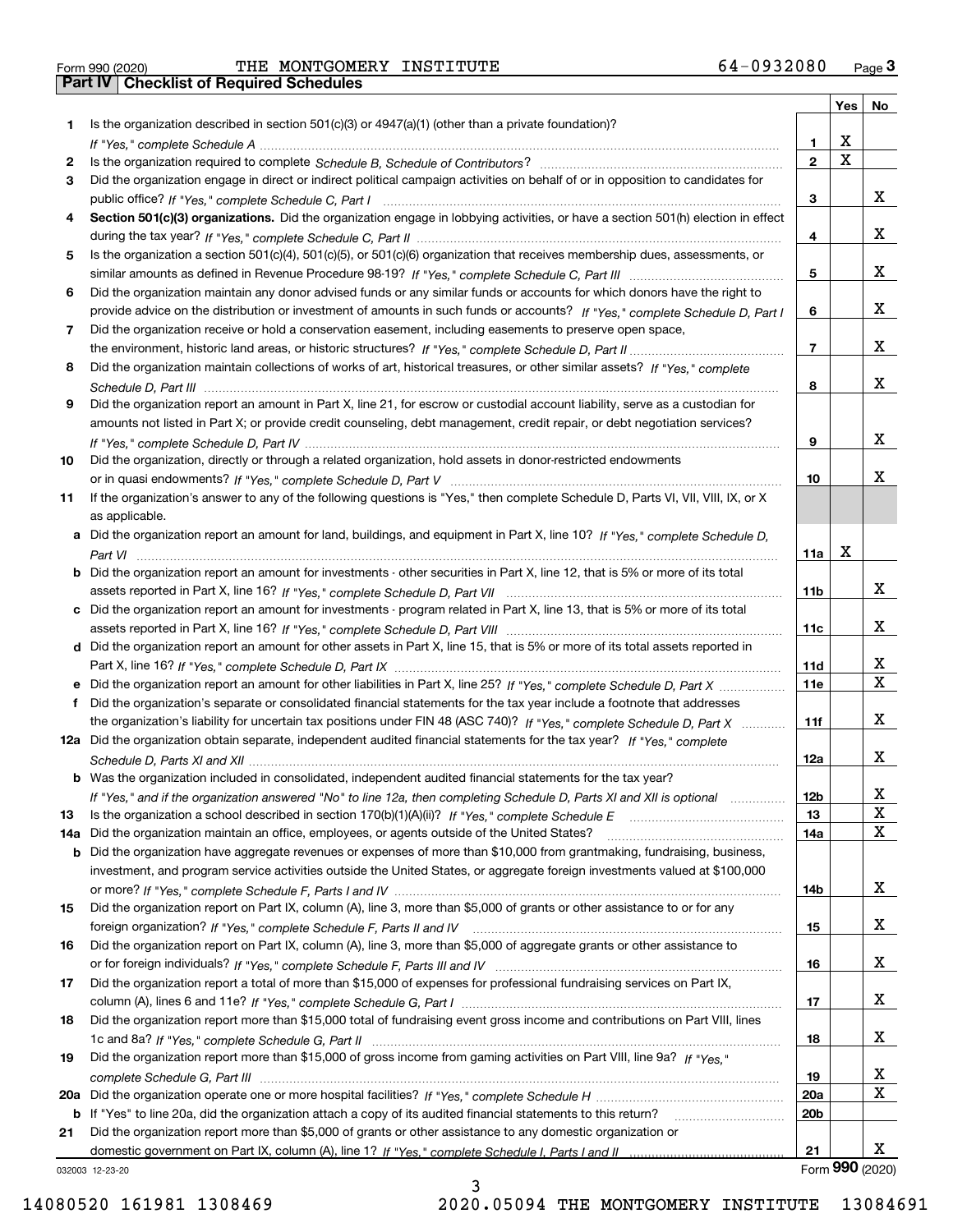|  | Form 990 (2020) |
|--|-----------------|

*(continued)*

|               |                                                                                                                                                     |                 | Yes | No               |
|---------------|-----------------------------------------------------------------------------------------------------------------------------------------------------|-----------------|-----|------------------|
| 22            | Did the organization report more than \$5,000 of grants or other assistance to or for domestic individuals on                                       |                 |     |                  |
|               |                                                                                                                                                     | 22              |     | x                |
| 23            | Did the organization answer "Yes" to Part VII, Section A, line 3, 4, or 5 about compensation of the organization's current                          |                 |     |                  |
|               | and former officers, directors, trustees, key employees, and highest compensated employees? If "Yes," complete                                      |                 |     |                  |
|               |                                                                                                                                                     | 23              |     | х                |
|               | 24a Did the organization have a tax-exempt bond issue with an outstanding principal amount of more than \$100,000 as of the                         |                 |     |                  |
|               | last day of the year, that was issued after December 31, 2002? If "Yes," answer lines 24b through 24d and complete                                  |                 |     |                  |
|               |                                                                                                                                                     | 24a             |     | x                |
|               | <b>b</b> Did the organization invest any proceeds of tax-exempt bonds beyond a temporary period exception?<br><u> 1986 - Jan Barbarat, martin a</u> | 24b             |     |                  |
|               | c Did the organization maintain an escrow account other than a refunding escrow at any time during the year to defease                              |                 |     |                  |
|               | any tax-exempt bonds?                                                                                                                               | 24c             |     |                  |
|               |                                                                                                                                                     | 24d             |     |                  |
|               | 25a Section 501(c)(3), 501(c)(4), and 501(c)(29) organizations. Did the organization engage in an excess benefit                                    |                 |     |                  |
|               |                                                                                                                                                     | 25a             |     | x                |
|               | b Is the organization aware that it engaged in an excess benefit transaction with a disqualified person in a prior year, and                        |                 |     |                  |
|               | that the transaction has not been reported on any of the organization's prior Forms 990 or 990-EZ? If "Yes," complete                               |                 |     |                  |
|               | Schedule L. Part I                                                                                                                                  | 25b             |     | x                |
| 26            | Did the organization report any amount on Part X, line 5 or 22, for receivables from or payables to any current                                     |                 |     |                  |
|               | or former officer, director, trustee, key employee, creator or founder, substantial contributor, or 35%                                             |                 |     |                  |
|               |                                                                                                                                                     | 26              |     | x                |
| 27            | Did the organization provide a grant or other assistance to any current or former officer, director, trustee, key employee,                         |                 |     |                  |
|               | creator or founder, substantial contributor or employee thereof, a grant selection committee member, or to a 35% controlled                         |                 |     |                  |
|               |                                                                                                                                                     |                 |     | x                |
|               | entity (including an employee thereof) or family member of any of these persons? If "Yes," complete Schedule L, Part III                            | 27              |     |                  |
| 28            | Was the organization a party to a business transaction with one of the following parties (see Schedule L, Part IV                                   |                 |     |                  |
|               | instructions, for applicable filing thresholds, conditions, and exceptions):                                                                        |                 |     |                  |
|               | a A current or former officer, director, trustee, key employee, creator or founder, or substantial contributor? If                                  |                 |     |                  |
|               |                                                                                                                                                     | 28a             |     | x<br>х           |
|               |                                                                                                                                                     | 28 <sub>b</sub> |     |                  |
|               | c A 35% controlled entity of one or more individuals and/or organizations described in lines 28a or 28b? If                                         |                 |     | х                |
|               |                                                                                                                                                     | 28c             |     | х                |
| 29            |                                                                                                                                                     | 29              |     |                  |
| 30            | Did the organization receive contributions of art, historical treasures, or other similar assets, or qualified conservation                         |                 |     |                  |
|               |                                                                                                                                                     | 30              |     | х<br>$\mathbf X$ |
| 31            | Did the organization liquidate, terminate, or dissolve and cease operations? If "Yes," complete Schedule N, Part I                                  | 31              |     |                  |
| 32            | Did the organization sell, exchange, dispose of, or transfer more than 25% of its net assets? If "Yes," complete                                    |                 |     |                  |
|               | Schedule N, Part II                                                                                                                                 | 32              |     | x                |
| 33            | Did the organization own 100% of an entity disregarded as separate from the organization under Regulations                                          |                 |     |                  |
|               |                                                                                                                                                     | 33              |     | х                |
| 34            | Was the organization related to any tax-exempt or taxable entity? If "Yes," complete Schedule R, Part II, III, or IV, and                           |                 |     |                  |
|               |                                                                                                                                                     | 34              |     | x                |
|               | 35a Did the organization have a controlled entity within the meaning of section 512(b)(13)?                                                         | 35a             |     | X                |
|               | <b>b</b> If "Yes" to line 35a, did the organization receive any payment from or engage in any transaction with a controlled entity                  |                 |     |                  |
|               |                                                                                                                                                     | 35b             |     |                  |
| 36            | Section 501(c)(3) organizations. Did the organization make any transfers to an exempt non-charitable related organization?                          |                 |     |                  |
|               |                                                                                                                                                     | 36              |     | х                |
| 37            | Did the organization conduct more than 5% of its activities through an entity that is not a related organization                                    |                 |     |                  |
|               | and that is treated as a partnership for federal income tax purposes? If "Yes," complete Schedule R, Part VI                                        | 37              |     | х                |
| 38            | Did the organization complete Schedule O and provide explanations in Schedule O for Part VI, lines 11b and 19?                                      |                 |     |                  |
|               | Note: All Form 990 filers are required to complete Schedule O                                                                                       | 38              | х   |                  |
| <b>Part V</b> | <b>Statements Regarding Other IRS Filings and Tax Compliance</b>                                                                                    |                 |     |                  |
|               | Check if Schedule O contains a response or note to any line in this Part V                                                                          |                 |     |                  |
|               |                                                                                                                                                     |                 | Yes | No               |
|               | 1a                                                                                                                                                  |                 |     |                  |
|               | 0<br>1b                                                                                                                                             |                 |     |                  |
|               | c Did the organization comply with backup withholding rules for reportable payments to vendors and reportable gaming                                |                 |     |                  |
|               | (gambling) winnings to prize winners?                                                                                                               | 1c              |     |                  |
|               | 032004 12-23-20                                                                                                                                     |                 |     | Form 990 (2020)  |
|               |                                                                                                                                                     |                 |     |                  |

14080520 161981 1308469 2020.05094 THE MONTGOMERY INSTITUTE 13084691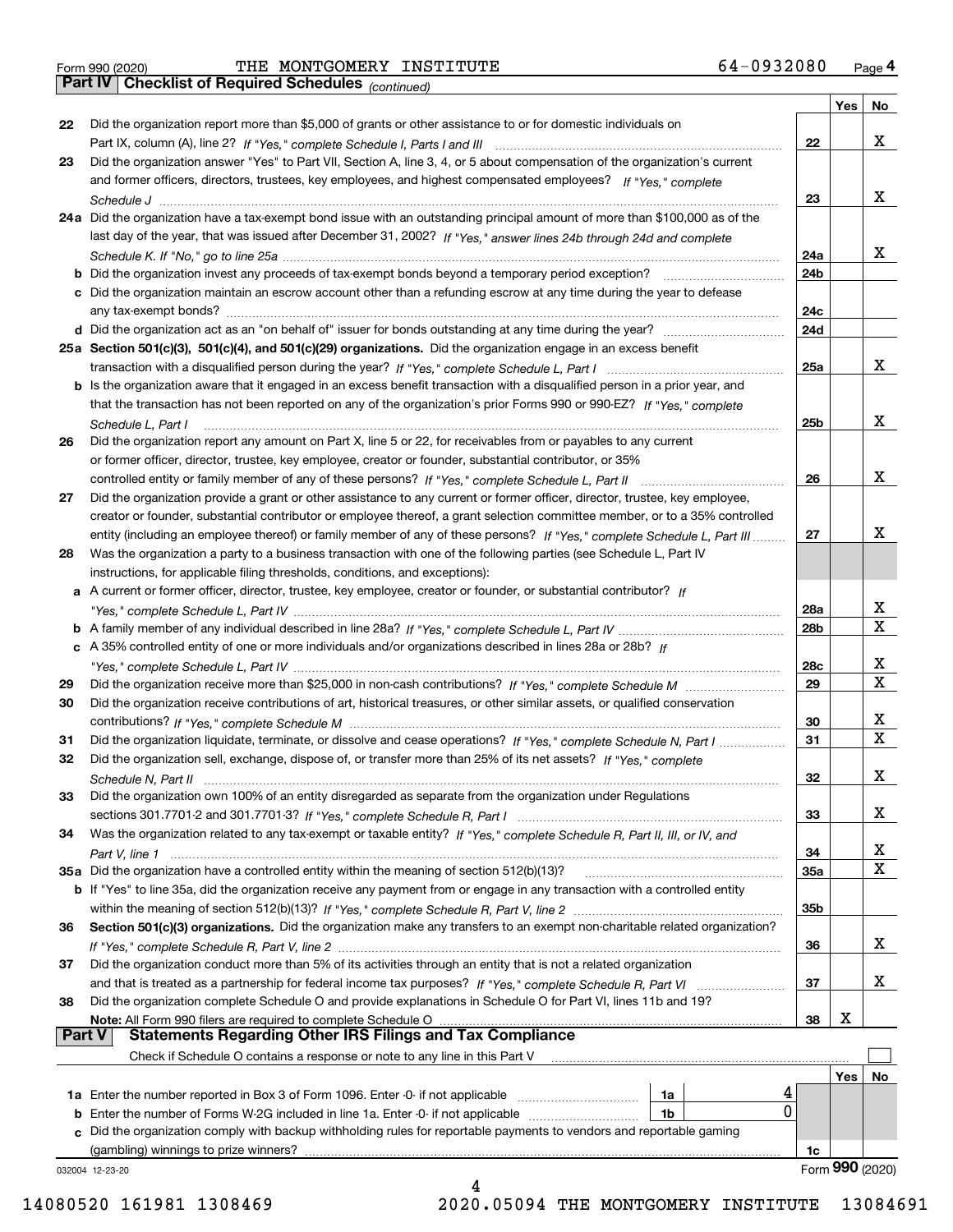|               | 64-0932080<br>THE MONTGOMERY INSTITUTE<br>Form 990 (2020)                                                                                       |                |                                     | $Page$ <sup>5</sup> |
|---------------|-------------------------------------------------------------------------------------------------------------------------------------------------|----------------|-------------------------------------|---------------------|
| <b>Part V</b> | Statements Regarding Other IRS Filings and Tax Compliance (continued)                                                                           |                |                                     |                     |
|               |                                                                                                                                                 |                | Yes                                 | No                  |
|               | 2a Enter the number of employees reported on Form W-3, Transmittal of Wage and Tax Statements,                                                  |                |                                     |                     |
|               | 9<br>filed for the calendar year ending with or within the year covered by this return <i>manumumumum</i><br>2a                                 |                |                                     |                     |
|               |                                                                                                                                                 | 2 <sub>b</sub> | Х                                   |                     |
|               |                                                                                                                                                 |                |                                     |                     |
| За            | Did the organization have unrelated business gross income of \$1,000 or more during the year?                                                   | 3a             |                                     | x                   |
|               |                                                                                                                                                 | 3b             |                                     |                     |
|               | 4a At any time during the calendar year, did the organization have an interest in, or a signature or other authority over, a                    |                |                                     |                     |
|               | financial account in a foreign country (such as a bank account, securities account, or other financial account)?                                | 4a             |                                     | х                   |
|               | <b>b</b> If "Yes," enter the name of the foreign country $\blacktriangleright$                                                                  |                |                                     |                     |
|               | See instructions for filing requirements for FinCEN Form 114, Report of Foreign Bank and Financial Accounts (FBAR).                             |                |                                     |                     |
|               | 5a Was the organization a party to a prohibited tax shelter transaction at any time during the tax year?                                        | 5a             |                                     | х                   |
|               |                                                                                                                                                 | 5 <sub>b</sub> |                                     | x                   |
|               |                                                                                                                                                 | 5c             |                                     |                     |
|               |                                                                                                                                                 |                |                                     |                     |
|               | 6a Does the organization have annual gross receipts that are normally greater than \$100,000, and did the organization solicit                  |                |                                     | х                   |
|               |                                                                                                                                                 | 6a             |                                     |                     |
|               | <b>b</b> If "Yes," did the organization include with every solicitation an express statement that such contributions or gifts                   |                |                                     |                     |
|               |                                                                                                                                                 | 6b             |                                     |                     |
| 7             | Organizations that may receive deductible contributions under section 170(c).                                                                   |                |                                     |                     |
| a             | Did the organization receive a payment in excess of \$75 made partly as a contribution and partly for goods and services provided to the payor? | 7a             |                                     | x                   |
|               | <b>b</b> If "Yes," did the organization notify the donor of the value of the goods or services provided?                                        | 7b             |                                     |                     |
|               | c Did the organization sell, exchange, or otherwise dispose of tangible personal property for which it was required                             |                |                                     |                     |
|               |                                                                                                                                                 | 7c             |                                     | х                   |
|               | 7d                                                                                                                                              |                |                                     |                     |
| е             | Did the organization receive any funds, directly or indirectly, to pay premiums on a personal benefit contract?                                 | 7e             |                                     |                     |
| f             | Did the organization, during the year, pay premiums, directly or indirectly, on a personal benefit contract?                                    | 7f             |                                     |                     |
| g             | If the organization received a contribution of qualified intellectual property, did the organization file Form 8899 as required?                | 7g             |                                     |                     |
| h.            | If the organization received a contribution of cars, boats, airplanes, or other vehicles, did the organization file a Form 1098-C?              | 7h             |                                     |                     |
| 8             | Sponsoring organizations maintaining donor advised funds. Did a donor advised fund maintained by the                                            |                |                                     |                     |
|               | sponsoring organization have excess business holdings at any time during the year?                                                              | 8              |                                     |                     |
| 9             | Sponsoring organizations maintaining donor advised funds.                                                                                       |                |                                     |                     |
| а             | Did the sponsoring organization make any taxable distributions under section 4966?                                                              | 9а             |                                     |                     |
|               | <b>b</b> Did the sponsoring organization make a distribution to a donor, donor advisor, or related person?                                      | 9b             |                                     |                     |
| 10            | Section 501(c)(7) organizations. Enter:                                                                                                         |                |                                     |                     |
|               | 10a                                                                                                                                             |                |                                     |                     |
|               | 10 <sub>b</sub><br>Gross receipts, included on Form 990, Part VIII, line 12, for public use of club facilities                                  |                |                                     |                     |
| 11            | Section 501(c)(12) organizations. Enter:                                                                                                        |                |                                     |                     |
|               | <b>a</b> Gross income from members or shareholders<br>11a                                                                                       |                |                                     |                     |
|               | b Gross income from other sources (Do not net amounts due or paid to other sources against                                                      |                |                                     |                     |
|               | 11b                                                                                                                                             |                |                                     |                     |
|               | 12a Section 4947(a)(1) non-exempt charitable trusts. Is the organization filing Form 990 in lieu of Form 1041?                                  | 12a            |                                     |                     |
|               | 12b<br><b>b</b> If "Yes," enter the amount of tax-exempt interest received or accrued during the year                                           |                |                                     |                     |
| 13            | Section 501(c)(29) qualified nonprofit health insurance issuers.                                                                                |                |                                     |                     |
|               | <b>a</b> Is the organization licensed to issue qualified health plans in more than one state?                                                   | 13а            |                                     |                     |
|               | Note: See the instructions for additional information the organization must report on Schedule O.                                               |                |                                     |                     |
|               | <b>b</b> Enter the amount of reserves the organization is required to maintain by the states in which the                                       |                |                                     |                     |
|               | 13b                                                                                                                                             |                |                                     |                     |
|               | 13с                                                                                                                                             |                |                                     |                     |
| 14a           | Did the organization receive any payments for indoor tanning services during the tax year?                                                      | 14a            |                                     | x                   |
|               | <b>b</b> If "Yes," has it filed a Form 720 to report these payments? If "No," provide an explanation on Schedule O                              | 14b            |                                     |                     |
| 15            | Is the organization subject to the section 4960 tax on payment(s) of more than \$1,000,000 in remuneration or                                   |                |                                     |                     |
|               |                                                                                                                                                 | 15             |                                     | x                   |
|               | If "Yes," see instructions and file Form 4720, Schedule N.                                                                                      |                |                                     |                     |
|               | Is the organization an educational institution subject to the section 4968 excise tax on net investment income?                                 | 16             |                                     | х                   |
| 16            |                                                                                                                                                 |                |                                     |                     |
|               | If "Yes," complete Form 4720, Schedule O.                                                                                                       |                | $T_{\text{arm}}$ QQ $\Omega$ (2020) |                     |

5

Form (2020) **990**

032005 12-23-20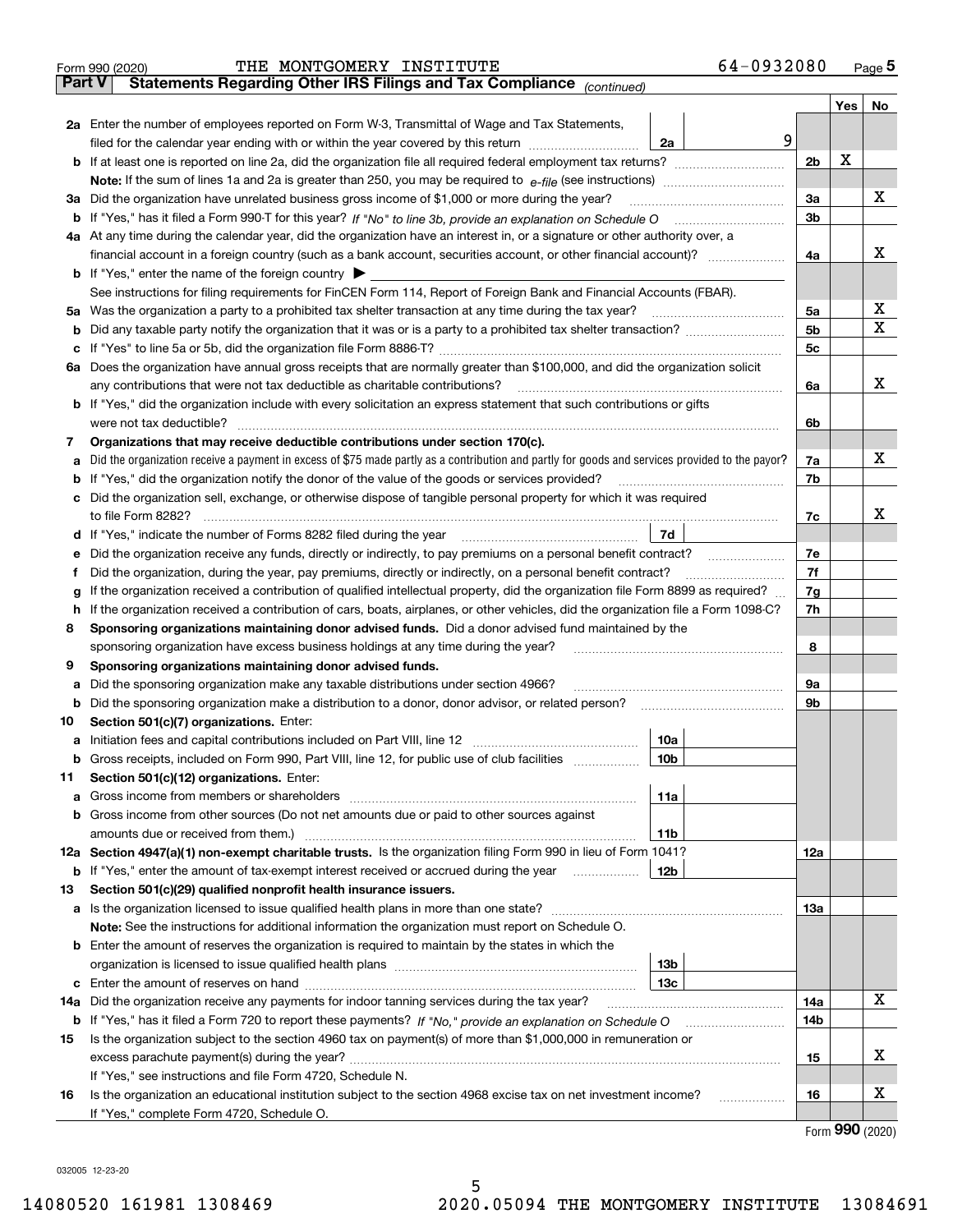|  | Form 990 (2020) |  |
|--|-----------------|--|
|  |                 |  |

# THE MONTGOMERY INSTITUTE 64-0932080

*For each "Yes" response to lines 2 through 7b below, and for a "No" response to line 8a, 8b, or 10b below, describe the circumstances, processes, or changes on Schedule O. See instructions.* Form 990 (2020) **Form 990 (2020)** THE MONTGOMERY INSTITUTE **1998 (2020)** 64 – 0932080 Page 6<br>**Part VI Governance, Management, and Disclosure** For each "Yes" response to lines 2 through 7b below, and for a "No" response

|    |                                                                                                                                                                                                                                |       |   |                 | Yes | No              |
|----|--------------------------------------------------------------------------------------------------------------------------------------------------------------------------------------------------------------------------------|-------|---|-----------------|-----|-----------------|
|    | <b>1a</b> Enter the number of voting members of the governing body at the end of the tax year <i>manumum</i>                                                                                                                   | 1a    | 8 |                 |     |                 |
|    | If there are material differences in voting rights among members of the governing body, or if the governing                                                                                                                    |       |   |                 |     |                 |
|    | body delegated broad authority to an executive committee or similar committee, explain on Schedule O.                                                                                                                          |       |   |                 |     |                 |
|    |                                                                                                                                                                                                                                | 1b    | 8 |                 |     |                 |
| 2  | Did any officer, director, trustee, or key employee have a family relationship or a business relationship with any other<br>officer, director, trustee, or key employee?                                                       |       |   | $\mathbf{2}$    |     | X               |
| 3  | Did the organization delegate control over management duties customarily performed by or under the direct supervision                                                                                                          |       |   |                 |     |                 |
|    |                                                                                                                                                                                                                                |       |   | 3               |     | X               |
| 4  | Did the organization make any significant changes to its governing documents since the prior Form 990 was filed?                                                                                                               |       |   | $\overline{4}$  |     | $\mathbf X$     |
| 5  |                                                                                                                                                                                                                                |       |   | 5               |     | X               |
| 6  |                                                                                                                                                                                                                                |       |   | 6               |     | X               |
| 7a | Did the organization have members, stockholders, or other persons who had the power to elect or appoint one or                                                                                                                 |       |   |                 |     |                 |
|    |                                                                                                                                                                                                                                |       |   | 7a              |     | X               |
|    | <b>b</b> Are any governance decisions of the organization reserved to (or subject to approval by) members, stockholders, or                                                                                                    |       |   |                 |     |                 |
|    | persons other than the governing body?                                                                                                                                                                                         |       |   | 7b              |     | х               |
| 8  | Did the organization contemporaneously document the meetings held or written actions undertaken during the year by the following:                                                                                              |       |   |                 |     |                 |
| a  |                                                                                                                                                                                                                                |       |   | 8a              | X   |                 |
|    |                                                                                                                                                                                                                                |       |   | 8b              | X   |                 |
| 9  | Is there any officer, director, trustee, or key employee listed in Part VII, Section A, who cannot be reached at the                                                                                                           |       |   |                 |     |                 |
|    |                                                                                                                                                                                                                                |       |   | 9               |     | x               |
|    | Section B. Policies (This Section B requests information about policies not required by the Internal Revenue Code.)                                                                                                            |       |   |                 |     |                 |
|    |                                                                                                                                                                                                                                |       |   |                 | Yes | No              |
|    |                                                                                                                                                                                                                                |       |   | <b>10a</b>      |     | X               |
|    | <b>b</b> If "Yes," did the organization have written policies and procedures governing the activities of such chapters, affiliates,                                                                                            |       |   |                 |     |                 |
|    |                                                                                                                                                                                                                                |       |   | 10 <sub>b</sub> |     |                 |
|    | 11a Has the organization provided a complete copy of this Form 990 to all members of its governing body before filing the form?                                                                                                |       |   | 11a             |     | X               |
|    | <b>b</b> Describe in Schedule O the process, if any, used by the organization to review this Form 990.                                                                                                                         |       |   |                 |     |                 |
|    |                                                                                                                                                                                                                                |       |   | 12a             |     | X               |
| b  |                                                                                                                                                                                                                                |       |   | 12 <sub>b</sub> |     |                 |
|    | c Did the organization regularly and consistently monitor and enforce compliance with the policy? If "Yes." describe                                                                                                           |       |   |                 |     |                 |
|    | in Schedule O how this was done manufactured and continuum control of the Schedule O how this was done manufactured and continuum control of the Schedule O how this was done                                                  |       |   | 12c             |     |                 |
| 13 | Did the organization have a written whistleblower policy? [11] matter content to the organization have a written whistleblower policy? [11] matter content content content of the organization have a written whistleblower po |       |   | 13              |     | X               |
| 14 | Did the organization have a written document retention and destruction policy? manufactured and the organization have a written document retention and destruction policy?                                                     |       |   | 14              |     | х               |
| 15 | Did the process for determining compensation of the following persons include a review and approval by independent                                                                                                             |       |   |                 |     |                 |
|    | persons, comparability data, and contemporaneous substantiation of the deliberation and decision?                                                                                                                              |       |   |                 |     |                 |
|    |                                                                                                                                                                                                                                |       |   | 15a             |     | X               |
|    |                                                                                                                                                                                                                                |       |   | 15b             |     | х               |
|    | If "Yes" to line 15a or 15b, describe the process in Schedule O (see instructions).                                                                                                                                            |       |   |                 |     |                 |
|    | 16a Did the organization invest in, contribute assets to, or participate in a joint venture or similar arrangement with a                                                                                                      |       |   |                 |     |                 |
|    | taxable entity during the year?                                                                                                                                                                                                |       |   | 16a             |     | X               |
|    | <b>b</b> If "Yes," did the organization follow a written policy or procedure requiring the organization to evaluate its participation                                                                                          |       |   |                 |     |                 |
|    | in joint venture arrangements under applicable federal tax law, and take steps to safeguard the organization's                                                                                                                 |       |   |                 |     |                 |
|    | exempt status with respect to such arrangements?                                                                                                                                                                               |       |   | 16b             |     |                 |
|    | <b>Section C. Disclosure</b>                                                                                                                                                                                                   |       |   |                 |     |                 |
| 17 | List the states with which a copy of this Form 990 is required to be filed $\blacktriangleright MS$                                                                                                                            |       |   |                 |     |                 |
| 18 | Section 6104 requires an organization to make its Forms 1023 (1024 or 1024-A, if applicable), 990, and 990-T (Section 501(c)(3)s only) available                                                                               |       |   |                 |     |                 |
|    | for public inspection. Indicate how you made these available. Check all that apply.                                                                                                                                            |       |   |                 |     |                 |
|    | $\lfloor x \rfloor$ Upon request<br>Own website<br>Another's website<br>Other (explain on Schedule O)                                                                                                                          |       |   |                 |     |                 |
| 19 | Describe on Schedule O whether (and if so, how) the organization made its governing documents, conflict of interest policy, and financial                                                                                      |       |   |                 |     |                 |
|    | statements available to the public during the tax year.                                                                                                                                                                        |       |   |                 |     |                 |
| 20 | State the name, address, and telephone number of the person who possesses the organization's books and records                                                                                                                 |       |   |                 |     |                 |
|    | KATHY LARKIN - 601-483-2661                                                                                                                                                                                                    |       |   |                 |     |                 |
|    | 200 24TH AVENUE SOUTH, MERIDIAN, MS, MERIDIAN,<br>МS                                                                                                                                                                           | 39302 |   |                 |     |                 |
|    |                                                                                                                                                                                                                                |       |   |                 |     | Form 990 (2020) |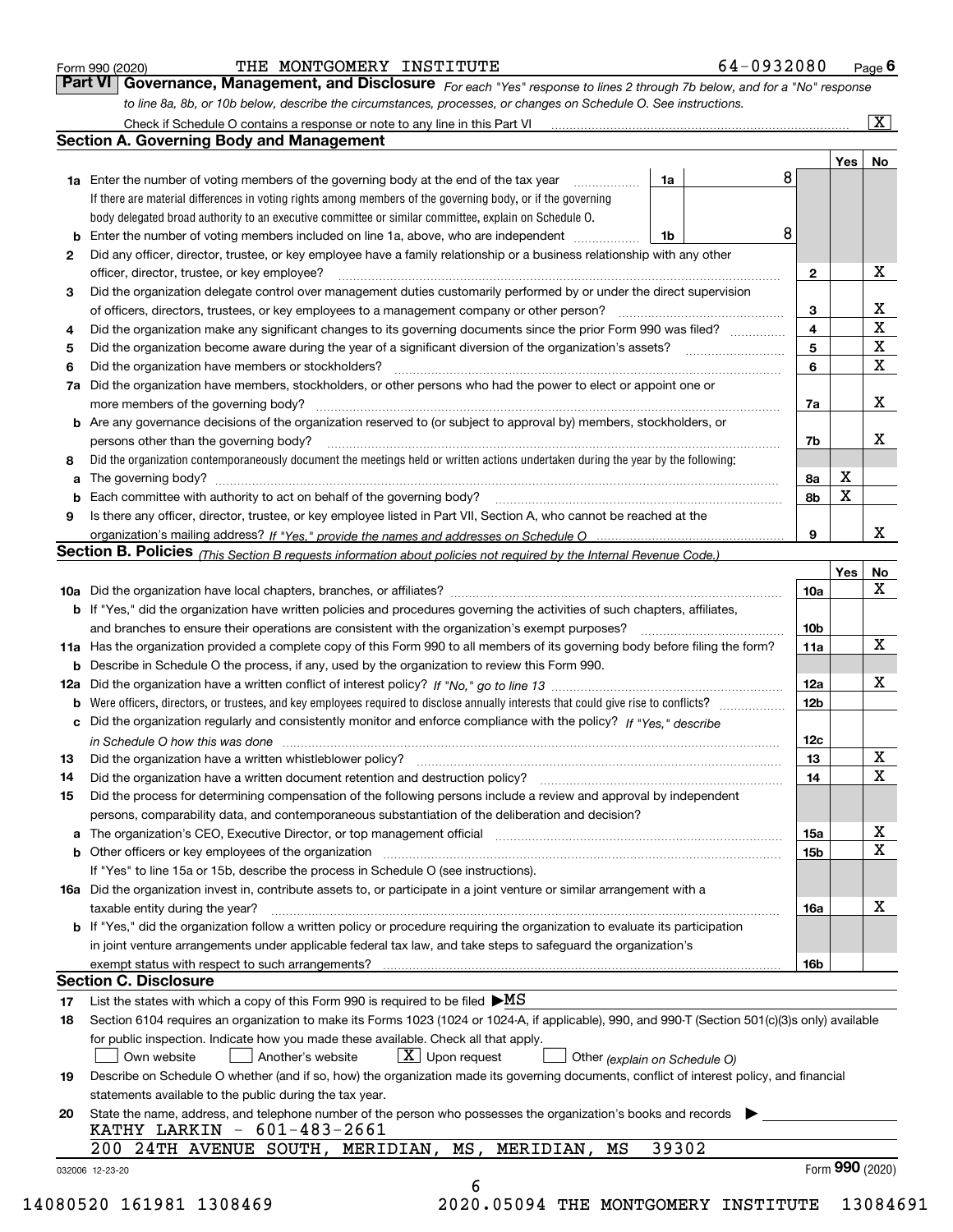$\mathcal{L}^{\text{max}}$ 

# **7Part VII Compensation of Officers, Directors, Trustees, Key Employees, Highest Compensated Employees, and Independent Contractors**

Check if Schedule O contains a response or note to any line in this Part VII

**Section A. Officers, Directors, Trustees, Key Employees, and Highest Compensated Employees**

**1a**  Complete this table for all persons required to be listed. Report compensation for the calendar year ending with or within the organization's tax year. **•** List all of the organization's current officers, directors, trustees (whether individuals or organizations), regardless of amount of compensation.

Enter -0- in columns (D), (E), and (F) if no compensation was paid.

 $\bullet$  List all of the organization's  $\,$ current key employees, if any. See instructions for definition of "key employee."

**•** List the organization's five current highest compensated employees (other than an officer, director, trustee, or key employee) who received reportable compensation (Box 5 of Form W-2 and/or Box 7 of Form 1099-MISC) of more than \$100,000 from the organization and any related organizations.

**•** List all of the organization's former officers, key employees, and highest compensated employees who received more than \$100,000 of reportable compensation from the organization and any related organizations.

**former directors or trustees**  ¥ List all of the organization's that received, in the capacity as a former director or trustee of the organization, more than \$10,000 of reportable compensation from the organization and any related organizations.

See instructions for the order in which to list the persons above.

Check this box if neither the organization nor any related organization compensated any current officer, director, or trustee.  $\mathcal{L}^{\text{max}}$ 

| Position<br>Name and title<br>Reportable<br>Reportable<br>Average<br>Estimated<br>(do not check more than one<br>hours per<br>compensation<br>compensation<br>amount of<br>box, unless person is both an<br>officer and a director/trustee)<br>from related<br>week<br>from<br>other<br>Individual trustee or director<br>the<br>organizations<br>(list any<br>(W-2/1099-MISC)<br>hours for<br>organization<br>from the<br>Highest compensated<br>employee<br>Institutional trustee<br>(W-2/1099-MISC)<br>related<br>Key employee<br>organizations<br>and related<br>below<br>Former<br>Officer<br>line)<br>20.00<br>(1) WILLIAM S. CRAWFORD<br>24,000.<br>0.<br>X<br>PRESIDENT<br>2.00<br>(2) TERESA F. THORNHILL<br>$\mathbf X$<br>0.<br>$0$ .<br><b>DIRECTOR</b><br>2.00<br>(3) MICHAEL DUDLEY<br>0.<br>0.<br><b>DIRECTOR</b><br>$\mathbf X$<br>2.00<br>(4) SORAYA WELDON<br>0.<br>$\mathbf X$<br>0.<br><b>DIRECTOR</b><br>2.00<br>$(5)$ C.D. SMITH<br>0.<br>0.<br>X<br>CHAIRMAN<br>2.00<br>(6) BRAD HUFF<br>0.<br>0.<br>X<br>SECRETARY/TREASURER<br>$\overline{2.00}$<br>(7) DR. ANDREA MAYFIELD, PHD<br>0.<br>$\mathbf x$<br>0.<br><b>DIRECTOR</b><br>2.00<br>(8) BEVERLY J. KNOX<br>0.<br>$\mathbf X$<br>0.<br><b>DIRECTOR</b> | (A) | (B) |  | (C) |  | (D) | (E) | (F)                                           |
|--------------------------------------------------------------------------------------------------------------------------------------------------------------------------------------------------------------------------------------------------------------------------------------------------------------------------------------------------------------------------------------------------------------------------------------------------------------------------------------------------------------------------------------------------------------------------------------------------------------------------------------------------------------------------------------------------------------------------------------------------------------------------------------------------------------------------------------------------------------------------------------------------------------------------------------------------------------------------------------------------------------------------------------------------------------------------------------------------------------------------------------------------------------------------------------------------------------------------------------|-----|-----|--|-----|--|-----|-----|-----------------------------------------------|
|                                                                                                                                                                                                                                                                                                                                                                                                                                                                                                                                                                                                                                                                                                                                                                                                                                                                                                                                                                                                                                                                                                                                                                                                                                      |     |     |  |     |  |     |     |                                               |
|                                                                                                                                                                                                                                                                                                                                                                                                                                                                                                                                                                                                                                                                                                                                                                                                                                                                                                                                                                                                                                                                                                                                                                                                                                      |     |     |  |     |  |     |     | compensation<br>organization<br>organizations |
|                                                                                                                                                                                                                                                                                                                                                                                                                                                                                                                                                                                                                                                                                                                                                                                                                                                                                                                                                                                                                                                                                                                                                                                                                                      |     |     |  |     |  |     |     |                                               |
|                                                                                                                                                                                                                                                                                                                                                                                                                                                                                                                                                                                                                                                                                                                                                                                                                                                                                                                                                                                                                                                                                                                                                                                                                                      |     |     |  |     |  |     |     | 0.                                            |
|                                                                                                                                                                                                                                                                                                                                                                                                                                                                                                                                                                                                                                                                                                                                                                                                                                                                                                                                                                                                                                                                                                                                                                                                                                      |     |     |  |     |  |     |     |                                               |
|                                                                                                                                                                                                                                                                                                                                                                                                                                                                                                                                                                                                                                                                                                                                                                                                                                                                                                                                                                                                                                                                                                                                                                                                                                      |     |     |  |     |  |     |     | $\mathbf 0$ .                                 |
|                                                                                                                                                                                                                                                                                                                                                                                                                                                                                                                                                                                                                                                                                                                                                                                                                                                                                                                                                                                                                                                                                                                                                                                                                                      |     |     |  |     |  |     |     |                                               |
|                                                                                                                                                                                                                                                                                                                                                                                                                                                                                                                                                                                                                                                                                                                                                                                                                                                                                                                                                                                                                                                                                                                                                                                                                                      |     |     |  |     |  |     |     | $\mathbf 0$ .                                 |
|                                                                                                                                                                                                                                                                                                                                                                                                                                                                                                                                                                                                                                                                                                                                                                                                                                                                                                                                                                                                                                                                                                                                                                                                                                      |     |     |  |     |  |     |     |                                               |
|                                                                                                                                                                                                                                                                                                                                                                                                                                                                                                                                                                                                                                                                                                                                                                                                                                                                                                                                                                                                                                                                                                                                                                                                                                      |     |     |  |     |  |     |     | $\mathbf 0$ .                                 |
|                                                                                                                                                                                                                                                                                                                                                                                                                                                                                                                                                                                                                                                                                                                                                                                                                                                                                                                                                                                                                                                                                                                                                                                                                                      |     |     |  |     |  |     |     |                                               |
|                                                                                                                                                                                                                                                                                                                                                                                                                                                                                                                                                                                                                                                                                                                                                                                                                                                                                                                                                                                                                                                                                                                                                                                                                                      |     |     |  |     |  |     |     | $\mathbf 0$ .                                 |
|                                                                                                                                                                                                                                                                                                                                                                                                                                                                                                                                                                                                                                                                                                                                                                                                                                                                                                                                                                                                                                                                                                                                                                                                                                      |     |     |  |     |  |     |     |                                               |
|                                                                                                                                                                                                                                                                                                                                                                                                                                                                                                                                                                                                                                                                                                                                                                                                                                                                                                                                                                                                                                                                                                                                                                                                                                      |     |     |  |     |  |     |     | $\mathbf 0$ .                                 |
|                                                                                                                                                                                                                                                                                                                                                                                                                                                                                                                                                                                                                                                                                                                                                                                                                                                                                                                                                                                                                                                                                                                                                                                                                                      |     |     |  |     |  |     |     |                                               |
|                                                                                                                                                                                                                                                                                                                                                                                                                                                                                                                                                                                                                                                                                                                                                                                                                                                                                                                                                                                                                                                                                                                                                                                                                                      |     |     |  |     |  |     |     | $\mathbf 0$ .                                 |
|                                                                                                                                                                                                                                                                                                                                                                                                                                                                                                                                                                                                                                                                                                                                                                                                                                                                                                                                                                                                                                                                                                                                                                                                                                      |     |     |  |     |  |     |     |                                               |
|                                                                                                                                                                                                                                                                                                                                                                                                                                                                                                                                                                                                                                                                                                                                                                                                                                                                                                                                                                                                                                                                                                                                                                                                                                      |     |     |  |     |  |     |     | $\mathbf 0$ .                                 |
|                                                                                                                                                                                                                                                                                                                                                                                                                                                                                                                                                                                                                                                                                                                                                                                                                                                                                                                                                                                                                                                                                                                                                                                                                                      |     |     |  |     |  |     |     |                                               |
|                                                                                                                                                                                                                                                                                                                                                                                                                                                                                                                                                                                                                                                                                                                                                                                                                                                                                                                                                                                                                                                                                                                                                                                                                                      |     |     |  |     |  |     |     |                                               |
|                                                                                                                                                                                                                                                                                                                                                                                                                                                                                                                                                                                                                                                                                                                                                                                                                                                                                                                                                                                                                                                                                                                                                                                                                                      |     |     |  |     |  |     |     |                                               |
|                                                                                                                                                                                                                                                                                                                                                                                                                                                                                                                                                                                                                                                                                                                                                                                                                                                                                                                                                                                                                                                                                                                                                                                                                                      |     |     |  |     |  |     |     |                                               |
|                                                                                                                                                                                                                                                                                                                                                                                                                                                                                                                                                                                                                                                                                                                                                                                                                                                                                                                                                                                                                                                                                                                                                                                                                                      |     |     |  |     |  |     |     |                                               |
|                                                                                                                                                                                                                                                                                                                                                                                                                                                                                                                                                                                                                                                                                                                                                                                                                                                                                                                                                                                                                                                                                                                                                                                                                                      |     |     |  |     |  |     |     |                                               |
|                                                                                                                                                                                                                                                                                                                                                                                                                                                                                                                                                                                                                                                                                                                                                                                                                                                                                                                                                                                                                                                                                                                                                                                                                                      |     |     |  |     |  |     |     |                                               |
|                                                                                                                                                                                                                                                                                                                                                                                                                                                                                                                                                                                                                                                                                                                                                                                                                                                                                                                                                                                                                                                                                                                                                                                                                                      |     |     |  |     |  |     |     |                                               |
|                                                                                                                                                                                                                                                                                                                                                                                                                                                                                                                                                                                                                                                                                                                                                                                                                                                                                                                                                                                                                                                                                                                                                                                                                                      |     |     |  |     |  |     |     |                                               |
|                                                                                                                                                                                                                                                                                                                                                                                                                                                                                                                                                                                                                                                                                                                                                                                                                                                                                                                                                                                                                                                                                                                                                                                                                                      |     |     |  |     |  |     |     |                                               |
|                                                                                                                                                                                                                                                                                                                                                                                                                                                                                                                                                                                                                                                                                                                                                                                                                                                                                                                                                                                                                                                                                                                                                                                                                                      |     |     |  |     |  |     |     |                                               |
|                                                                                                                                                                                                                                                                                                                                                                                                                                                                                                                                                                                                                                                                                                                                                                                                                                                                                                                                                                                                                                                                                                                                                                                                                                      |     |     |  |     |  |     |     |                                               |
|                                                                                                                                                                                                                                                                                                                                                                                                                                                                                                                                                                                                                                                                                                                                                                                                                                                                                                                                                                                                                                                                                                                                                                                                                                      |     |     |  |     |  |     |     |                                               |
|                                                                                                                                                                                                                                                                                                                                                                                                                                                                                                                                                                                                                                                                                                                                                                                                                                                                                                                                                                                                                                                                                                                                                                                                                                      |     |     |  |     |  |     |     |                                               |

7

Form (2020) **990**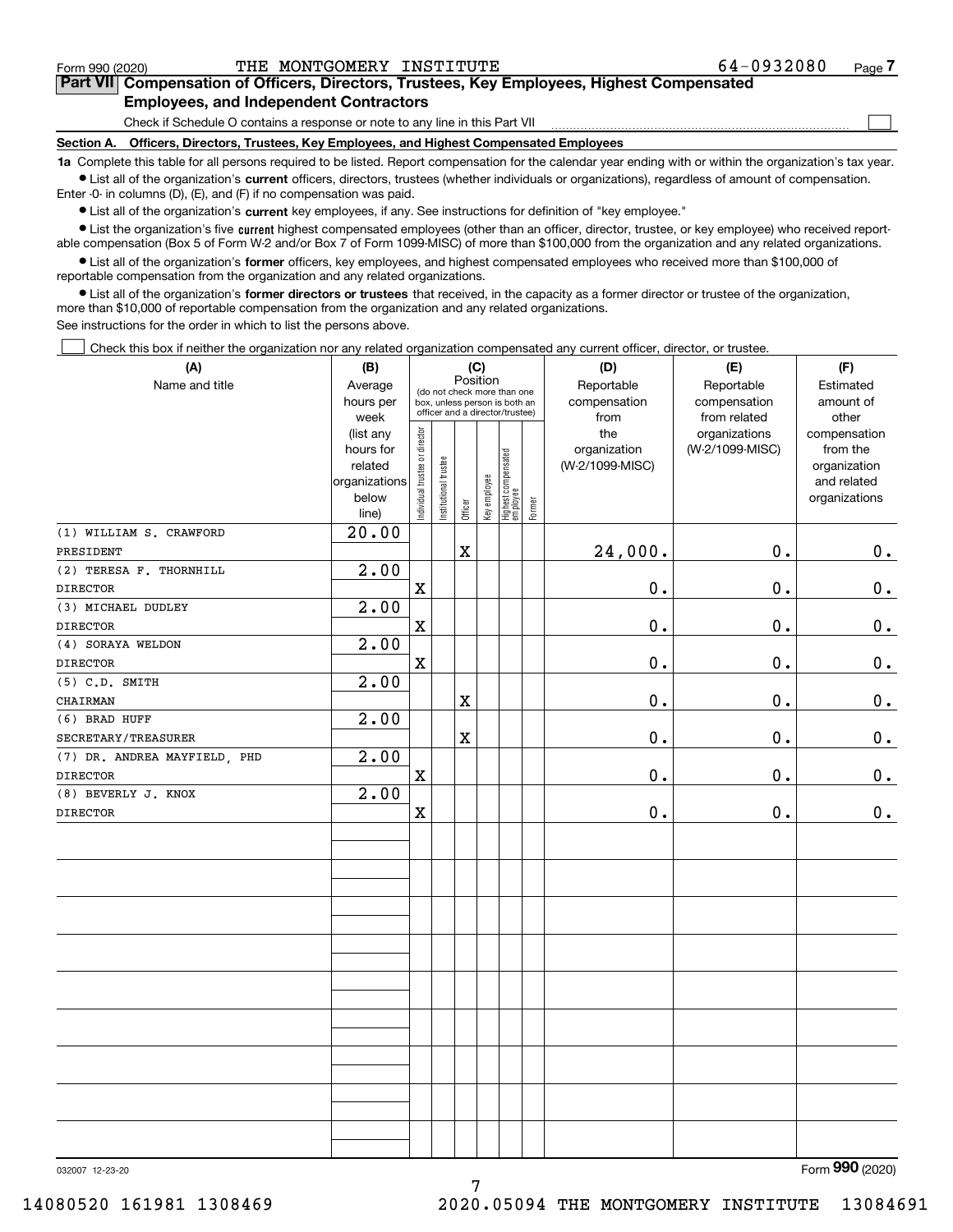|   | THE MONTGOMERY INSTITUTE<br>Form 990 (2020)                                                                                                                                              |                                                                      |                                |                       |                                                                                                                    |              |                                 |        |                                           | 64-0932080                                        |                  |     |                                                                          | Page 8           |
|---|------------------------------------------------------------------------------------------------------------------------------------------------------------------------------------------|----------------------------------------------------------------------|--------------------------------|-----------------------|--------------------------------------------------------------------------------------------------------------------|--------------|---------------------------------|--------|-------------------------------------------|---------------------------------------------------|------------------|-----|--------------------------------------------------------------------------|------------------|
|   | <b>Part VII</b><br>Section A. Officers, Directors, Trustees, Key Employees, and Highest Compensated Employees (continued)                                                                |                                                                      |                                |                       |                                                                                                                    |              |                                 |        |                                           |                                                   |                  |     |                                                                          |                  |
|   | (A)<br>Name and title                                                                                                                                                                    | (B)<br>Average<br>hours per<br>week                                  |                                |                       | (C)<br>Position<br>(do not check more than one<br>box, unless person is both an<br>officer and a director/trustee) |              |                                 |        | (D)<br>Reportable<br>compensation<br>from | (E)<br>Reportable<br>compensation<br>from related |                  |     | (F)<br>Estimated<br>amount of<br>other                                   |                  |
|   |                                                                                                                                                                                          | (list any<br>hours for<br>related<br>organizations<br>below<br>line) | Individual trustee or director | Institutional trustee | Officer                                                                                                            | Key employee | Highest compensated<br>employee | Former | the<br>organization<br>(W-2/1099-MISC)    | organizations<br>(W-2/1099-MISC)                  |                  |     | compensation<br>from the<br>organization<br>and related<br>organizations |                  |
|   |                                                                                                                                                                                          |                                                                      |                                |                       |                                                                                                                    |              |                                 |        |                                           |                                                   |                  |     |                                                                          |                  |
|   |                                                                                                                                                                                          |                                                                      |                                |                       |                                                                                                                    |              |                                 |        |                                           |                                                   |                  |     |                                                                          |                  |
|   |                                                                                                                                                                                          |                                                                      |                                |                       |                                                                                                                    |              |                                 |        |                                           |                                                   |                  |     |                                                                          |                  |
|   |                                                                                                                                                                                          |                                                                      |                                |                       |                                                                                                                    |              |                                 |        |                                           |                                                   |                  |     |                                                                          |                  |
|   |                                                                                                                                                                                          |                                                                      |                                |                       |                                                                                                                    |              |                                 |        |                                           |                                                   |                  |     |                                                                          |                  |
|   |                                                                                                                                                                                          |                                                                      |                                |                       |                                                                                                                    |              |                                 |        |                                           |                                                   |                  |     |                                                                          |                  |
|   |                                                                                                                                                                                          |                                                                      |                                |                       |                                                                                                                    |              |                                 |        | 24,000.                                   |                                                   | 0.               |     |                                                                          | $0$ .            |
|   | 1b Subtotal<br>c Total from continuation sheets to Part VII, Section A manuscreen continuum                                                                                              |                                                                      |                                |                       |                                                                                                                    |              |                                 |        | $0$ .                                     |                                                   | $\overline{0}$ . |     |                                                                          | $\overline{0}$ . |
|   |                                                                                                                                                                                          |                                                                      |                                |                       |                                                                                                                    |              |                                 |        | 24,000.                                   |                                                   | $\mathbf{0}$ .   |     |                                                                          | $\overline{0}$ . |
| 2 | Total number of individuals (including but not limited to those listed above) who received more than \$100,000 of reportable<br>compensation from the organization $\blacktriangleright$ |                                                                      |                                |                       |                                                                                                                    |              |                                 |        |                                           |                                                   |                  |     |                                                                          | 0                |
|   |                                                                                                                                                                                          |                                                                      |                                |                       |                                                                                                                    |              |                                 |        |                                           |                                                   |                  |     | Yes                                                                      | No               |
| з | Did the organization list any former officer, director, trustee, key employee, or highest compensated employee on                                                                        |                                                                      |                                |                       |                                                                                                                    |              |                                 |        |                                           |                                                   |                  |     |                                                                          |                  |
|   | line 1a? If "Yes," complete Schedule J for such individual manufactured contained and the Yes," complete Schedule                                                                        |                                                                      |                                |                       |                                                                                                                    |              |                                 |        |                                           |                                                   |                  | 3   |                                                                          | x                |
| 4 | For any individual listed on line 1a, is the sum of reportable compensation and other compensation from the organization                                                                 |                                                                      |                                |                       |                                                                                                                    |              |                                 |        |                                           |                                                   |                  | 4   |                                                                          | x                |
| 5 | Did any person listed on line 1a receive or accrue compensation from any unrelated organization or individual for services                                                               |                                                                      |                                |                       |                                                                                                                    |              |                                 |        |                                           |                                                   |                  |     |                                                                          |                  |
|   |                                                                                                                                                                                          |                                                                      |                                |                       |                                                                                                                    |              |                                 |        |                                           |                                                   |                  | 5   |                                                                          | X                |
| 1 | <b>Section B. Independent Contractors</b><br>Complete this table for your five highest compensated independent contractors that received more than \$100,000 of compensation from        |                                                                      |                                |                       |                                                                                                                    |              |                                 |        |                                           |                                                   |                  |     |                                                                          |                  |
|   | the organization. Report compensation for the calendar year ending with or within the organization's tax year.                                                                           |                                                                      |                                |                       |                                                                                                                    |              |                                 |        |                                           |                                                   |                  |     |                                                                          |                  |
|   | (A)<br>Name and business address                                                                                                                                                         |                                                                      |                                |                       |                                                                                                                    |              |                                 |        | (B)<br>Description of services            |                                                   |                  | (C) | Compensation                                                             |                  |
|   |                                                                                                                                                                                          |                                                                      |                                | <b>NONE</b>           |                                                                                                                    |              |                                 |        |                                           |                                                   |                  |     |                                                                          |                  |
|   |                                                                                                                                                                                          |                                                                      |                                |                       |                                                                                                                    |              |                                 |        |                                           |                                                   |                  |     |                                                                          |                  |
|   |                                                                                                                                                                                          |                                                                      |                                |                       |                                                                                                                    |              |                                 |        |                                           |                                                   |                  |     |                                                                          |                  |
|   |                                                                                                                                                                                          |                                                                      |                                |                       |                                                                                                                    |              |                                 |        |                                           |                                                   |                  |     |                                                                          |                  |
|   |                                                                                                                                                                                          |                                                                      |                                |                       |                                                                                                                    |              |                                 |        |                                           |                                                   |                  |     |                                                                          |                  |
| 2 | Total number of independent contractors (including but not limited to those listed above) who received more than<br>\$100,000 of compensation from the organization                      |                                                                      |                                |                       |                                                                                                                    | 0            |                                 |        |                                           |                                                   |                  |     |                                                                          |                  |
|   |                                                                                                                                                                                          |                                                                      |                                |                       |                                                                                                                    |              |                                 |        |                                           |                                                   |                  |     |                                                                          | Form 990 (2020)  |

032008 12-23-20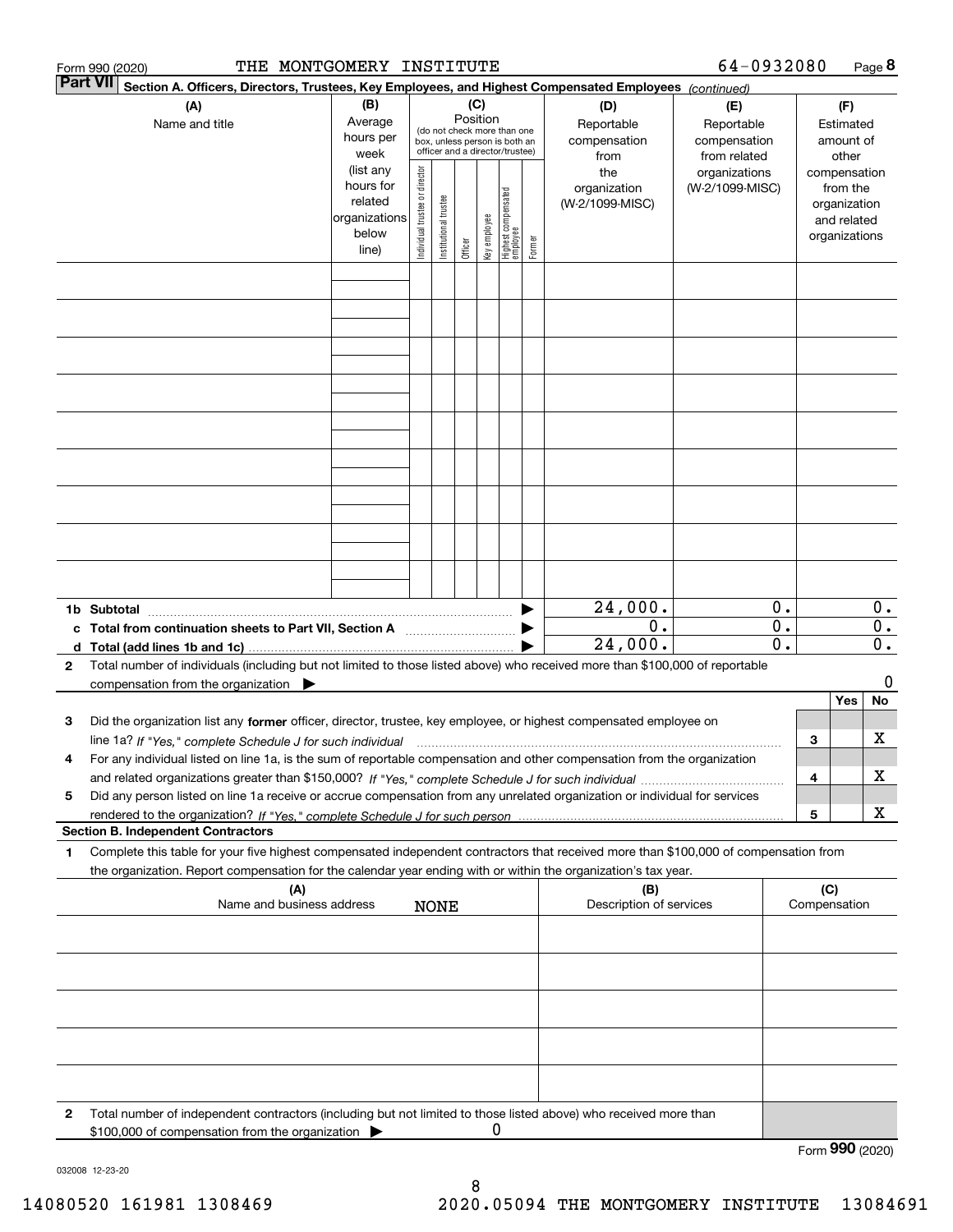| <b>Part VIII</b>                                          |      |   | Form 990 (2020)                                                                                                                                              | THE MONTGOMERY INSTITUTE |               |                                       | 64-0932080                    | Page 9                                                   |
|-----------------------------------------------------------|------|---|--------------------------------------------------------------------------------------------------------------------------------------------------------------|--------------------------|---------------|---------------------------------------|-------------------------------|----------------------------------------------------------|
|                                                           |      |   | <b>Statement of Revenue</b>                                                                                                                                  |                          |               |                                       |                               |                                                          |
|                                                           |      |   | Check if Schedule O contains a response or note to any line in this Part VIII                                                                                |                          | (A)           | (B)                                   | $\overline{C}$                | (D)                                                      |
|                                                           |      |   |                                                                                                                                                              |                          | Total revenue | Related or exempt<br>function revenue | Unrelated<br>business revenue | Revenue excluded<br>from tax under<br>sections 512 - 514 |
|                                                           |      |   | 1a<br>1 a Federated campaigns                                                                                                                                |                          |               |                                       |                               |                                                          |
| Contributions, Gifts, Grants<br>and Other Similar Amounts |      | b | 1 <sub>b</sub><br>Membership dues                                                                                                                            |                          |               |                                       |                               |                                                          |
|                                                           |      | с | 1 <sub>c</sub><br>Fundraising events                                                                                                                         |                          |               |                                       |                               |                                                          |
|                                                           |      | d | 1 <sub>d</sub><br>Related organizations<br>$\overline{\phantom{a}}$                                                                                          |                          |               |                                       |                               |                                                          |
|                                                           |      | е | 1e<br>Government grants (contributions)                                                                                                                      | 110,925.                 |               |                                       |                               |                                                          |
|                                                           |      |   | f All other contributions, gifts, grants, and                                                                                                                |                          |               |                                       |                               |                                                          |
|                                                           |      |   | similar amounts not included above<br>1f                                                                                                                     | 432,333.                 |               |                                       |                               |                                                          |
|                                                           |      | g | $1g$ \$<br>Noncash contributions included in lines 1a-1f                                                                                                     |                          | 543,258.      |                                       |                               |                                                          |
|                                                           |      |   |                                                                                                                                                              | <b>Business Code</b>     |               |                                       |                               |                                                          |
|                                                           | 2a   |   | PROGRAM FEE INCOME                                                                                                                                           |                          | 2,200.        | 2,200.                                |                               |                                                          |
| Program Service<br>Revenue                                |      | b | the control of the control of the control of the control of the control of                                                                                   |                          |               |                                       |                               |                                                          |
|                                                           |      | c | <u> 1989 - Johann Stein, mars an deus an deus Amerikaansk kommunister (</u>                                                                                  |                          |               |                                       |                               |                                                          |
|                                                           |      | d | the control of the control of the control of the control of the control of                                                                                   |                          |               |                                       |                               |                                                          |
|                                                           |      | е |                                                                                                                                                              |                          |               |                                       |                               |                                                          |
|                                                           |      | f |                                                                                                                                                              |                          |               |                                       |                               |                                                          |
|                                                           |      | g |                                                                                                                                                              | $\blacktriangleright$    | 2,200.        |                                       |                               |                                                          |
|                                                           | 3    |   | Investment income (including dividends, interest, and                                                                                                        |                          | 274,738.      | 274,738.                              |                               |                                                          |
|                                                           | 4    |   | Income from investment of tax-exempt bond proceeds                                                                                                           | ▶                        |               |                                       |                               |                                                          |
|                                                           | 5    |   |                                                                                                                                                              |                          |               |                                       |                               |                                                          |
|                                                           |      |   | (i) Real                                                                                                                                                     | (ii) Personal            |               |                                       |                               |                                                          |
|                                                           | 6а   |   | Gross rents<br>6a<br>.                                                                                                                                       |                          |               |                                       |                               |                                                          |
|                                                           |      | b | 6b<br>Less: rental expenses                                                                                                                                  |                          |               |                                       |                               |                                                          |
|                                                           |      | c | 6c<br>Rental income or (loss)                                                                                                                                |                          |               |                                       |                               |                                                          |
|                                                           |      | d | Net rental income or (loss)                                                                                                                                  |                          |               |                                       |                               |                                                          |
|                                                           |      |   | (i) Securities<br>7 a Gross amount from sales of                                                                                                             | (ii) Other               |               |                                       |                               |                                                          |
|                                                           |      |   | assets other than inventory<br>7a                                                                                                                            |                          |               |                                       |                               |                                                          |
|                                                           |      |   | <b>b</b> Less: cost or other basis                                                                                                                           |                          |               |                                       |                               |                                                          |
| auneve                                                    |      |   | and sales expenses<br>7b<br>7c                                                                                                                               |                          |               |                                       |                               |                                                          |
|                                                           |      |   | c Gain or (loss)                                                                                                                                             |                          |               |                                       |                               |                                                          |
| Other R                                                   |      |   | 8 a Gross income from fundraising events (not                                                                                                                |                          |               |                                       |                               |                                                          |
|                                                           |      |   | including \$<br>$\mathcal{L}^{\mathcal{L}}(\mathcal{L}^{\mathcal{L}})$ and $\mathcal{L}^{\mathcal{L}}(\mathcal{L}^{\mathcal{L}})$ . In the contract of<br>of |                          |               |                                       |                               |                                                          |
|                                                           |      |   | contributions reported on line 1c). See                                                                                                                      |                          |               |                                       |                               |                                                          |
|                                                           |      |   |                                                                                                                                                              | 8а                       |               |                                       |                               |                                                          |
|                                                           |      | b | Less: direct expenses <i></i>                                                                                                                                | 8 <sub>b</sub>           |               |                                       |                               |                                                          |
|                                                           |      | c | Net income or (loss) from fundraising events                                                                                                                 | .                        |               |                                       |                               |                                                          |
|                                                           |      |   | 9 a Gross income from gaming activities. See                                                                                                                 |                          |               |                                       |                               |                                                          |
|                                                           |      |   |                                                                                                                                                              | 9а                       |               |                                       |                               |                                                          |
|                                                           |      |   |                                                                                                                                                              | 9 <sub>b</sub>           |               |                                       |                               |                                                          |
|                                                           |      | с | Net income or (loss) from gaming activities<br>10 a Gross sales of inventory, less returns                                                                   |                          |               |                                       |                               |                                                          |
|                                                           |      |   |                                                                                                                                                              | 10a                      |               |                                       |                               |                                                          |
|                                                           |      |   |                                                                                                                                                              | 10 <sub>b</sub>          |               |                                       |                               |                                                          |
|                                                           |      |   | c Net income or (loss) from sales of inventory                                                                                                               |                          |               |                                       |                               |                                                          |
|                                                           |      |   |                                                                                                                                                              | <b>Business Code</b>     |               |                                       |                               |                                                          |
|                                                           | 11 a |   | <u> 1989 - Johann Barn, mars ann an t-Amhain ann an t-A</u>                                                                                                  |                          |               |                                       |                               |                                                          |
|                                                           |      | b |                                                                                                                                                              |                          |               |                                       |                               |                                                          |
| Miscellaneous<br>Revenue                                  |      | c |                                                                                                                                                              |                          |               |                                       |                               |                                                          |
|                                                           |      | d |                                                                                                                                                              |                          |               |                                       |                               |                                                          |
|                                                           |      |   |                                                                                                                                                              | $\blacktriangleright$    | 820, 196.     | 276,938.                              | 0.                            | 0.                                                       |
|                                                           | 12   |   | 032009 12-23-20                                                                                                                                              |                          |               |                                       |                               | Form 990 (2020)                                          |

9 14080520 161981 1308469 2020.05094 THE MONTGOMERY INSTITUTE 13084691

<sup>032009 12-23-20</sup>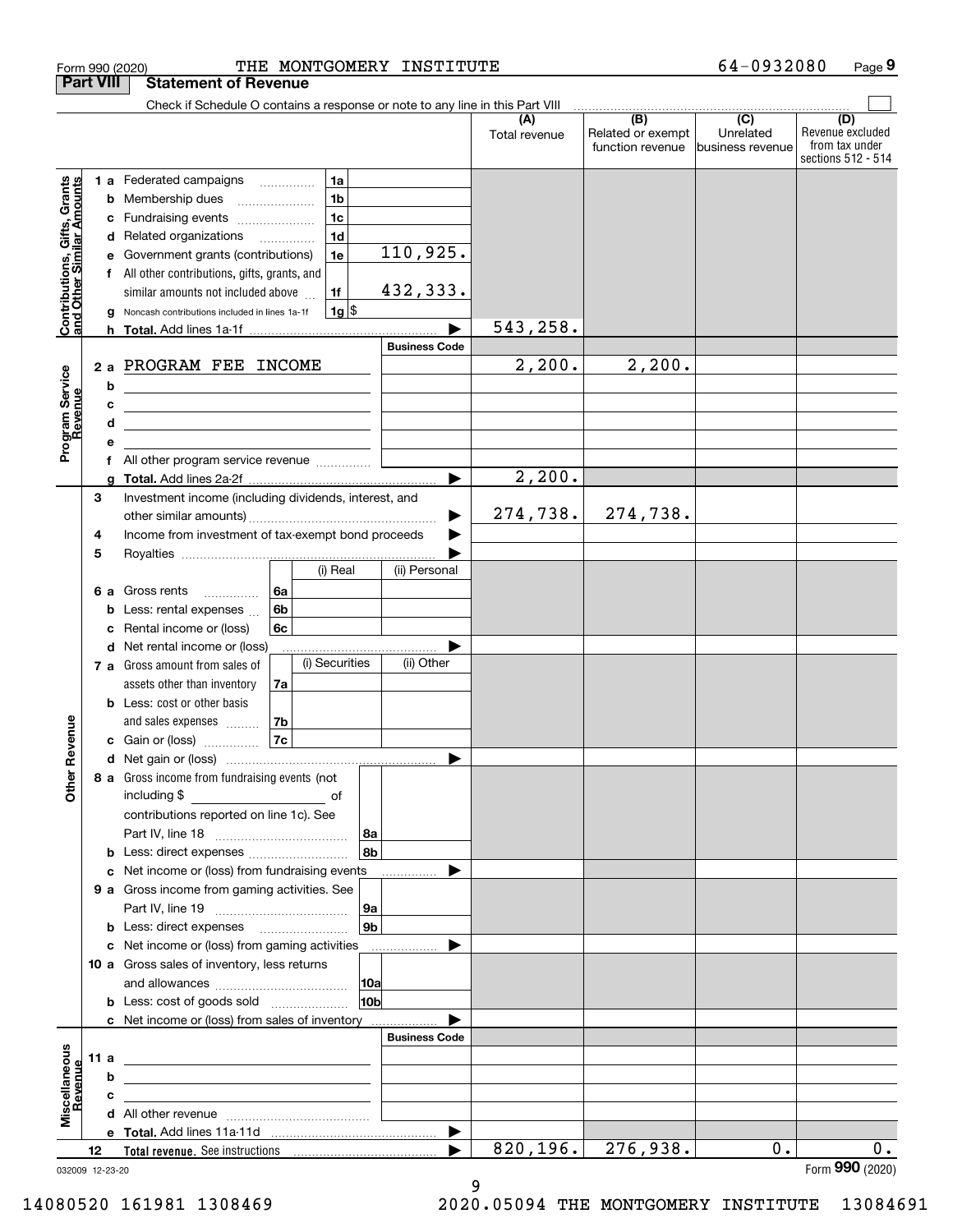Form 990 (2020) THE MONTGOMERY INSTITUTE 6 $4$ -0932080 <sub>Page</sub> **Part IX Statement of Functional Expenses**

*Section 501(c)(3) and 501(c)(4) organizations must complete all columns. All other organizations must complete column (A).*

|    | Do not include amounts reported on lines 6b,<br>7b, 8b, 9b, and 10b of Part VIII.                                                                                                                          | (A)<br>Total expenses | (B)<br>Program service<br>expenses | (C)<br>Management and<br>general expenses | (D)<br>Fundraising<br>expenses |
|----|------------------------------------------------------------------------------------------------------------------------------------------------------------------------------------------------------------|-----------------------|------------------------------------|-------------------------------------------|--------------------------------|
| 1  | Grants and other assistance to domestic organizations                                                                                                                                                      |                       |                                    |                                           |                                |
|    | and domestic governments. See Part IV, line 21                                                                                                                                                             |                       |                                    |                                           |                                |
| 2  | Grants and other assistance to domestic                                                                                                                                                                    |                       |                                    |                                           |                                |
|    | individuals. See Part IV, line 22                                                                                                                                                                          |                       |                                    |                                           |                                |
| 3  | Grants and other assistance to foreign                                                                                                                                                                     |                       |                                    |                                           |                                |
|    | organizations, foreign governments, and foreign                                                                                                                                                            |                       |                                    |                                           |                                |
|    | individuals. See Part IV, lines 15 and 16                                                                                                                                                                  |                       |                                    |                                           |                                |
| 4  | Benefits paid to or for members                                                                                                                                                                            |                       |                                    |                                           |                                |
| 5  | Compensation of current officers, directors,                                                                                                                                                               |                       |                                    |                                           |                                |
|    | trustees, and key employees                                                                                                                                                                                | 24,000.               | 24,000.                            |                                           |                                |
| 6  | Compensation not included above to disqualified                                                                                                                                                            |                       |                                    |                                           |                                |
|    | persons (as defined under section 4958(f)(1)) and                                                                                                                                                          |                       |                                    |                                           |                                |
|    | persons described in section 4958(c)(3)(B)                                                                                                                                                                 |                       |                                    |                                           |                                |
| 7  |                                                                                                                                                                                                            | 303,017.              | 262,673.                           | 40,344.                                   |                                |
| 8  | Pension plan accruals and contributions (include                                                                                                                                                           |                       |                                    |                                           |                                |
|    | section 401(k) and 403(b) employer contributions)                                                                                                                                                          |                       |                                    |                                           |                                |
| 9  |                                                                                                                                                                                                            |                       |                                    |                                           |                                |
| 10 |                                                                                                                                                                                                            |                       |                                    |                                           |                                |
| 11 | Fees for services (nonemployees):                                                                                                                                                                          |                       |                                    |                                           |                                |
| a  |                                                                                                                                                                                                            |                       |                                    |                                           |                                |
| b  |                                                                                                                                                                                                            |                       |                                    |                                           |                                |
| c  |                                                                                                                                                                                                            | 7,200.                | 6,312.                             | 888.                                      |                                |
| d  |                                                                                                                                                                                                            |                       |                                    |                                           |                                |
| е  | Professional fundraising services. See Part IV, line 17                                                                                                                                                    |                       |                                    |                                           |                                |
| f  | Investment management fees                                                                                                                                                                                 |                       |                                    |                                           |                                |
| g  | Other. (If line 11g amount exceeds 10% of line 25,                                                                                                                                                         |                       |                                    |                                           |                                |
|    | column (A) amount, list line 11g expenses on Sch O.)                                                                                                                                                       |                       |                                    |                                           |                                |
| 12 |                                                                                                                                                                                                            |                       |                                    |                                           |                                |
| 13 |                                                                                                                                                                                                            |                       |                                    |                                           |                                |
| 14 |                                                                                                                                                                                                            |                       |                                    |                                           |                                |
| 15 |                                                                                                                                                                                                            |                       |                                    |                                           |                                |
| 16 |                                                                                                                                                                                                            | 42,177.               | 38,664.                            | 3,160.                                    | 353.                           |
| 17 | Travel                                                                                                                                                                                                     | 8,030.                | 7,527.                             | 503.                                      |                                |
| 18 | Payments of travel or entertainment expenses                                                                                                                                                               |                       |                                    |                                           |                                |
|    | for any federal, state, or local public officials                                                                                                                                                          |                       |                                    |                                           |                                |
| 19 | Conferences, conventions, and meetings                                                                                                                                                                     |                       |                                    |                                           |                                |
| 20 | Interest                                                                                                                                                                                                   |                       |                                    |                                           |                                |
| 21 |                                                                                                                                                                                                            |                       |                                    |                                           |                                |
| 22 | Depreciation, depletion, and amortization                                                                                                                                                                  | 1,251.                | 1,097.                             | 154.                                      |                                |
| 23 | Insurance                                                                                                                                                                                                  | 10,844.               | 9,506.                             | 1,338.                                    |                                |
| 24 | Other expenses. Itemize expenses not covered<br>above (List miscellaneous expenses on line 24e. If<br>line 24e amount exceeds 10% of line 25, column (A)<br>amount. list line 24e expenses on Schedule 0.) |                       |                                    |                                           |                                |
| a  | <b>RENT</b>                                                                                                                                                                                                | 19,562.               | 17,149.                            | 2,413.                                    |                                |
| b  | <b>CONTRACTS</b>                                                                                                                                                                                           | 16,354.               | 16,354.                            |                                           |                                |
| c  | UTILITIES                                                                                                                                                                                                  | 6,736.                | 6,736.                             |                                           |                                |
| d  | COMMUNICATI<br>TELEPHONE<br>&.                                                                                                                                                                             | 5,218.                | 4,219.                             | 999.                                      |                                |
|    | e All other expenses                                                                                                                                                                                       | 81.                   |                                    | $\overline{70}$ .                         | $\overline{11}$ .              |
| 25 | Total functional expenses. Add lines 1 through 24e                                                                                                                                                         | 444,470.              | 394,237.                           | 49,869.                                   | 364.                           |
| 26 | Joint costs. Complete this line only if the organization                                                                                                                                                   |                       |                                    |                                           |                                |
|    | reported in column (B) joint costs from a combined                                                                                                                                                         |                       |                                    |                                           |                                |
|    | educational campaign and fundraising solicitation.                                                                                                                                                         |                       |                                    |                                           |                                |
|    | Check here $\blacktriangleright$<br>if following SOP 98-2 (ASC 958-720)                                                                                                                                    |                       |                                    |                                           |                                |

032010 12-23-20

10 14080520 161981 1308469 2020.05094 THE MONTGOMERY INSTITUTE 13084691

Form (2020) **990**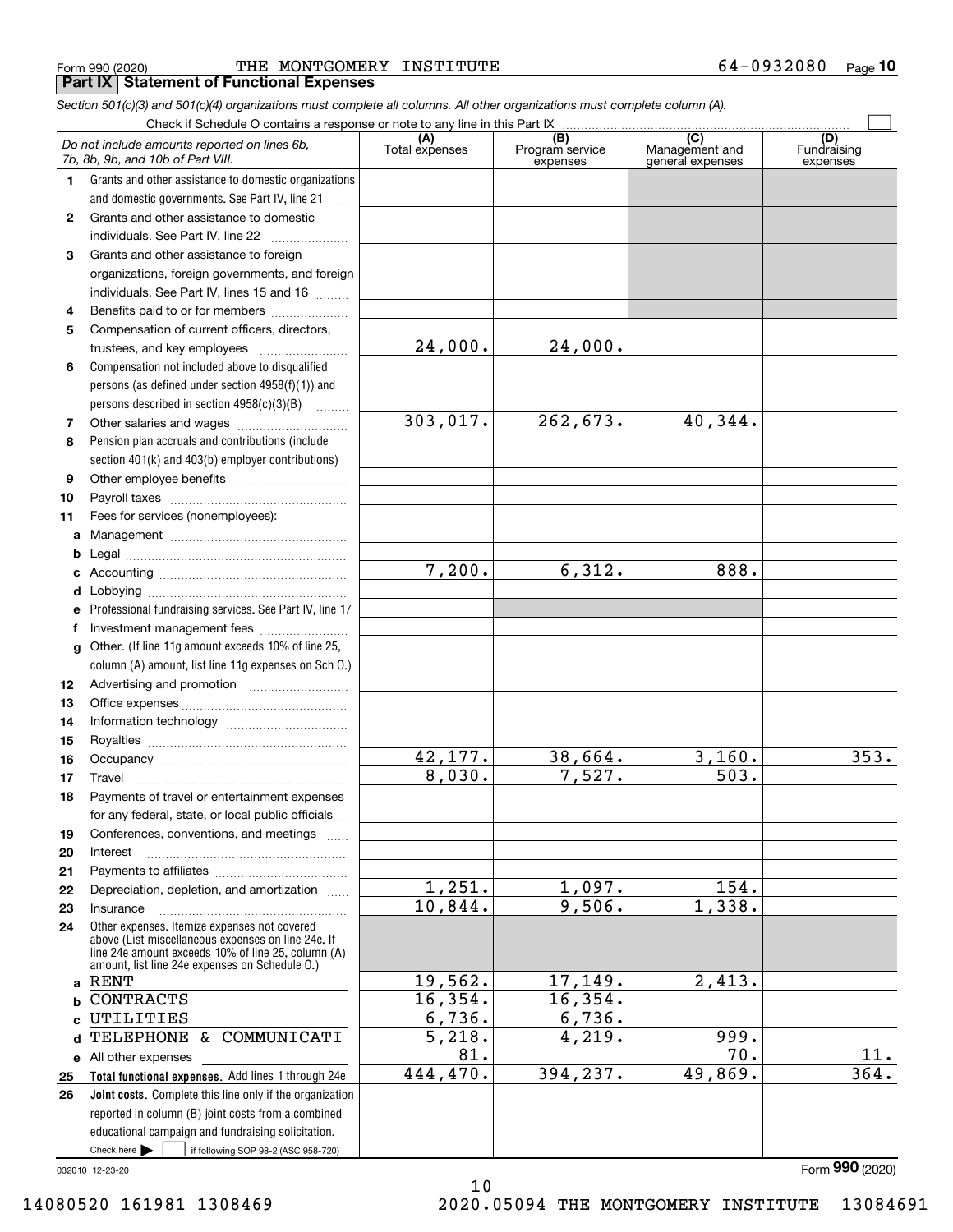# Form 990 (2020) THE MONTGOMERY INSTITUTE 6 $4$ -0932080 <sub>Page</sub>

Check if Schedule O contains a response or note to any line in this Part X

**(A) (B)** Beginning of year | End of year  $319,045.$   $1$   $442,986.$ **11**Cash - non-interest-bearing ~~~~~~~~~~~~~~~~~~~~~~~~~  $\overline{68,705.}$  2 153,036. **22**Savings and temporary cash investments ~~~~~~~~~~~~~~~~~~ $16,333.$   $3$  16,705. **33**Pledges and grants receivable, net ~~~~~~~~~~~~~~~~~~~~~ Accounts receivable, net ~~~~~~~~~~~~~~~~~~~~~~~~~~ **44**Loans and other receivables from any current or former officer, director, **5**trustee, key employee, creator or founder, substantial contributor, or 35% controlled entity or family member of any of these persons ............................ **5**Loans and other receivables from other disqualified persons (as defined **6**under section  $4958(f)(1)$ , and persons described in section  $4958(c)(3)(B)$ **677**Notes and loans receivable, net ~~~~~~~~~~~~~~~~~~~~~~~**Assets 88**Inventories for sale or use ~~~~~~~~~~~~~~~~~~~~~~~~~~  $8,080.$  9 7,921. **99**Prepaid expenses and deferred charges ~~~~~~~~~~~~~~~~~~ **10a**Land, buildings, and equipment: cost or other 62,643. basis. Complete Part VI of Schedule D ......... L 10a 57,861. 6,033.  $\vert$  10c  $\vert$  4,782. **10cb** Less: accumulated depreciation  $\ldots$  **10b**  $1,386,556.$  11 1,506,893. **1111**Investments - publicly traded securities ~~~~~~~~~~~~~~~~~~~ **1212**Investments - other securities. See Part IV, line 11 ~~~~~~~~~~~~~~ **1313**Investments - program-related. See Part IV, line 11 ~~~~~~~~~~~~~**1414**Intangible assets ~~~~~~~~~~~~~~~~~~~~~~~~~~~~~~ Other assets. See Part IV, line 11 ~~~~~~~~~~~~~~~~~~~~~~ **1515** $1,804,752.$  16  $2,132,323.$ **1616Total assets.**  Add lines 1 through 15 (must equal line 33)  $8,128.$  17 14,573. **1717**Accounts payable and accrued expenses ~~~~~~~~~~~~~~~~~~ **1818**Grants payable ~~~~~~~~~~~~~~~~~~~~~~~~~~~~~~~ **1919**Deferred revenue ~~~~~~~~~~~~~~~~~~~~~~~~~~~~~~ **2020**Tax-exempt bond liabilities …………………………………………………………… Escrow or custodial account liability. Complete Part IV of Schedule D **212122**Loans and other payables to any current or former officer, director, iabilities **Liabilities** trustee, key employee, creator or founder, substantial contributor, or 35% controlled entity or family member of any of these persons ~~~~~~~~~**2223**Secured mortgages and notes payable to unrelated third parties **23**54,600. Unsecured notes and loans payable to unrelated third parties ................... **242425**Other liabilities (including federal income tax, payables to related third parties, and other liabilities not included on lines 17-24). Complete Part X of Schedule D ~~~~~~~~~~~~~~~~~~~~~~~~~~~~~~~ **25** $62,728.$  26 14,573. **2626Total liabilities.**  Add lines 17 through 25 **Organizations that follow FASB ASC 958, check here** | X Net Assets or Fund Balances **Net Assets or Fund Balances and complete lines 27, 28, 32, and 33.**  $327,894. |z_7|$  703,620. **2727**Net assets without donor restrictions <sub>…………………………………………………</sub>……  $1,414,130. |28 | 1,414,130.$ **2828**Net assets with donor restrictions ~~~~~~~~~~~~~~~~~~~~~~**Organizations that do not follow FASB ASC 958, check here** | **and complete lines 29 through 33. 2929**Capital stock or trust principal, or current funds ~~~~~~~~~~~~~~~ **3030**Paid-in or capital surplus, or land, building, or equipment fund www.commun.com **31**Retained earnings, endowment, accumulated income, or other funds **31**Total net assets or fund balances ~~~~~~~~~~~~~~~~~~~~~~  $1,742,024.$   $32$   $2,117,750.$ **3232** $1,804,752.$  33  $2,132,323.$ Total liabilities and net assets/fund balances **3333**

Form (2020) **990**

 $\mathcal{L}^{\text{max}}$ 

| Form 990 (2020)             |  |  |
|-----------------------------|--|--|
| <b>Part X</b> Balance Sheet |  |  |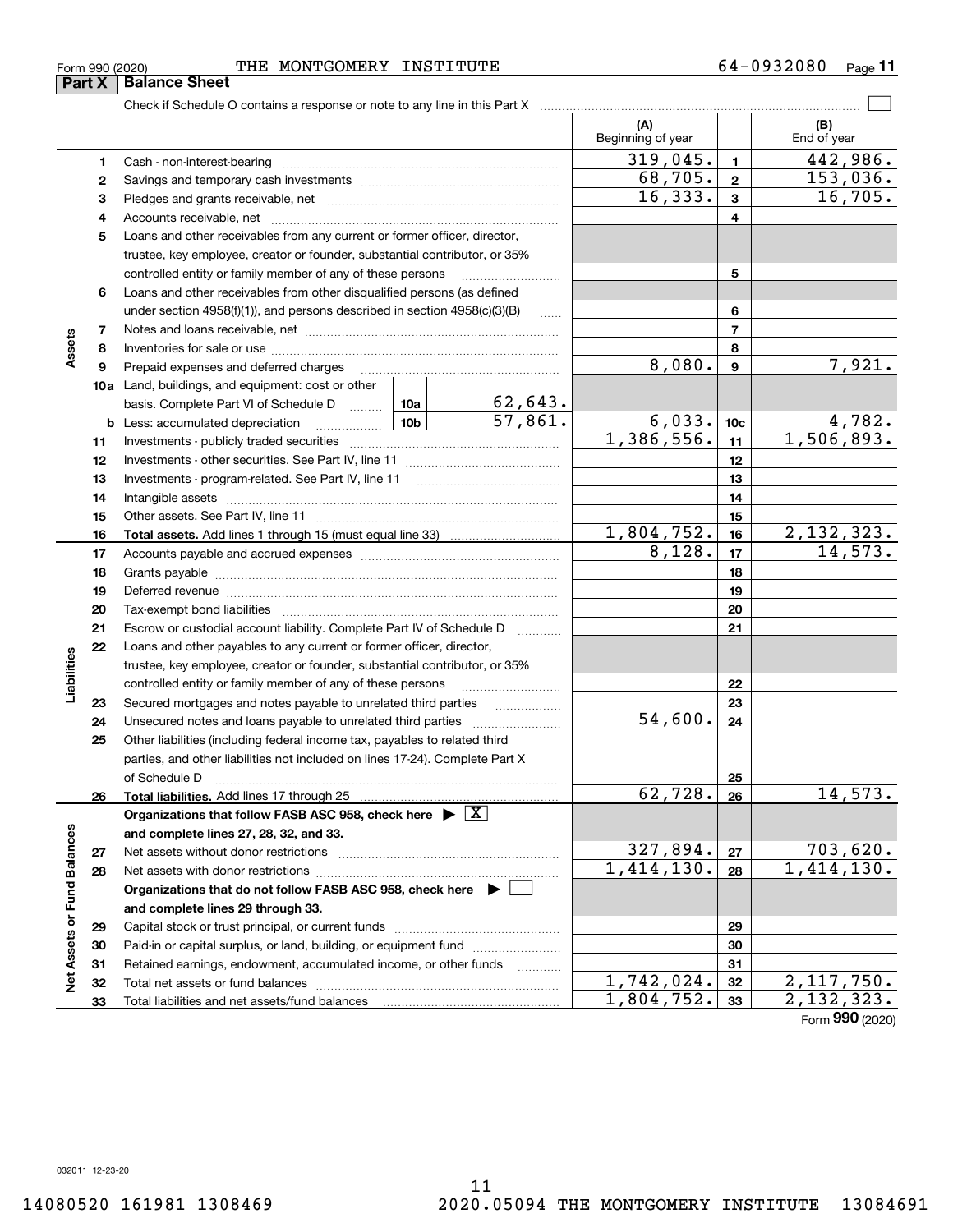| Part XI<br><b>Reconciliation of Net Assets</b><br>820, 196.<br>$\mathbf{1}$<br>1<br>444,470.<br>$\mathbf{2}$<br>Total expenses (must equal Part IX, column (A), line 25)<br>2<br>375,726.<br>3<br>Revenue less expenses. Subtract line 2 from line 1<br>З<br>1,742,024.<br>$\overline{\mathbf{4}}$<br>4<br>5<br>5<br>6<br>6<br>$\overline{7}$<br>7<br>8<br>8<br>Prior period adjustments manufactured contains and a state of the contract of the contract of the contract of<br>0.<br>Other changes in net assets or fund balances (explain on Schedule O)<br>9<br>9<br>Net assets or fund balances at end of year. Combine lines 3 through 9 (must equal Part X, line 32,<br>10<br>2, 117, 750.<br>10<br>Part XII Financial Statements and Reporting<br><b>Yes</b><br><b>No</b><br>$\boxed{\mathbf{X}}$ Accrual<br>Accounting method used to prepare the Form 990: <u>[</u> Cash<br>Other<br>1.<br>If the organization changed its method of accounting from a prior year or checked "Other," explain in Schedule O.<br>$\mathbf X$<br>2a Were the organization's financial statements compiled or reviewed by an independent accountant?<br>2a<br>If "Yes," check a box below to indicate whether the financial statements for the year were compiled or reviewed on a<br>separate basis, consolidated basis, or both:<br>$\boxed{\mathbf{X}}$ Consolidated basis<br>Separate basis<br>Both consolidated and separate basis<br>X<br><b>b</b> Were the organization's financial statements audited by an independent accountant?<br>2b<br>If "Yes," check a box below to indicate whether the financial statements for the year were audited on a separate basis,<br>consolidated basis, or both:<br>Separate basis<br><b>Consolidated basis</b><br>Both consolidated and separate basis<br>c If "Yes" to line 2a or 2b, does the organization have a committee that assumes responsibility for oversight of the audit,<br>х<br>2c<br>If the organization changed either its oversight process or selection process during the tax year, explain on Schedule O.<br>3a As a result of a federal award, was the organization required to undergo an audit or audits as set forth in the Single Audit<br>x<br>За<br>b If "Yes," did the organization undergo the required audit or audits? If the organization did not undergo the required audit<br>3b<br>nnn. | THE MONTGOMERY INSTITUTE<br>Form 990 (2020) | 64-0932080 |  | Page $12$ |
|----------------------------------------------------------------------------------------------------------------------------------------------------------------------------------------------------------------------------------------------------------------------------------------------------------------------------------------------------------------------------------------------------------------------------------------------------------------------------------------------------------------------------------------------------------------------------------------------------------------------------------------------------------------------------------------------------------------------------------------------------------------------------------------------------------------------------------------------------------------------------------------------------------------------------------------------------------------------------------------------------------------------------------------------------------------------------------------------------------------------------------------------------------------------------------------------------------------------------------------------------------------------------------------------------------------------------------------------------------------------------------------------------------------------------------------------------------------------------------------------------------------------------------------------------------------------------------------------------------------------------------------------------------------------------------------------------------------------------------------------------------------------------------------------------------------------------------------------------------------------------------------------------------------------------------------------------------------------------------------------------------------------------------------------------------------------------------------------------------------------------------------------------------------------------------------------------------------------------------------------------------------------------------------------------------------------------------------------------------------|---------------------------------------------|------------|--|-----------|
|                                                                                                                                                                                                                                                                                                                                                                                                                                                                                                                                                                                                                                                                                                                                                                                                                                                                                                                                                                                                                                                                                                                                                                                                                                                                                                                                                                                                                                                                                                                                                                                                                                                                                                                                                                                                                                                                                                                                                                                                                                                                                                                                                                                                                                                                                                                                                                |                                             |            |  |           |
|                                                                                                                                                                                                                                                                                                                                                                                                                                                                                                                                                                                                                                                                                                                                                                                                                                                                                                                                                                                                                                                                                                                                                                                                                                                                                                                                                                                                                                                                                                                                                                                                                                                                                                                                                                                                                                                                                                                                                                                                                                                                                                                                                                                                                                                                                                                                                                |                                             |            |  |           |
|                                                                                                                                                                                                                                                                                                                                                                                                                                                                                                                                                                                                                                                                                                                                                                                                                                                                                                                                                                                                                                                                                                                                                                                                                                                                                                                                                                                                                                                                                                                                                                                                                                                                                                                                                                                                                                                                                                                                                                                                                                                                                                                                                                                                                                                                                                                                                                |                                             |            |  |           |
|                                                                                                                                                                                                                                                                                                                                                                                                                                                                                                                                                                                                                                                                                                                                                                                                                                                                                                                                                                                                                                                                                                                                                                                                                                                                                                                                                                                                                                                                                                                                                                                                                                                                                                                                                                                                                                                                                                                                                                                                                                                                                                                                                                                                                                                                                                                                                                |                                             |            |  |           |
|                                                                                                                                                                                                                                                                                                                                                                                                                                                                                                                                                                                                                                                                                                                                                                                                                                                                                                                                                                                                                                                                                                                                                                                                                                                                                                                                                                                                                                                                                                                                                                                                                                                                                                                                                                                                                                                                                                                                                                                                                                                                                                                                                                                                                                                                                                                                                                |                                             |            |  |           |
|                                                                                                                                                                                                                                                                                                                                                                                                                                                                                                                                                                                                                                                                                                                                                                                                                                                                                                                                                                                                                                                                                                                                                                                                                                                                                                                                                                                                                                                                                                                                                                                                                                                                                                                                                                                                                                                                                                                                                                                                                                                                                                                                                                                                                                                                                                                                                                |                                             |            |  |           |
|                                                                                                                                                                                                                                                                                                                                                                                                                                                                                                                                                                                                                                                                                                                                                                                                                                                                                                                                                                                                                                                                                                                                                                                                                                                                                                                                                                                                                                                                                                                                                                                                                                                                                                                                                                                                                                                                                                                                                                                                                                                                                                                                                                                                                                                                                                                                                                |                                             |            |  |           |
|                                                                                                                                                                                                                                                                                                                                                                                                                                                                                                                                                                                                                                                                                                                                                                                                                                                                                                                                                                                                                                                                                                                                                                                                                                                                                                                                                                                                                                                                                                                                                                                                                                                                                                                                                                                                                                                                                                                                                                                                                                                                                                                                                                                                                                                                                                                                                                |                                             |            |  |           |
|                                                                                                                                                                                                                                                                                                                                                                                                                                                                                                                                                                                                                                                                                                                                                                                                                                                                                                                                                                                                                                                                                                                                                                                                                                                                                                                                                                                                                                                                                                                                                                                                                                                                                                                                                                                                                                                                                                                                                                                                                                                                                                                                                                                                                                                                                                                                                                |                                             |            |  |           |
|                                                                                                                                                                                                                                                                                                                                                                                                                                                                                                                                                                                                                                                                                                                                                                                                                                                                                                                                                                                                                                                                                                                                                                                                                                                                                                                                                                                                                                                                                                                                                                                                                                                                                                                                                                                                                                                                                                                                                                                                                                                                                                                                                                                                                                                                                                                                                                |                                             |            |  |           |
|                                                                                                                                                                                                                                                                                                                                                                                                                                                                                                                                                                                                                                                                                                                                                                                                                                                                                                                                                                                                                                                                                                                                                                                                                                                                                                                                                                                                                                                                                                                                                                                                                                                                                                                                                                                                                                                                                                                                                                                                                                                                                                                                                                                                                                                                                                                                                                |                                             |            |  |           |
|                                                                                                                                                                                                                                                                                                                                                                                                                                                                                                                                                                                                                                                                                                                                                                                                                                                                                                                                                                                                                                                                                                                                                                                                                                                                                                                                                                                                                                                                                                                                                                                                                                                                                                                                                                                                                                                                                                                                                                                                                                                                                                                                                                                                                                                                                                                                                                |                                             |            |  |           |
|                                                                                                                                                                                                                                                                                                                                                                                                                                                                                                                                                                                                                                                                                                                                                                                                                                                                                                                                                                                                                                                                                                                                                                                                                                                                                                                                                                                                                                                                                                                                                                                                                                                                                                                                                                                                                                                                                                                                                                                                                                                                                                                                                                                                                                                                                                                                                                |                                             |            |  |           |
|                                                                                                                                                                                                                                                                                                                                                                                                                                                                                                                                                                                                                                                                                                                                                                                                                                                                                                                                                                                                                                                                                                                                                                                                                                                                                                                                                                                                                                                                                                                                                                                                                                                                                                                                                                                                                                                                                                                                                                                                                                                                                                                                                                                                                                                                                                                                                                |                                             |            |  |           |
|                                                                                                                                                                                                                                                                                                                                                                                                                                                                                                                                                                                                                                                                                                                                                                                                                                                                                                                                                                                                                                                                                                                                                                                                                                                                                                                                                                                                                                                                                                                                                                                                                                                                                                                                                                                                                                                                                                                                                                                                                                                                                                                                                                                                                                                                                                                                                                |                                             |            |  |           |
|                                                                                                                                                                                                                                                                                                                                                                                                                                                                                                                                                                                                                                                                                                                                                                                                                                                                                                                                                                                                                                                                                                                                                                                                                                                                                                                                                                                                                                                                                                                                                                                                                                                                                                                                                                                                                                                                                                                                                                                                                                                                                                                                                                                                                                                                                                                                                                |                                             |            |  |           |
|                                                                                                                                                                                                                                                                                                                                                                                                                                                                                                                                                                                                                                                                                                                                                                                                                                                                                                                                                                                                                                                                                                                                                                                                                                                                                                                                                                                                                                                                                                                                                                                                                                                                                                                                                                                                                                                                                                                                                                                                                                                                                                                                                                                                                                                                                                                                                                |                                             |            |  |           |
|                                                                                                                                                                                                                                                                                                                                                                                                                                                                                                                                                                                                                                                                                                                                                                                                                                                                                                                                                                                                                                                                                                                                                                                                                                                                                                                                                                                                                                                                                                                                                                                                                                                                                                                                                                                                                                                                                                                                                                                                                                                                                                                                                                                                                                                                                                                                                                |                                             |            |  |           |
|                                                                                                                                                                                                                                                                                                                                                                                                                                                                                                                                                                                                                                                                                                                                                                                                                                                                                                                                                                                                                                                                                                                                                                                                                                                                                                                                                                                                                                                                                                                                                                                                                                                                                                                                                                                                                                                                                                                                                                                                                                                                                                                                                                                                                                                                                                                                                                |                                             |            |  |           |
|                                                                                                                                                                                                                                                                                                                                                                                                                                                                                                                                                                                                                                                                                                                                                                                                                                                                                                                                                                                                                                                                                                                                                                                                                                                                                                                                                                                                                                                                                                                                                                                                                                                                                                                                                                                                                                                                                                                                                                                                                                                                                                                                                                                                                                                                                                                                                                |                                             |            |  |           |
|                                                                                                                                                                                                                                                                                                                                                                                                                                                                                                                                                                                                                                                                                                                                                                                                                                                                                                                                                                                                                                                                                                                                                                                                                                                                                                                                                                                                                                                                                                                                                                                                                                                                                                                                                                                                                                                                                                                                                                                                                                                                                                                                                                                                                                                                                                                                                                |                                             |            |  |           |
|                                                                                                                                                                                                                                                                                                                                                                                                                                                                                                                                                                                                                                                                                                                                                                                                                                                                                                                                                                                                                                                                                                                                                                                                                                                                                                                                                                                                                                                                                                                                                                                                                                                                                                                                                                                                                                                                                                                                                                                                                                                                                                                                                                                                                                                                                                                                                                |                                             |            |  |           |
|                                                                                                                                                                                                                                                                                                                                                                                                                                                                                                                                                                                                                                                                                                                                                                                                                                                                                                                                                                                                                                                                                                                                                                                                                                                                                                                                                                                                                                                                                                                                                                                                                                                                                                                                                                                                                                                                                                                                                                                                                                                                                                                                                                                                                                                                                                                                                                |                                             |            |  |           |
|                                                                                                                                                                                                                                                                                                                                                                                                                                                                                                                                                                                                                                                                                                                                                                                                                                                                                                                                                                                                                                                                                                                                                                                                                                                                                                                                                                                                                                                                                                                                                                                                                                                                                                                                                                                                                                                                                                                                                                                                                                                                                                                                                                                                                                                                                                                                                                |                                             |            |  |           |
|                                                                                                                                                                                                                                                                                                                                                                                                                                                                                                                                                                                                                                                                                                                                                                                                                                                                                                                                                                                                                                                                                                                                                                                                                                                                                                                                                                                                                                                                                                                                                                                                                                                                                                                                                                                                                                                                                                                                                                                                                                                                                                                                                                                                                                                                                                                                                                |                                             |            |  |           |
|                                                                                                                                                                                                                                                                                                                                                                                                                                                                                                                                                                                                                                                                                                                                                                                                                                                                                                                                                                                                                                                                                                                                                                                                                                                                                                                                                                                                                                                                                                                                                                                                                                                                                                                                                                                                                                                                                                                                                                                                                                                                                                                                                                                                                                                                                                                                                                |                                             |            |  |           |
|                                                                                                                                                                                                                                                                                                                                                                                                                                                                                                                                                                                                                                                                                                                                                                                                                                                                                                                                                                                                                                                                                                                                                                                                                                                                                                                                                                                                                                                                                                                                                                                                                                                                                                                                                                                                                                                                                                                                                                                                                                                                                                                                                                                                                                                                                                                                                                |                                             |            |  |           |
|                                                                                                                                                                                                                                                                                                                                                                                                                                                                                                                                                                                                                                                                                                                                                                                                                                                                                                                                                                                                                                                                                                                                                                                                                                                                                                                                                                                                                                                                                                                                                                                                                                                                                                                                                                                                                                                                                                                                                                                                                                                                                                                                                                                                                                                                                                                                                                |                                             |            |  |           |
|                                                                                                                                                                                                                                                                                                                                                                                                                                                                                                                                                                                                                                                                                                                                                                                                                                                                                                                                                                                                                                                                                                                                                                                                                                                                                                                                                                                                                                                                                                                                                                                                                                                                                                                                                                                                                                                                                                                                                                                                                                                                                                                                                                                                                                                                                                                                                                |                                             |            |  |           |
|                                                                                                                                                                                                                                                                                                                                                                                                                                                                                                                                                                                                                                                                                                                                                                                                                                                                                                                                                                                                                                                                                                                                                                                                                                                                                                                                                                                                                                                                                                                                                                                                                                                                                                                                                                                                                                                                                                                                                                                                                                                                                                                                                                                                                                                                                                                                                                |                                             |            |  |           |
|                                                                                                                                                                                                                                                                                                                                                                                                                                                                                                                                                                                                                                                                                                                                                                                                                                                                                                                                                                                                                                                                                                                                                                                                                                                                                                                                                                                                                                                                                                                                                                                                                                                                                                                                                                                                                                                                                                                                                                                                                                                                                                                                                                                                                                                                                                                                                                |                                             |            |  |           |
|                                                                                                                                                                                                                                                                                                                                                                                                                                                                                                                                                                                                                                                                                                                                                                                                                                                                                                                                                                                                                                                                                                                                                                                                                                                                                                                                                                                                                                                                                                                                                                                                                                                                                                                                                                                                                                                                                                                                                                                                                                                                                                                                                                                                                                                                                                                                                                |                                             |            |  |           |
|                                                                                                                                                                                                                                                                                                                                                                                                                                                                                                                                                                                                                                                                                                                                                                                                                                                                                                                                                                                                                                                                                                                                                                                                                                                                                                                                                                                                                                                                                                                                                                                                                                                                                                                                                                                                                                                                                                                                                                                                                                                                                                                                                                                                                                                                                                                                                                |                                             |            |  |           |
|                                                                                                                                                                                                                                                                                                                                                                                                                                                                                                                                                                                                                                                                                                                                                                                                                                                                                                                                                                                                                                                                                                                                                                                                                                                                                                                                                                                                                                                                                                                                                                                                                                                                                                                                                                                                                                                                                                                                                                                                                                                                                                                                                                                                                                                                                                                                                                |                                             |            |  |           |

Form (2020) **990**

032012 12-23-20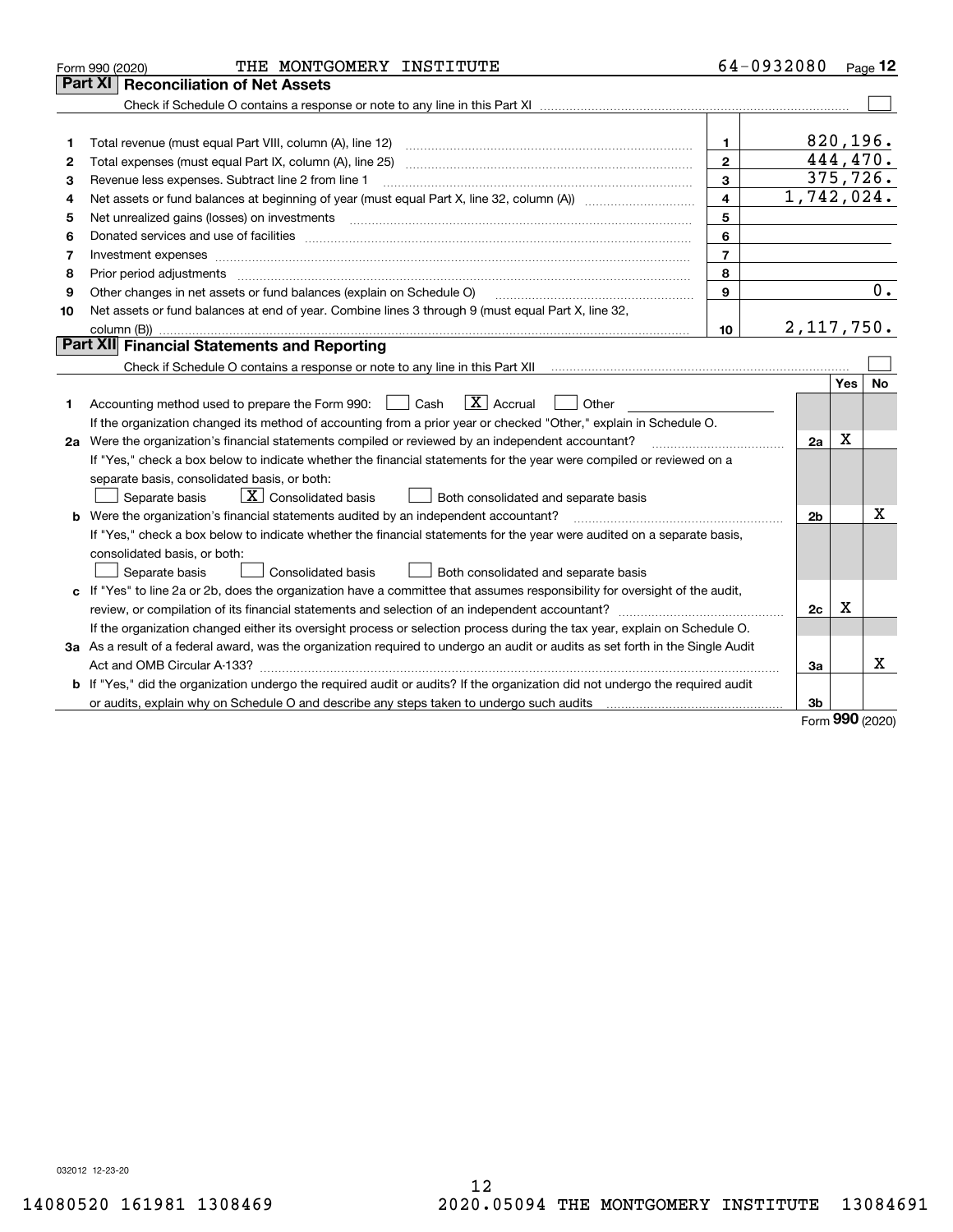| <b>SCHEDULE A</b> |
|-------------------|
|-------------------|

Department of the Treasury Internal Revenue Service

**(Form 990 or 990-EZ)**

# **Public Charity Status and Public Support**

**Complete if the organization is a section 501(c)(3) organization or a section 4947(a)(1) nonexempt charitable trust.**

**| Attach to Form 990 or Form 990-EZ.** 

**| Go to www.irs.gov/Form990 for instructions and the latest information.**

| OMB No. 1545-0047                   |
|-------------------------------------|
| 702<br>U                            |
| <b>Open to Public</b><br>Inspection |

|  | Name of the organization |
|--|--------------------------|
|--|--------------------------|

|                     |                     | Name of the organization                                                                                                                                                                                                                                                                                                                                                                                                                                                                                                                                                                                                                                                                                                                                                                                                                                                                                                                                                                                                                                                                                                                                                                                                                                                                                                       |                          |                                                        |     |                                                                |                            | <b>Employer identification number</b> |
|---------------------|---------------------|--------------------------------------------------------------------------------------------------------------------------------------------------------------------------------------------------------------------------------------------------------------------------------------------------------------------------------------------------------------------------------------------------------------------------------------------------------------------------------------------------------------------------------------------------------------------------------------------------------------------------------------------------------------------------------------------------------------------------------------------------------------------------------------------------------------------------------------------------------------------------------------------------------------------------------------------------------------------------------------------------------------------------------------------------------------------------------------------------------------------------------------------------------------------------------------------------------------------------------------------------------------------------------------------------------------------------------|--------------------------|--------------------------------------------------------|-----|----------------------------------------------------------------|----------------------------|---------------------------------------|
|                     |                     |                                                                                                                                                                                                                                                                                                                                                                                                                                                                                                                                                                                                                                                                                                                                                                                                                                                                                                                                                                                                                                                                                                                                                                                                                                                                                                                                | THE MONTGOMERY INSTITUTE |                                                        |     |                                                                |                            | 64-0932080                            |
| Part I              |                     | Reason for Public Charity Status. (All organizations must complete this part.) See instructions.                                                                                                                                                                                                                                                                                                                                                                                                                                                                                                                                                                                                                                                                                                                                                                                                                                                                                                                                                                                                                                                                                                                                                                                                                               |                          |                                                        |     |                                                                |                            |                                       |
|                     |                     | The organization is not a private foundation because it is: (For lines 1 through 12, check only one box.)                                                                                                                                                                                                                                                                                                                                                                                                                                                                                                                                                                                                                                                                                                                                                                                                                                                                                                                                                                                                                                                                                                                                                                                                                      |                          |                                                        |     |                                                                |                            |                                       |
| 1                   |                     | A church, convention of churches, or association of churches described in section 170(b)(1)(A)(i).                                                                                                                                                                                                                                                                                                                                                                                                                                                                                                                                                                                                                                                                                                                                                                                                                                                                                                                                                                                                                                                                                                                                                                                                                             |                          |                                                        |     |                                                                |                            |                                       |
| 2                   |                     | A school described in section 170(b)(1)(A)(ii). (Attach Schedule E (Form 990 or 990-EZ).)                                                                                                                                                                                                                                                                                                                                                                                                                                                                                                                                                                                                                                                                                                                                                                                                                                                                                                                                                                                                                                                                                                                                                                                                                                      |                          |                                                        |     |                                                                |                            |                                       |
| з                   |                     | A hospital or a cooperative hospital service organization described in section 170(b)(1)(A)(iii).                                                                                                                                                                                                                                                                                                                                                                                                                                                                                                                                                                                                                                                                                                                                                                                                                                                                                                                                                                                                                                                                                                                                                                                                                              |                          |                                                        |     |                                                                |                            |                                       |
|                     |                     | A medical research organization operated in conjunction with a hospital described in section 170(b)(1)(A)(iii). Enter the hospital's name,                                                                                                                                                                                                                                                                                                                                                                                                                                                                                                                                                                                                                                                                                                                                                                                                                                                                                                                                                                                                                                                                                                                                                                                     |                          |                                                        |     |                                                                |                            |                                       |
|                     |                     | city, and state:                                                                                                                                                                                                                                                                                                                                                                                                                                                                                                                                                                                                                                                                                                                                                                                                                                                                                                                                                                                                                                                                                                                                                                                                                                                                                                               |                          |                                                        |     |                                                                |                            |                                       |
| 5                   |                     | An organization operated for the benefit of a college or university owned or operated by a governmental unit described in<br>section 170(b)(1)(A)(iv). (Complete Part II.)                                                                                                                                                                                                                                                                                                                                                                                                                                                                                                                                                                                                                                                                                                                                                                                                                                                                                                                                                                                                                                                                                                                                                     |                          |                                                        |     |                                                                |                            |                                       |
| 6                   |                     | A federal, state, or local government or governmental unit described in section 170(b)(1)(A)(v).                                                                                                                                                                                                                                                                                                                                                                                                                                                                                                                                                                                                                                                                                                                                                                                                                                                                                                                                                                                                                                                                                                                                                                                                                               |                          |                                                        |     |                                                                |                            |                                       |
| 7                   | $\lfloor x \rfloor$ | An organization that normally receives a substantial part of its support from a governmental unit or from the general public described in                                                                                                                                                                                                                                                                                                                                                                                                                                                                                                                                                                                                                                                                                                                                                                                                                                                                                                                                                                                                                                                                                                                                                                                      |                          |                                                        |     |                                                                |                            |                                       |
|                     |                     | section 170(b)(1)(A)(vi). (Complete Part II.)                                                                                                                                                                                                                                                                                                                                                                                                                                                                                                                                                                                                                                                                                                                                                                                                                                                                                                                                                                                                                                                                                                                                                                                                                                                                                  |                          |                                                        |     |                                                                |                            |                                       |
| 8                   |                     | A community trust described in section 170(b)(1)(A)(vi). (Complete Part II.)                                                                                                                                                                                                                                                                                                                                                                                                                                                                                                                                                                                                                                                                                                                                                                                                                                                                                                                                                                                                                                                                                                                                                                                                                                                   |                          |                                                        |     |                                                                |                            |                                       |
| 9                   |                     | An agricultural research organization described in section 170(b)(1)(A)(ix) operated in conjunction with a land-grant college                                                                                                                                                                                                                                                                                                                                                                                                                                                                                                                                                                                                                                                                                                                                                                                                                                                                                                                                                                                                                                                                                                                                                                                                  |                          |                                                        |     |                                                                |                            |                                       |
|                     |                     | or university or a non-land-grant college of agriculture (see instructions). Enter the name, city, and state of the college or                                                                                                                                                                                                                                                                                                                                                                                                                                                                                                                                                                                                                                                                                                                                                                                                                                                                                                                                                                                                                                                                                                                                                                                                 |                          |                                                        |     |                                                                |                            |                                       |
|                     |                     | university:                                                                                                                                                                                                                                                                                                                                                                                                                                                                                                                                                                                                                                                                                                                                                                                                                                                                                                                                                                                                                                                                                                                                                                                                                                                                                                                    |                          |                                                        |     |                                                                |                            |                                       |
| 10<br>11<br>12<br>а |                     | An organization that normally receives (1) more than 33 1/3% of its support from contributions, membership fees, and gross receipts from<br>activities related to its exempt functions, subject to certain exceptions; and (2) no more than 33 1/3% of its support from gross investment<br>income and unrelated business taxable income (less section 511 tax) from businesses acquired by the organization after June 30, 1975.<br>See section 509(a)(2). (Complete Part III.)<br>An organization organized and operated exclusively to test for public safety. See section 509(a)(4).<br>An organization organized and operated exclusively for the benefit of, to perform the functions of, or to carry out the purposes of one or<br>more publicly supported organizations described in section 509(a)(1) or section 509(a)(2). See section 509(a)(3). Check the box in<br>lines 12a through 12d that describes the type of supporting organization and complete lines 12e, 12f, and 12g.<br>Type I. A supporting organization operated, supervised, or controlled by its supported organization(s), typically by giving<br>the supported organization(s) the power to regularly appoint or elect a majority of the directors or trustees of the supporting<br>organization. You must complete Part IV, Sections A and B. |                          |                                                        |     |                                                                |                            |                                       |
| b                   |                     | Type II. A supporting organization supervised or controlled in connection with its supported organization(s), by having                                                                                                                                                                                                                                                                                                                                                                                                                                                                                                                                                                                                                                                                                                                                                                                                                                                                                                                                                                                                                                                                                                                                                                                                        |                          |                                                        |     |                                                                |                            |                                       |
|                     |                     | control or management of the supporting organization vested in the same persons that control or manage the supported                                                                                                                                                                                                                                                                                                                                                                                                                                                                                                                                                                                                                                                                                                                                                                                                                                                                                                                                                                                                                                                                                                                                                                                                           |                          |                                                        |     |                                                                |                            |                                       |
|                     |                     | organization(s). You must complete Part IV, Sections A and C.                                                                                                                                                                                                                                                                                                                                                                                                                                                                                                                                                                                                                                                                                                                                                                                                                                                                                                                                                                                                                                                                                                                                                                                                                                                                  |                          |                                                        |     |                                                                |                            |                                       |
| с                   |                     | Type III functionally integrated. A supporting organization operated in connection with, and functionally integrated with,                                                                                                                                                                                                                                                                                                                                                                                                                                                                                                                                                                                                                                                                                                                                                                                                                                                                                                                                                                                                                                                                                                                                                                                                     |                          |                                                        |     |                                                                |                            |                                       |
|                     |                     | its supported organization(s) (see instructions). You must complete Part IV, Sections A, D, and E.                                                                                                                                                                                                                                                                                                                                                                                                                                                                                                                                                                                                                                                                                                                                                                                                                                                                                                                                                                                                                                                                                                                                                                                                                             |                          |                                                        |     |                                                                |                            |                                       |
| d                   |                     | Type III non-functionally integrated. A supporting organization operated in connection with its supported organization(s)                                                                                                                                                                                                                                                                                                                                                                                                                                                                                                                                                                                                                                                                                                                                                                                                                                                                                                                                                                                                                                                                                                                                                                                                      |                          |                                                        |     |                                                                |                            |                                       |
|                     |                     | that is not functionally integrated. The organization generally must satisfy a distribution requirement and an attentiveness                                                                                                                                                                                                                                                                                                                                                                                                                                                                                                                                                                                                                                                                                                                                                                                                                                                                                                                                                                                                                                                                                                                                                                                                   |                          |                                                        |     |                                                                |                            |                                       |
|                     |                     | requirement (see instructions). You must complete Part IV, Sections A and D, and Part V.                                                                                                                                                                                                                                                                                                                                                                                                                                                                                                                                                                                                                                                                                                                                                                                                                                                                                                                                                                                                                                                                                                                                                                                                                                       |                          |                                                        |     |                                                                |                            |                                       |
| е                   |                     | Check this box if the organization received a written determination from the IRS that it is a Type I, Type II, Type III                                                                                                                                                                                                                                                                                                                                                                                                                                                                                                                                                                                                                                                                                                                                                                                                                                                                                                                                                                                                                                                                                                                                                                                                        |                          |                                                        |     |                                                                |                            |                                       |
|                     |                     | functionally integrated, or Type III non-functionally integrated supporting organization.                                                                                                                                                                                                                                                                                                                                                                                                                                                                                                                                                                                                                                                                                                                                                                                                                                                                                                                                                                                                                                                                                                                                                                                                                                      |                          |                                                        |     |                                                                |                            |                                       |
|                     |                     | f Enter the number of supported organizations                                                                                                                                                                                                                                                                                                                                                                                                                                                                                                                                                                                                                                                                                                                                                                                                                                                                                                                                                                                                                                                                                                                                                                                                                                                                                  |                          |                                                        |     |                                                                |                            |                                       |
|                     |                     | g Provide the following information about the supported organization(s).                                                                                                                                                                                                                                                                                                                                                                                                                                                                                                                                                                                                                                                                                                                                                                                                                                                                                                                                                                                                                                                                                                                                                                                                                                                       |                          |                                                        |     |                                                                |                            |                                       |
|                     |                     | (i) Name of supported                                                                                                                                                                                                                                                                                                                                                                                                                                                                                                                                                                                                                                                                                                                                                                                                                                                                                                                                                                                                                                                                                                                                                                                                                                                                                                          | (ii) EIN                 | (iii) Type of organization<br>(described on lines 1-10 |     | (iv) Is the organization listed<br>in your governing document? | (v) Amount of monetary     | (vi) Amount of other                  |
|                     |                     | organization                                                                                                                                                                                                                                                                                                                                                                                                                                                                                                                                                                                                                                                                                                                                                                                                                                                                                                                                                                                                                                                                                                                                                                                                                                                                                                                   |                          | above (see instructions))                              | Yes | No                                                             | support (see instructions) | support (see instructions)            |
|                     |                     |                                                                                                                                                                                                                                                                                                                                                                                                                                                                                                                                                                                                                                                                                                                                                                                                                                                                                                                                                                                                                                                                                                                                                                                                                                                                                                                                |                          |                                                        |     |                                                                |                            |                                       |
|                     |                     |                                                                                                                                                                                                                                                                                                                                                                                                                                                                                                                                                                                                                                                                                                                                                                                                                                                                                                                                                                                                                                                                                                                                                                                                                                                                                                                                |                          |                                                        |     |                                                                |                            |                                       |
|                     |                     |                                                                                                                                                                                                                                                                                                                                                                                                                                                                                                                                                                                                                                                                                                                                                                                                                                                                                                                                                                                                                                                                                                                                                                                                                                                                                                                                |                          |                                                        |     |                                                                |                            |                                       |
|                     |                     |                                                                                                                                                                                                                                                                                                                                                                                                                                                                                                                                                                                                                                                                                                                                                                                                                                                                                                                                                                                                                                                                                                                                                                                                                                                                                                                                |                          |                                                        |     |                                                                |                            |                                       |
|                     |                     |                                                                                                                                                                                                                                                                                                                                                                                                                                                                                                                                                                                                                                                                                                                                                                                                                                                                                                                                                                                                                                                                                                                                                                                                                                                                                                                                |                          |                                                        |     |                                                                |                            |                                       |
|                     |                     |                                                                                                                                                                                                                                                                                                                                                                                                                                                                                                                                                                                                                                                                                                                                                                                                                                                                                                                                                                                                                                                                                                                                                                                                                                                                                                                                |                          |                                                        |     |                                                                |                            |                                       |
|                     |                     |                                                                                                                                                                                                                                                                                                                                                                                                                                                                                                                                                                                                                                                                                                                                                                                                                                                                                                                                                                                                                                                                                                                                                                                                                                                                                                                                |                          |                                                        |     |                                                                |                            |                                       |
|                     |                     |                                                                                                                                                                                                                                                                                                                                                                                                                                                                                                                                                                                                                                                                                                                                                                                                                                                                                                                                                                                                                                                                                                                                                                                                                                                                                                                                |                          |                                                        |     |                                                                |                            |                                       |
|                     |                     |                                                                                                                                                                                                                                                                                                                                                                                                                                                                                                                                                                                                                                                                                                                                                                                                                                                                                                                                                                                                                                                                                                                                                                                                                                                                                                                                |                          |                                                        |     |                                                                |                            |                                       |
| Total               |                     |                                                                                                                                                                                                                                                                                                                                                                                                                                                                                                                                                                                                                                                                                                                                                                                                                                                                                                                                                                                                                                                                                                                                                                                                                                                                                                                                |                          |                                                        |     |                                                                |                            |                                       |

LHA For Paperwork Reduction Act Notice, see the Instructions for Form 990 or 990-EZ. <sub>032021</sub> o1-25-21 Schedule A (Form 990 or 990-EZ) 2020

13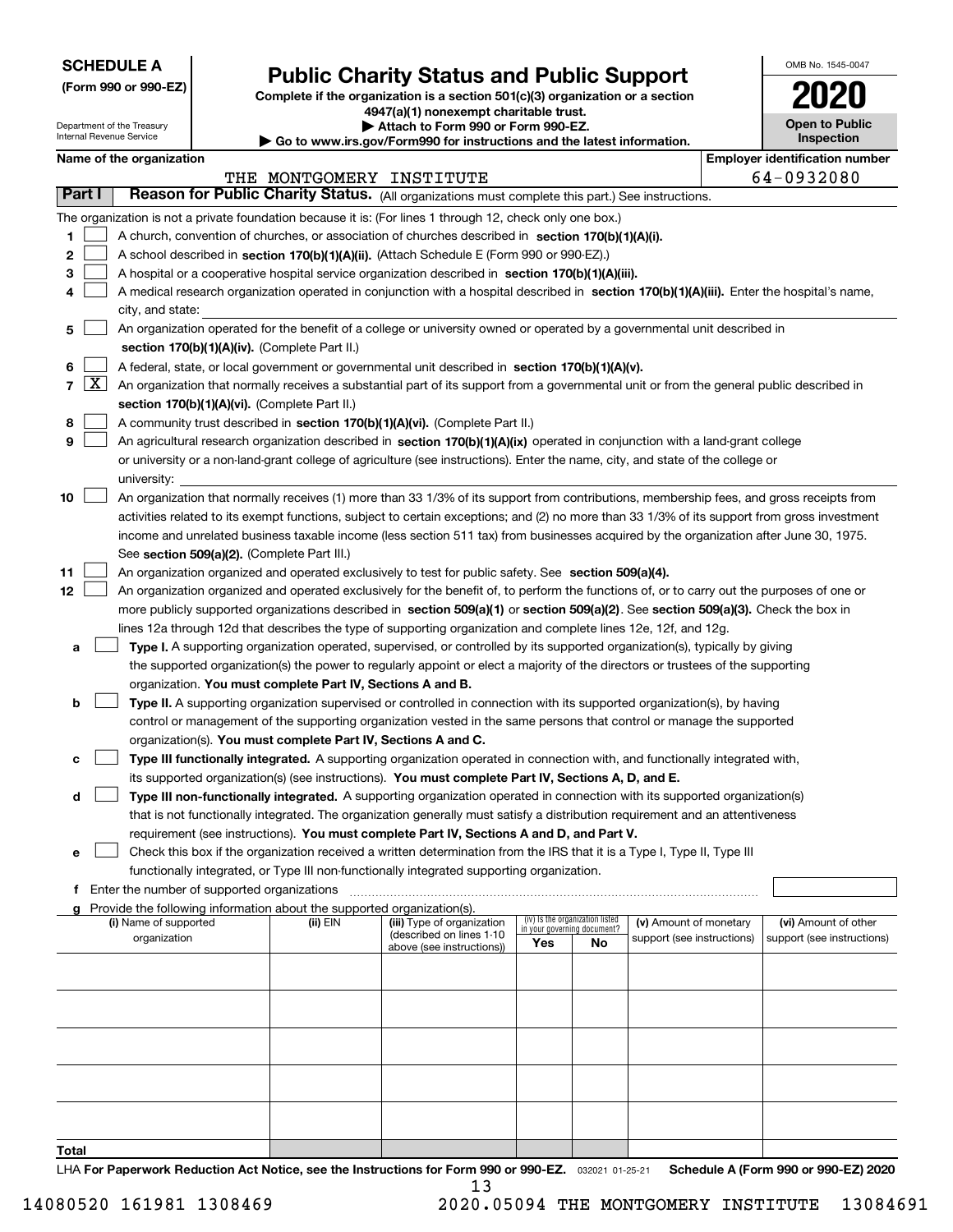**2**

(Complete only if you checked the box on line 5, 7, or 8 of Part I or if the organization failed to qualify under Part III. If the organization fails to qualify under the tests listed below, please complete Part III.) **Part II** Support Schedule for Organizations Described in Sections 170(b)(1)(A)(iv) and 170(b)(1)(A)(vi)

|    | <b>Section A. Public Support</b>                                                                                                               |           |                      |                     |                                |                                      |                                          |
|----|------------------------------------------------------------------------------------------------------------------------------------------------|-----------|----------------------|---------------------|--------------------------------|--------------------------------------|------------------------------------------|
|    | Calendar year (or fiscal year beginning in) $\blacktriangleright$                                                                              | (a) 2016  | (b) 2017             | $(c)$ 2018          | $(d)$ 2019                     | (e) 2020                             | (f) Total                                |
|    | <b>1</b> Gifts, grants, contributions, and<br>membership fees received. (Do not                                                                |           |                      |                     |                                |                                      |                                          |
|    | include any "unusual grants.")                                                                                                                 | 579, 110. |                      | $441,007.$ 347,595. | 299,421.                       | 820, 196.                            | 2487329.                                 |
|    | 2 Tax revenues levied for the organ-<br>ization's benefit and either paid to<br>or expended on its behalf                                      |           |                      |                     |                                |                                      |                                          |
|    | 3 The value of services or facilities                                                                                                          |           |                      |                     |                                |                                      |                                          |
|    | furnished by a governmental unit to                                                                                                            |           |                      |                     |                                |                                      |                                          |
|    | the organization without charge                                                                                                                |           |                      |                     |                                |                                      |                                          |
|    | 4 Total. Add lines 1 through 3                                                                                                                 | 579, 110. |                      |                     | $441,007.$ 347, 595. 299, 421. | 820, 196.                            | 2487329.                                 |
|    | 5 The portion of total contributions                                                                                                           |           |                      |                     |                                |                                      |                                          |
|    | by each person (other than a                                                                                                                   |           |                      |                     |                                |                                      |                                          |
|    | governmental unit or publicly                                                                                                                  |           |                      |                     |                                |                                      |                                          |
|    | supported organization) included                                                                                                               |           |                      |                     |                                |                                      |                                          |
|    | on line 1 that exceeds 2% of the                                                                                                               |           |                      |                     |                                |                                      |                                          |
|    | amount shown on line 11,                                                                                                                       |           |                      |                     |                                |                                      |                                          |
|    | column (f)                                                                                                                                     |           |                      |                     |                                |                                      |                                          |
|    | 6 Public support. Subtract line 5 from line 4.                                                                                                 |           |                      |                     |                                |                                      | 2487329.                                 |
|    | <b>Section B. Total Support</b>                                                                                                                |           |                      |                     |                                |                                      |                                          |
|    | Calendar year (or fiscal year beginning in)                                                                                                    | (a) 2016  | (b) 2017             | $(c)$ 2018          | $(d)$ 2019                     | (e) 2020                             | (f) Total                                |
|    | <b>7</b> Amounts from line 4                                                                                                                   | 579, 110. | 441,007.             | 347,595.            | 299,421.                       | $\overline{820,196}$ .               | 2487329.                                 |
|    | 8 Gross income from interest,                                                                                                                  |           |                      |                     |                                |                                      |                                          |
|    | dividends, payments received on                                                                                                                |           |                      |                     |                                |                                      |                                          |
|    | securities loans, rents, royalties,                                                                                                            |           |                      |                     |                                |                                      |                                          |
|    | and income from similar sources                                                                                                                |           | $124, 271.$ 114,615. |                     | $47,904. -19,832.$             | 274,668.                             | 541,626.                                 |
|    | 9 Net income from unrelated business                                                                                                           |           |                      |                     |                                |                                      |                                          |
|    | activities, whether or not the                                                                                                                 |           |                      |                     |                                |                                      |                                          |
|    | business is regularly carried on                                                                                                               |           |                      |                     |                                |                                      |                                          |
|    | 10 Other income. Do not include gain                                                                                                           |           |                      |                     |                                |                                      |                                          |
|    | or loss from the sale of capital                                                                                                               |           |                      |                     |                                |                                      |                                          |
|    | assets (Explain in Part VI.)                                                                                                                   |           |                      |                     |                                |                                      | 3028955.                                 |
|    | 11 Total support. Add lines 7 through 10                                                                                                       |           |                      |                     |                                |                                      |                                          |
|    | <b>12</b> Gross receipts from related activities, etc. (see instructions)                                                                      |           |                      |                     |                                | 12                                   |                                          |
|    | 13 First 5 years. If the Form 990 is for the organization's first, second, third, fourth, or fifth tax year as a section 501(c)(3)             |           |                      |                     |                                |                                      |                                          |
|    | <b>Section C. Computation of Public Support Percentage</b>                                                                                     |           |                      |                     |                                |                                      |                                          |
|    |                                                                                                                                                |           |                      |                     |                                | 14                                   | 82.12<br>%                               |
|    |                                                                                                                                                |           |                      |                     |                                | 15                                   | 88.98<br>$\%$                            |
|    | 16a 33 1/3% support test - 2020. If the organization did not check the box on line 13, and line 14 is 33 1/3% or more, check this box and      |           |                      |                     |                                |                                      |                                          |
|    | stop here. The organization qualifies as a publicly supported organization                                                                     |           |                      |                     |                                |                                      | $\blacktriangleright$ $\boxed{\text{X}}$ |
|    | b 33 1/3% support test - 2019. If the organization did not check a box on line 13 or 16a, and line 15 is 33 1/3% or more, check this box       |           |                      |                     |                                |                                      |                                          |
|    | and stop here. The organization qualifies as a publicly supported organization                                                                 |           |                      |                     |                                |                                      |                                          |
|    | 17a 10% -facts-and-circumstances test - 2020. If the organization did not check a box on line 13, 16a, or 16b, and line 14 is 10% or more,     |           |                      |                     |                                |                                      |                                          |
|    | and if the organization meets the facts-and-circumstances test, check this box and stop here. Explain in Part VI how the organization          |           |                      |                     |                                |                                      |                                          |
|    | meets the facts-and-circumstances test. The organization qualifies as a publicly supported organization                                        |           |                      |                     |                                |                                      |                                          |
|    | <b>b 10% -facts-and-circumstances test - 2019.</b> If the organization did not check a box on line 13, 16a, 16b, or 17a, and line 15 is 10% or |           |                      |                     |                                |                                      |                                          |
|    | more, and if the organization meets the facts-and-circumstances test, check this box and stop here. Explain in Part VI how the                 |           |                      |                     |                                |                                      |                                          |
|    | organization meets the facts-and-circumstances test. The organization qualifies as a publicly supported organization                           |           |                      |                     |                                |                                      |                                          |
| 18 | Private foundation. If the organization did not check a box on line 13, 16a, 16b, 17a, or 17b, check this box and see instructions             |           |                      |                     |                                |                                      |                                          |
|    |                                                                                                                                                |           |                      |                     |                                | Schedule A (Form 990 or 990-EZ) 2020 |                                          |

032022 01-25-21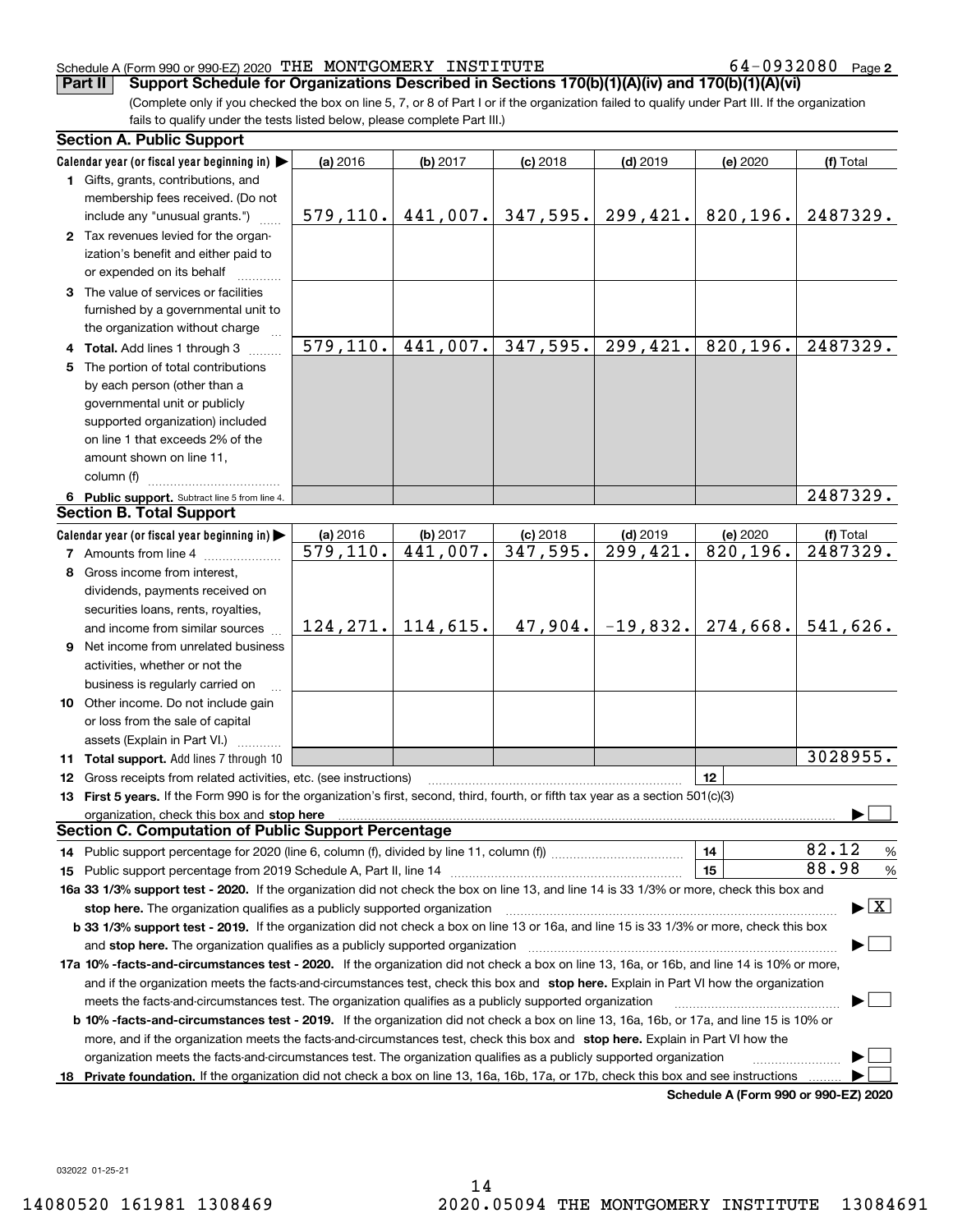(Complete only if you checked the box on line 10 of Part I or if the organization failed to qualify under Part II. If the organization fails to qualify under the tests listed below, please complete Part II.)

|    | <b>Section A. Public Support</b>                                                                                                                                                                                               |          |          |            |            |          |                                      |
|----|--------------------------------------------------------------------------------------------------------------------------------------------------------------------------------------------------------------------------------|----------|----------|------------|------------|----------|--------------------------------------|
|    | Calendar year (or fiscal year beginning in) $\blacktriangleright$                                                                                                                                                              | (a) 2016 | (b) 2017 | $(c)$ 2018 | $(d)$ 2019 | (e) 2020 | (f) Total                            |
|    | 1 Gifts, grants, contributions, and                                                                                                                                                                                            |          |          |            |            |          |                                      |
|    | membership fees received. (Do not                                                                                                                                                                                              |          |          |            |            |          |                                      |
|    | include any "unusual grants.")                                                                                                                                                                                                 |          |          |            |            |          |                                      |
|    | 2 Gross receipts from admissions,<br>merchandise sold or services per-<br>formed, or facilities furnished in<br>any activity that is related to the<br>organization's tax-exempt purpose                                       |          |          |            |            |          |                                      |
|    | <b>3</b> Gross receipts from activities that                                                                                                                                                                                   |          |          |            |            |          |                                      |
|    | are not an unrelated trade or bus-                                                                                                                                                                                             |          |          |            |            |          |                                      |
|    | iness under section 513                                                                                                                                                                                                        |          |          |            |            |          |                                      |
|    | 4 Tax revenues levied for the organ-                                                                                                                                                                                           |          |          |            |            |          |                                      |
|    | ization's benefit and either paid to<br>or expended on its behalf<br>.                                                                                                                                                         |          |          |            |            |          |                                      |
|    | 5 The value of services or facilities                                                                                                                                                                                          |          |          |            |            |          |                                      |
|    | furnished by a governmental unit to                                                                                                                                                                                            |          |          |            |            |          |                                      |
|    | the organization without charge                                                                                                                                                                                                |          |          |            |            |          |                                      |
|    | <b>6 Total.</b> Add lines 1 through 5                                                                                                                                                                                          |          |          |            |            |          |                                      |
|    | 7a Amounts included on lines 1, 2, and                                                                                                                                                                                         |          |          |            |            |          |                                      |
|    | 3 received from disqualified persons                                                                                                                                                                                           |          |          |            |            |          |                                      |
|    | <b>b</b> Amounts included on lines 2 and 3 received<br>from other than disqualified persons that<br>exceed the greater of \$5,000 or 1% of the<br>amount on line 13 for the year                                               |          |          |            |            |          |                                      |
|    | c Add lines 7a and 7b                                                                                                                                                                                                          |          |          |            |            |          |                                      |
|    | 8 Public support. (Subtract line 7c from line 6.)                                                                                                                                                                              |          |          |            |            |          |                                      |
|    | <b>Section B. Total Support</b>                                                                                                                                                                                                |          |          |            |            |          |                                      |
|    | Calendar year (or fiscal year beginning in)                                                                                                                                                                                    | (a) 2016 | (b) 2017 | $(c)$ 2018 | $(d)$ 2019 | (e) 2020 | (f) Total                            |
|    | 9 Amounts from line 6                                                                                                                                                                                                          |          |          |            |            |          |                                      |
|    | <b>10a</b> Gross income from interest,<br>dividends, payments received on<br>securities loans, rents, royalties,<br>and income from similar sources                                                                            |          |          |            |            |          |                                      |
|    | <b>b</b> Unrelated business taxable income                                                                                                                                                                                     |          |          |            |            |          |                                      |
|    | (less section 511 taxes) from businesses                                                                                                                                                                                       |          |          |            |            |          |                                      |
|    | acquired after June 30, 1975                                                                                                                                                                                                   |          |          |            |            |          |                                      |
|    | c Add lines 10a and 10b                                                                                                                                                                                                        |          |          |            |            |          |                                      |
|    | 11 Net income from unrelated business<br>activities not included in line 10b,<br>whether or not the business is<br>regularly carried on                                                                                        |          |          |            |            |          |                                      |
|    | 12 Other income. Do not include gain<br>or loss from the sale of capital<br>assets (Explain in Part VI.)                                                                                                                       |          |          |            |            |          |                                      |
|    | 13 Total support. (Add lines 9, 10c, 11, and 12.)                                                                                                                                                                              |          |          |            |            |          |                                      |
|    | 14 First 5 years. If the Form 990 is for the organization's first, second, third, fourth, or fifth tax year as a section 501(c)(3) organization,                                                                               |          |          |            |            |          |                                      |
|    | check this box and stop here www.altamana.com/management/community/community/community/community/community/community/community/community/community/community/community/community/community/community/community/community/commu |          |          |            |            |          |                                      |
|    | <b>Section C. Computation of Public Support Percentage</b>                                                                                                                                                                     |          |          |            |            |          |                                      |
|    |                                                                                                                                                                                                                                |          |          |            |            | 15       | %                                    |
|    | 16 Public support percentage from 2019 Schedule A, Part III, line 15                                                                                                                                                           |          |          |            |            | 16       | %                                    |
|    | <b>Section D. Computation of Investment Income Percentage</b>                                                                                                                                                                  |          |          |            |            |          |                                      |
| 17 |                                                                                                                                                                                                                                |          |          |            |            | 17       | %                                    |
| 18 | Investment income percentage from 2019 Schedule A, Part III, line 17                                                                                                                                                           |          |          |            |            | 18       | %                                    |
|    | 19a 33 1/3% support tests - 2020. If the organization did not check the box on line 14, and line 15 is more than 33 1/3%, and line 17 is not                                                                                   |          |          |            |            |          |                                      |
|    | more than 33 1/3%, check this box and stop here. The organization qualifies as a publicly supported organization                                                                                                               |          |          |            |            |          | ▶                                    |
|    | b 33 1/3% support tests - 2019. If the organization did not check a box on line 14 or line 19a, and line 16 is more than 33 1/3%, and                                                                                          |          |          |            |            |          |                                      |
|    | line 18 is not more than 33 1/3%, check this box and stop here. The organization qualifies as a publicly supported organization                                                                                                |          |          |            |            |          |                                      |
| 20 | Private foundation. If the organization did not check a box on line 14, 19a, or 19b, check this box and see instructions                                                                                                       |          |          |            |            |          |                                      |
|    | 032023 01-25-21                                                                                                                                                                                                                |          |          |            |            |          | Schedule A (Form 990 or 990-EZ) 2020 |
|    |                                                                                                                                                                                                                                |          | 15       |            |            |          |                                      |

 <sup>14080520 161981 1308469 2020.05094</sup> THE MONTGOMERY INSTITUTE 13084691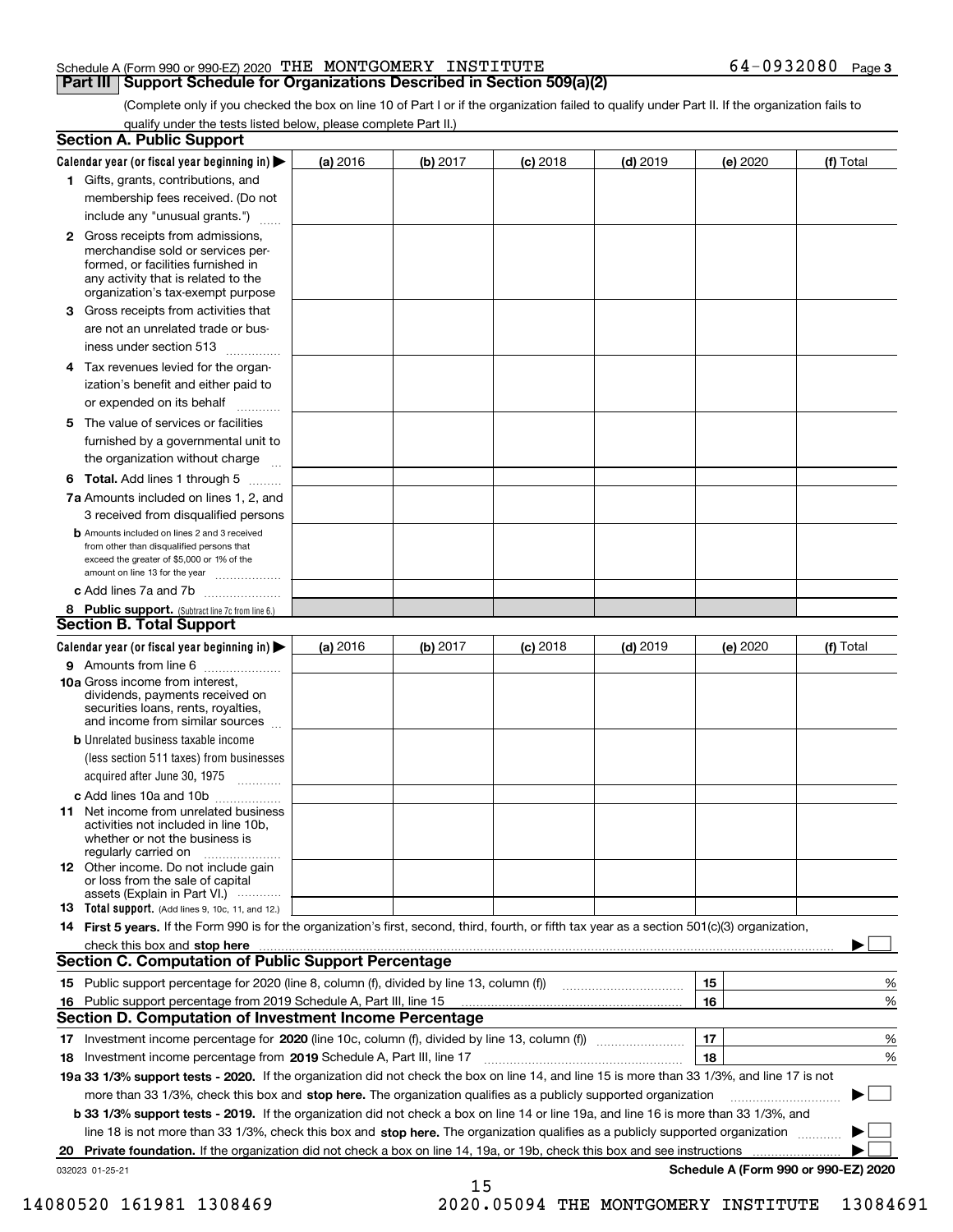# 64-0932080 Page 4

**1**

**2**

**3a**

**3b**

**3c**

**4a**

**4b**

**4c**

**5a**

**5b5c**

**6**

**7**

**YesNo**

# **Part IV Supporting Organizations**

(Complete only if you checked a box in line 12 on Part I. If you checked box 12a, Part I, complete Sections A and B. If you checked box 12b, Part I, complete Sections A and C. If you checked box 12c, Part I, complete Sections A, D, and E. If you checked box 12d, Part I, complete Sections A and D, and complete Part V.)

# **Section A. All Supporting Organizations**

- **1** Are all of the organization's supported organizations listed by name in the organization's governing documents? If "No," describe in **Part VI** how the supported organizations are designated. If designated by *class or purpose, describe the designation. If historic and continuing relationship, explain.*
- **2** Did the organization have any supported organization that does not have an IRS determination of status under section 509(a)(1) or (2)? If "Yes," explain in Part VI how the organization determined that the supported *organization was described in section 509(a)(1) or (2).*
- **3a** Did the organization have a supported organization described in section 501(c)(4), (5), or (6)? If "Yes," answer *lines 3b and 3c below.*
- **b** Did the organization confirm that each supported organization qualified under section 501(c)(4), (5), or (6) and satisfied the public support tests under section 509(a)(2)? If "Yes," describe in **Part VI** when and how the *organization made the determination.*
- **c**Did the organization ensure that all support to such organizations was used exclusively for section 170(c)(2)(B) purposes? If "Yes," explain in **Part VI** what controls the organization put in place to ensure such use.
- **4a***If* Was any supported organization not organized in the United States ("foreign supported organization")? *"Yes," and if you checked box 12a or 12b in Part I, answer lines 4b and 4c below.*
- **b** Did the organization have ultimate control and discretion in deciding whether to make grants to the foreign supported organization? If "Yes," describe in **Part VI** how the organization had such control and discretion *despite being controlled or supervised by or in connection with its supported organizations.*
- **c** Did the organization support any foreign supported organization that does not have an IRS determination under sections 501(c)(3) and 509(a)(1) or (2)? If "Yes," explain in **Part VI** what controls the organization used *to ensure that all support to the foreign supported organization was used exclusively for section 170(c)(2)(B) purposes.*
- **5a** Did the organization add, substitute, or remove any supported organizations during the tax year? If "Yes," answer lines 5b and 5c below (if applicable). Also, provide detail in **Part VI,** including (i) the names and EIN *numbers of the supported organizations added, substituted, or removed; (ii) the reasons for each such action; (iii) the authority under the organization's organizing document authorizing such action; and (iv) how the action was accomplished (such as by amendment to the organizing document).*
- **b** Type I or Type II only. Was any added or substituted supported organization part of a class already designated in the organization's organizing document?
- **cSubstitutions only.**  Was the substitution the result of an event beyond the organization's control?
- **6** Did the organization provide support (whether in the form of grants or the provision of services or facilities) to **Part VI.** *If "Yes," provide detail in* support or benefit one or more of the filing organization's supported organizations? anyone other than (i) its supported organizations, (ii) individuals that are part of the charitable class benefited by one or more of its supported organizations, or (iii) other supporting organizations that also
- **7**Did the organization provide a grant, loan, compensation, or other similar payment to a substantial contributor *If "Yes," complete Part I of Schedule L (Form 990 or 990-EZ).* regard to a substantial contributor? (as defined in section 4958(c)(3)(C)), a family member of a substantial contributor, or a 35% controlled entity with
- **8** Did the organization make a loan to a disqualified person (as defined in section 4958) not described in line 7? *If "Yes," complete Part I of Schedule L (Form 990 or 990-EZ).*
- **9a** Was the organization controlled directly or indirectly at any time during the tax year by one or more in section 509(a)(1) or (2))? If "Yes," *provide detail in* <code>Part VI.</code> disqualified persons, as defined in section 4946 (other than foundation managers and organizations described
- **b** Did one or more disqualified persons (as defined in line 9a) hold a controlling interest in any entity in which the supporting organization had an interest? If "Yes," provide detail in P**art VI**.
- **c**Did a disqualified person (as defined in line 9a) have an ownership interest in, or derive any personal benefit from, assets in which the supporting organization also had an interest? If "Yes," provide detail in P**art VI.**
- **10a** Was the organization subject to the excess business holdings rules of section 4943 because of section supporting organizations)? If "Yes," answer line 10b below. 4943(f) (regarding certain Type II supporting organizations, and all Type III non-functionally integrated
- **b** Did the organization have any excess business holdings in the tax year? (Use Schedule C, Form 4720, to *determine whether the organization had excess business holdings.)*

032024 01-25-21

**89a 9b9c10a10bSchedule A (Form 990 or 990-EZ) 2020**

16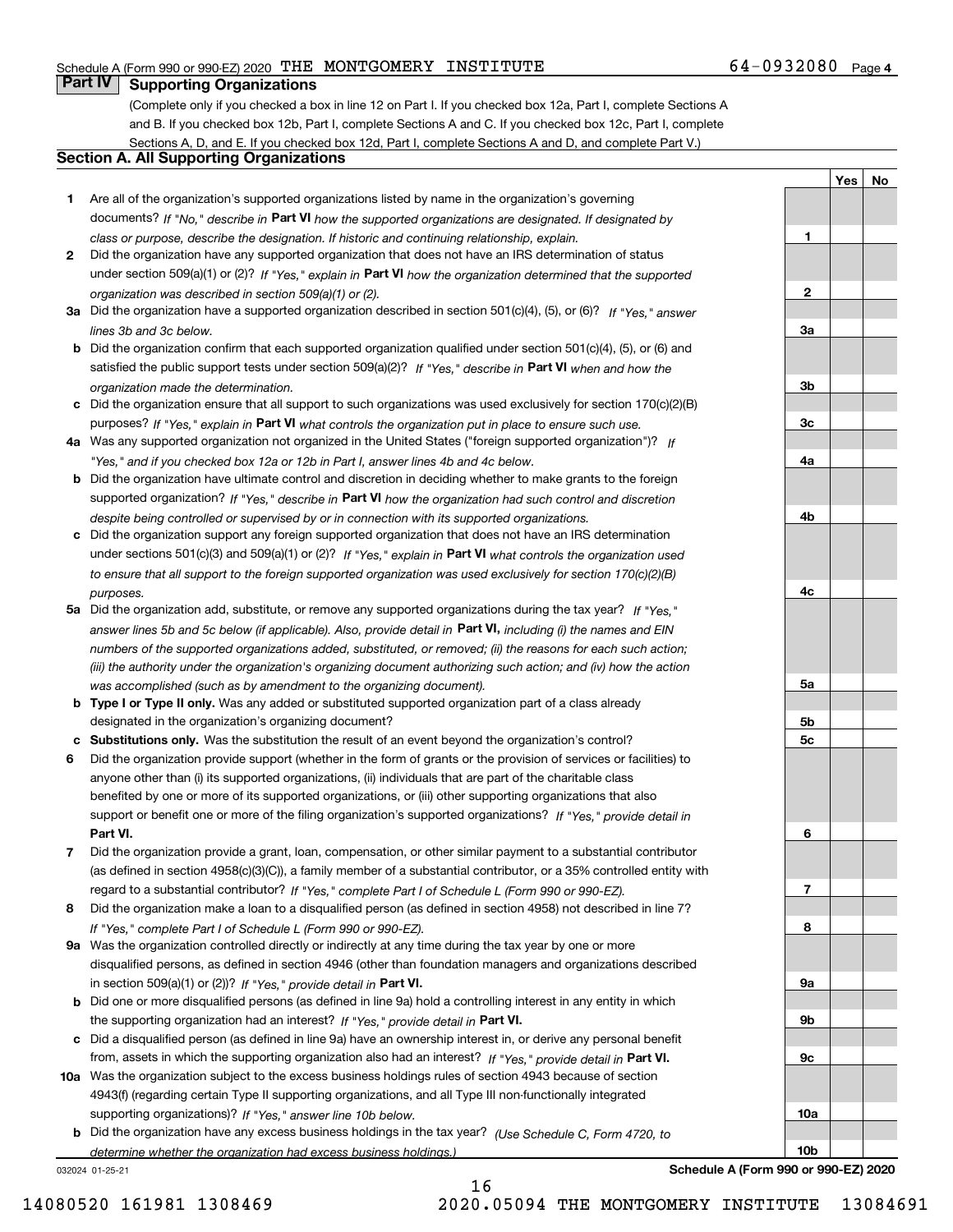|              | <b>Supporting Organizations (continued)</b><br>Part IV                                                                                                                                                                                                                                                                                                                                                                                                                                                                                                                                                                                               |              |     |    |
|--------------|------------------------------------------------------------------------------------------------------------------------------------------------------------------------------------------------------------------------------------------------------------------------------------------------------------------------------------------------------------------------------------------------------------------------------------------------------------------------------------------------------------------------------------------------------------------------------------------------------------------------------------------------------|--------------|-----|----|
|              |                                                                                                                                                                                                                                                                                                                                                                                                                                                                                                                                                                                                                                                      |              | Yes | No |
| 11           | Has the organization accepted a gift or contribution from any of the following persons?                                                                                                                                                                                                                                                                                                                                                                                                                                                                                                                                                              |              |     |    |
|              | a A person who directly or indirectly controls, either alone or together with persons described in lines 11b and                                                                                                                                                                                                                                                                                                                                                                                                                                                                                                                                     |              |     |    |
|              | 11c below, the governing body of a supported organization?                                                                                                                                                                                                                                                                                                                                                                                                                                                                                                                                                                                           | 11a          |     |    |
|              | <b>b</b> A family member of a person described in line 11a above?                                                                                                                                                                                                                                                                                                                                                                                                                                                                                                                                                                                    | 11b          |     |    |
| с            | A 35% controlled entity of a person described in line 11a or 11b above? If "Yes" to line 11a, 11b, or 11c, provide                                                                                                                                                                                                                                                                                                                                                                                                                                                                                                                                   |              |     |    |
|              | detail in Part VI.                                                                                                                                                                                                                                                                                                                                                                                                                                                                                                                                                                                                                                   | 11c          |     |    |
|              | <b>Section B. Type I Supporting Organizations</b>                                                                                                                                                                                                                                                                                                                                                                                                                                                                                                                                                                                                    |              |     |    |
|              |                                                                                                                                                                                                                                                                                                                                                                                                                                                                                                                                                                                                                                                      |              | Yes | No |
| 1.           | Did the governing body, members of the governing body, officers acting in their official capacity, or membership of one or<br>more supported organizations have the power to regularly appoint or elect at least a majority of the organization's officers,<br>directors, or trustees at all times during the tax year? If "No," describe in Part VI how the supported organization(s)<br>effectively operated, supervised, or controlled the organization's activities. If the organization had more than one supported<br>organization, describe how the powers to appoint and/or remove officers, directors, or trustees were allocated among the |              |     |    |
|              | supported organizations and what conditions or restrictions, if any, applied to such powers during the tax year.                                                                                                                                                                                                                                                                                                                                                                                                                                                                                                                                     | 1            |     |    |
| 2            | Did the organization operate for the benefit of any supported organization other than the supported                                                                                                                                                                                                                                                                                                                                                                                                                                                                                                                                                  |              |     |    |
|              | organization(s) that operated, supervised, or controlled the supporting organization? If "Yes," explain in                                                                                                                                                                                                                                                                                                                                                                                                                                                                                                                                           |              |     |    |
|              | Part VI how providing such benefit carried out the purposes of the supported organization(s) that operated,                                                                                                                                                                                                                                                                                                                                                                                                                                                                                                                                          |              |     |    |
|              | supervised, or controlled the supporting organization.                                                                                                                                                                                                                                                                                                                                                                                                                                                                                                                                                                                               | $\mathbf{2}$ |     |    |
|              | Section C. Type II Supporting Organizations                                                                                                                                                                                                                                                                                                                                                                                                                                                                                                                                                                                                          |              |     |    |
|              |                                                                                                                                                                                                                                                                                                                                                                                                                                                                                                                                                                                                                                                      |              | Yes | No |
| 1.           | Were a majority of the organization's directors or trustees during the tax year also a majority of the directors                                                                                                                                                                                                                                                                                                                                                                                                                                                                                                                                     |              |     |    |
|              | or trustees of each of the organization's supported organization(s)? If "No." describe in Part VI how control                                                                                                                                                                                                                                                                                                                                                                                                                                                                                                                                        |              |     |    |
|              | or management of the supporting organization was vested in the same persons that controlled or managed                                                                                                                                                                                                                                                                                                                                                                                                                                                                                                                                               |              |     |    |
|              | the supported organization(s).                                                                                                                                                                                                                                                                                                                                                                                                                                                                                                                                                                                                                       | 1            |     |    |
|              | Section D. All Type III Supporting Organizations                                                                                                                                                                                                                                                                                                                                                                                                                                                                                                                                                                                                     |              |     |    |
|              |                                                                                                                                                                                                                                                                                                                                                                                                                                                                                                                                                                                                                                                      |              | Yes | No |
| 1.           | Did the organization provide to each of its supported organizations, by the last day of the fifth month of the                                                                                                                                                                                                                                                                                                                                                                                                                                                                                                                                       |              |     |    |
|              | organization's tax year, (i) a written notice describing the type and amount of support provided during the prior tax                                                                                                                                                                                                                                                                                                                                                                                                                                                                                                                                |              |     |    |
|              | year, (ii) a copy of the Form 990 that was most recently filed as of the date of notification, and (iii) copies of the                                                                                                                                                                                                                                                                                                                                                                                                                                                                                                                               |              |     |    |
|              | organization's governing documents in effect on the date of notification, to the extent not previously provided?                                                                                                                                                                                                                                                                                                                                                                                                                                                                                                                                     | 1            |     |    |
| 2            | Were any of the organization's officers, directors, or trustees either (i) appointed or elected by the supported                                                                                                                                                                                                                                                                                                                                                                                                                                                                                                                                     |              |     |    |
|              | organization(s) or (ii) serving on the governing body of a supported organization? If "No," explain in Part VI how                                                                                                                                                                                                                                                                                                                                                                                                                                                                                                                                   |              |     |    |
| 3            | the organization maintained a close and continuous working relationship with the supported organization(s).<br>By reason of the relationship described in line 2, above, did the organization's supported organizations have a                                                                                                                                                                                                                                                                                                                                                                                                                       | $\mathbf 2$  |     |    |
|              | significant voice in the organization's investment policies and in directing the use of the organization's                                                                                                                                                                                                                                                                                                                                                                                                                                                                                                                                           |              |     |    |
|              | income or assets at all times during the tax year? If "Yes," describe in Part VI the role the organization's                                                                                                                                                                                                                                                                                                                                                                                                                                                                                                                                         |              |     |    |
|              | supported organizations played in this regard.                                                                                                                                                                                                                                                                                                                                                                                                                                                                                                                                                                                                       | 3            |     |    |
|              | Section E. Type III Functionally Integrated Supporting Organizations                                                                                                                                                                                                                                                                                                                                                                                                                                                                                                                                                                                 |              |     |    |
| 1.<br>a<br>b | Check the box next to the method that the organization used to satisfy the Integral Part Test during the year (see instructions).<br>The organization satisfied the Activities Test. Complete line 2 below.<br>The organization is the parent of each of its supported organizations. Complete line 3 below.                                                                                                                                                                                                                                                                                                                                         |              |     |    |
| c            | The organization supported a governmental entity. Describe in Part VI how you supported a governmental entity (see instructions)                                                                                                                                                                                                                                                                                                                                                                                                                                                                                                                     |              |     |    |
| 2            | Activities Test. Answer lines 2a and 2b below.<br>Did substantially all of the organization's activities during the tax year directly further the exempt purposes of                                                                                                                                                                                                                                                                                                                                                                                                                                                                                 |              | Yes | No |
| а            | the supported organization(s) to which the organization was responsive? If "Yes." then in Part VI identify                                                                                                                                                                                                                                                                                                                                                                                                                                                                                                                                           |              |     |    |

| those supported organizations and explain how these activities directly furthered their exempt purposes,                     |
|------------------------------------------------------------------------------------------------------------------------------|
| how the organization was responsive to those supported organizations, and how the organization determined                    |
| that these activities constituted substantially all of its activities.                                                       |
| <b>b</b> Did the activities described in line 2a, above, constitute activities that, but for the organization's involvement, |
| one or more of the organization's supported organization(s) would have been engaged in? If "Yes," explain in                 |

**Part VI**  *the reasons for the organization's position that its supported organization(s) would have engaged in*

17

**a** Did the organization have the power to regularly appoint or elect a majority of the officers, directors, or

trustees of each of the supported organizations? If "Yes" or "No" provide details in P**art VI.** 

# **b** Did the organization exercise a substantial degree of direction over the policies, programs, and activities of each **2a 2b 3a**

032025 01-25-21 of its supported organizations? If "Yes," describe in Part VI the role played by the organization in this regard.

**3** Parent of Supported Organizations. Answer lines 3a and 3b below.

*these activities but for the organization's involvement.*

**Schedule A (Form 990 or 990-EZ) 2020**

**3b**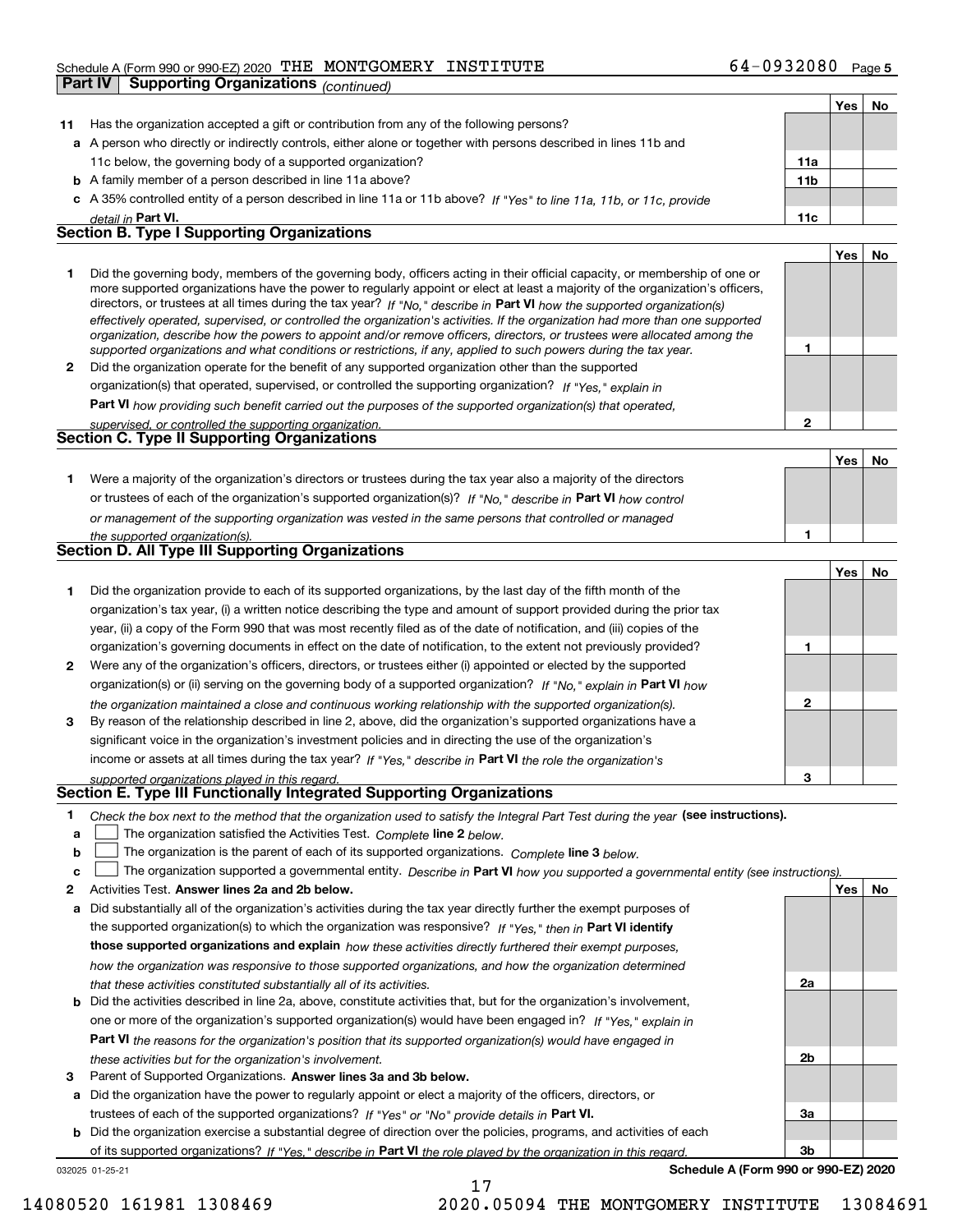|                                                               |  | <b>Part V</b> Type III Non-Functionally Integrated 509(a)(3) Supporting Organizations |                     |  |
|---------------------------------------------------------------|--|---------------------------------------------------------------------------------------|---------------------|--|
| Schedule A (Form 990 or 990-EZ) 2020 THE MONTGOMERY INSTITUTE |  |                                                                                       | $64-0932080$ Page 6 |  |

1 Check here if the organization satisfied the Integral Part Test as a qualifying trust on Nov. 20, 1970 (explain in Part VI). See instructions. All other Type III non-functionally integrated supporting organizations must complete Sections A through E.

|    | Section A - Adjusted Net Income                                             |                | (A) Prior Year | (B) Current Year<br>(optional) |
|----|-----------------------------------------------------------------------------|----------------|----------------|--------------------------------|
| 1. | Net short-term capital gain                                                 | 1              |                |                                |
| 2  | Recoveries of prior-year distributions                                      | $\overline{2}$ |                |                                |
| 3  | Other gross income (see instructions)                                       | 3              |                |                                |
| 4  | Add lines 1 through 3.                                                      | 4              |                |                                |
| 5  | Depreciation and depletion                                                  | 5              |                |                                |
| 6  | Portion of operating expenses paid or incurred for production or            |                |                |                                |
|    | collection of gross income or for management, conservation, or              |                |                |                                |
|    | maintenance of property held for production of income (see instructions)    | 6              |                |                                |
| 7  | Other expenses (see instructions)                                           | $\overline{7}$ |                |                                |
| 8  | Adjusted Net Income (subtract lines 5, 6, and 7 from line 4)                | 8              |                |                                |
|    | <b>Section B - Minimum Asset Amount</b>                                     |                | (A) Prior Year | (B) Current Year<br>(optional) |
| 1  | Aggregate fair market value of all non-exempt-use assets (see               |                |                |                                |
|    | instructions for short tax year or assets held for part of year):           |                |                |                                |
|    | a Average monthly value of securities                                       | 1a             |                |                                |
|    | <b>b</b> Average monthly cash balances                                      | 1b             |                |                                |
|    | c Fair market value of other non-exempt-use assets                          | 1c             |                |                                |
|    | d Total (add lines 1a, 1b, and 1c)                                          | 1d             |                |                                |
|    | <b>e</b> Discount claimed for blockage or other factors                     |                |                |                                |
|    | (explain in detail in Part VI):                                             |                |                |                                |
| 2  | Acquisition indebtedness applicable to non-exempt-use assets                | $\mathbf{2}$   |                |                                |
| З  | Subtract line 2 from line 1d.                                               | 3              |                |                                |
| 4  | Cash deemed held for exempt use. Enter 0.015 of line 3 (for greater amount, |                |                |                                |
|    | see instructions).                                                          | 4              |                |                                |
| 5  | Net value of non-exempt-use assets (subtract line 4 from line 3)            | 5              |                |                                |
| 6  | Multiply line 5 by 0.035.                                                   | 6              |                |                                |
| 7  | Recoveries of prior-year distributions                                      | 7              |                |                                |
| 8  | Minimum Asset Amount (add line 7 to line 6)                                 | 8              |                |                                |
|    | <b>Section C - Distributable Amount</b>                                     |                |                | <b>Current Year</b>            |
| 1  | Adjusted net income for prior year (from Section A, line 8, column A)       | 1              |                |                                |
| 2  | Enter 0.85 of line 1                                                        | $\mathbf{2}$   |                |                                |
| з  | Minimum asset amount for prior year (from Section B, line 8, column A)      | 3              |                |                                |
| 4  | Enter greater of line 2 or line 3.                                          | 4              |                |                                |
| 5  | Income tax imposed in prior year                                            | 5              |                |                                |
| 6  | <b>Distributable Amount.</b> Subtract line 5 from line 4, unless subject to |                |                |                                |
|    | emergency temporary reduction (see instructions).                           | 6              |                |                                |
|    |                                                                             |                |                |                                |

**7**Check here if the current year is the organization's first as a non-functionally integrated Type III supporting organization (see instructions).

**Schedule A (Form 990 or 990-EZ) 2020**

032026 01-25-21

**1**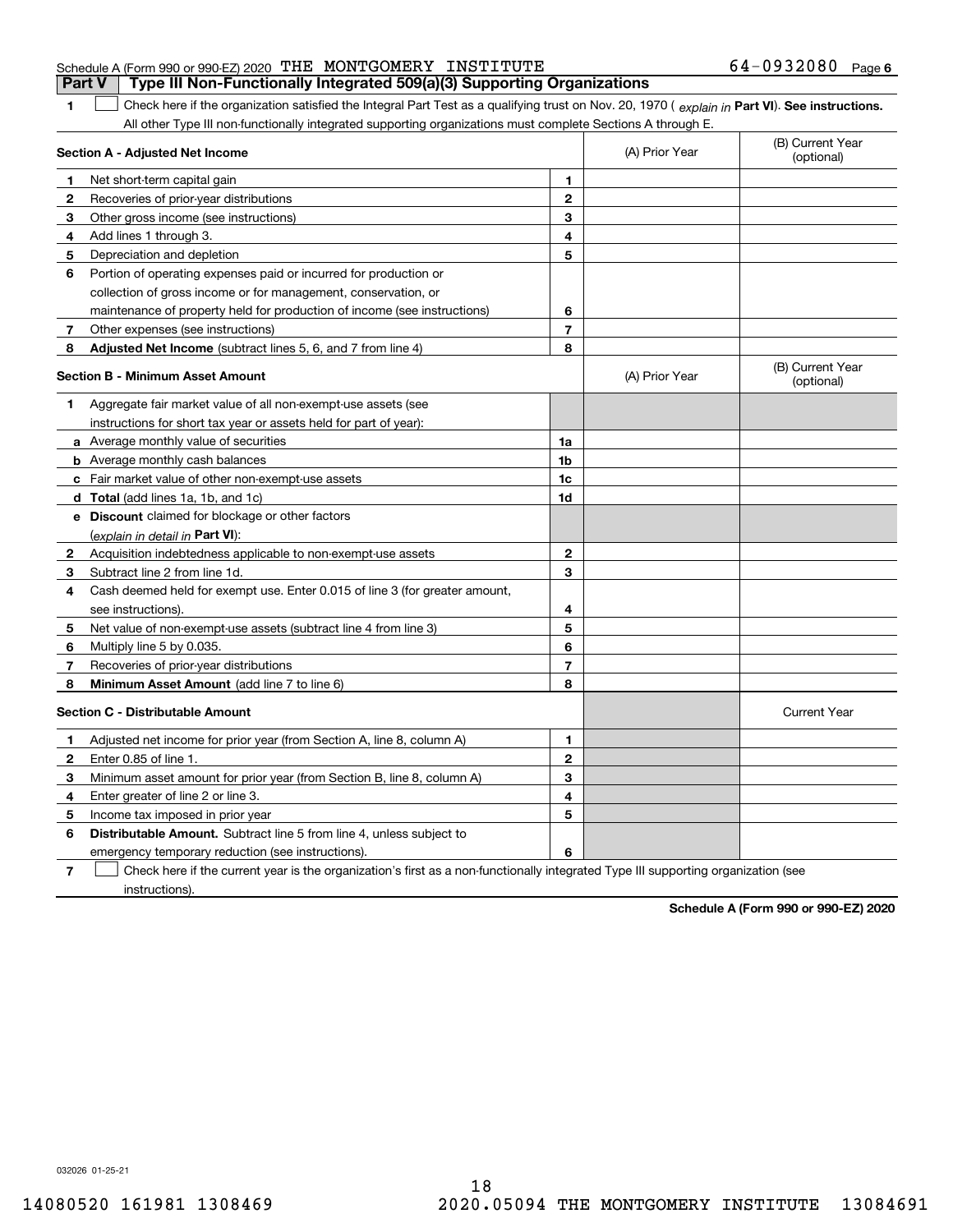| Part V | Type III Non-Functionally Integrated 509(a)(3) Supporting Organizations                    |                             | (continued)                           |   |                                         |
|--------|--------------------------------------------------------------------------------------------|-----------------------------|---------------------------------------|---|-----------------------------------------|
|        | <b>Section D - Distributions</b>                                                           |                             |                                       |   | <b>Current Year</b>                     |
| 1      | Amounts paid to supported organizations to accomplish exempt purposes                      |                             | 1                                     |   |                                         |
| 2      | Amounts paid to perform activity that directly furthers exempt purposes of supported       |                             |                                       |   |                                         |
|        | organizations, in excess of income from activity                                           |                             | $\mathbf 2$                           |   |                                         |
| 3      | Administrative expenses paid to accomplish exempt purposes of supported organizations      |                             | 3                                     |   |                                         |
| 4      | Amounts paid to acquire exempt-use assets                                                  |                             | 4                                     |   |                                         |
| 5      | Qualified set-aside amounts (prior IRS approval required - provide details in Part VI)     |                             | 5                                     |   |                                         |
| 6      | Other distributions ( <i>describe in</i> Part VI). See instructions.                       |                             | 6                                     |   |                                         |
| 7      | Total annual distributions. Add lines 1 through 6.                                         |                             | 7                                     |   |                                         |
| 8      | Distributions to attentive supported organizations to which the organization is responsive |                             |                                       |   |                                         |
|        | (provide details in Part VI). See instructions.                                            |                             |                                       | 8 |                                         |
| 9      | Distributable amount for 2020 from Section C, line 6                                       |                             | 9                                     |   |                                         |
| 10     | Line 8 amount divided by line 9 amount                                                     |                             | 10                                    |   |                                         |
|        |                                                                                            | (i)                         | (ii)                                  |   | (iii)                                   |
|        | <b>Section E - Distribution Allocations</b> (see instructions)                             | <b>Excess Distributions</b> | <b>Underdistributions</b><br>Pre-2020 |   | <b>Distributable</b><br>Amount for 2020 |
| 1      | Distributable amount for 2020 from Section C, line 6                                       |                             |                                       |   |                                         |
| 2      | Underdistributions, if any, for years prior to 2020 (reason-                               |                             |                                       |   |                                         |
|        | able cause required $\cdot$ explain in Part VI). See instructions.                         |                             |                                       |   |                                         |
| 3      | Excess distributions carryover, if any, to 2020                                            |                             |                                       |   |                                         |
|        | <b>a</b> From 2015                                                                         |                             |                                       |   |                                         |
|        | <b>b</b> From 2016                                                                         |                             |                                       |   |                                         |
|        | $c$ From 2017                                                                              |                             |                                       |   |                                         |
|        | d From 2018                                                                                |                             |                                       |   |                                         |
|        | e From 2019                                                                                |                             |                                       |   |                                         |
|        | f Total of lines 3a through 3e                                                             |                             |                                       |   |                                         |
|        | g Applied to underdistributions of prior years                                             |                             |                                       |   |                                         |
|        | <b>h</b> Applied to 2020 distributable amount                                              |                             |                                       |   |                                         |
|        | Carryover from 2015 not applied (see instructions)                                         |                             |                                       |   |                                         |
|        | Remainder. Subtract lines 3g, 3h, and 3i from line 3f.                                     |                             |                                       |   |                                         |
| 4      | Distributions for 2020 from Section D,                                                     |                             |                                       |   |                                         |
|        | line $7:$                                                                                  |                             |                                       |   |                                         |
|        | a Applied to underdistributions of prior years                                             |                             |                                       |   |                                         |
|        | <b>b</b> Applied to 2020 distributable amount                                              |                             |                                       |   |                                         |
|        | <b>c</b> Remainder. Subtract lines 4a and 4b from line 4.                                  |                             |                                       |   |                                         |
| 5      | Remaining underdistributions for years prior to 2020, if                                   |                             |                                       |   |                                         |
|        | any. Subtract lines 3g and 4a from line 2. For result greater                              |                             |                                       |   |                                         |
|        | than zero, explain in Part VI. See instructions.                                           |                             |                                       |   |                                         |
| 6      | Remaining underdistributions for 2020. Subtract lines 3h                                   |                             |                                       |   |                                         |
|        | and 4b from line 1. For result greater than zero, explain in                               |                             |                                       |   |                                         |
|        | Part VI. See instructions.                                                                 |                             |                                       |   |                                         |
| 7      | Excess distributions carryover to 2021. Add lines 3j                                       |                             |                                       |   |                                         |
|        | and 4c.                                                                                    |                             |                                       |   |                                         |
| 8      | Breakdown of line 7:                                                                       |                             |                                       |   |                                         |
|        | a Excess from 2016                                                                         |                             |                                       |   |                                         |
|        | <b>b</b> Excess from 2017                                                                  |                             |                                       |   |                                         |
|        | c Excess from 2018                                                                         |                             |                                       |   |                                         |
|        | d Excess from 2019                                                                         |                             |                                       |   |                                         |
|        | e Excess from 2020                                                                         |                             |                                       |   |                                         |

**Schedule A (Form 990 or 990-EZ) 2020**

032027 01-25-21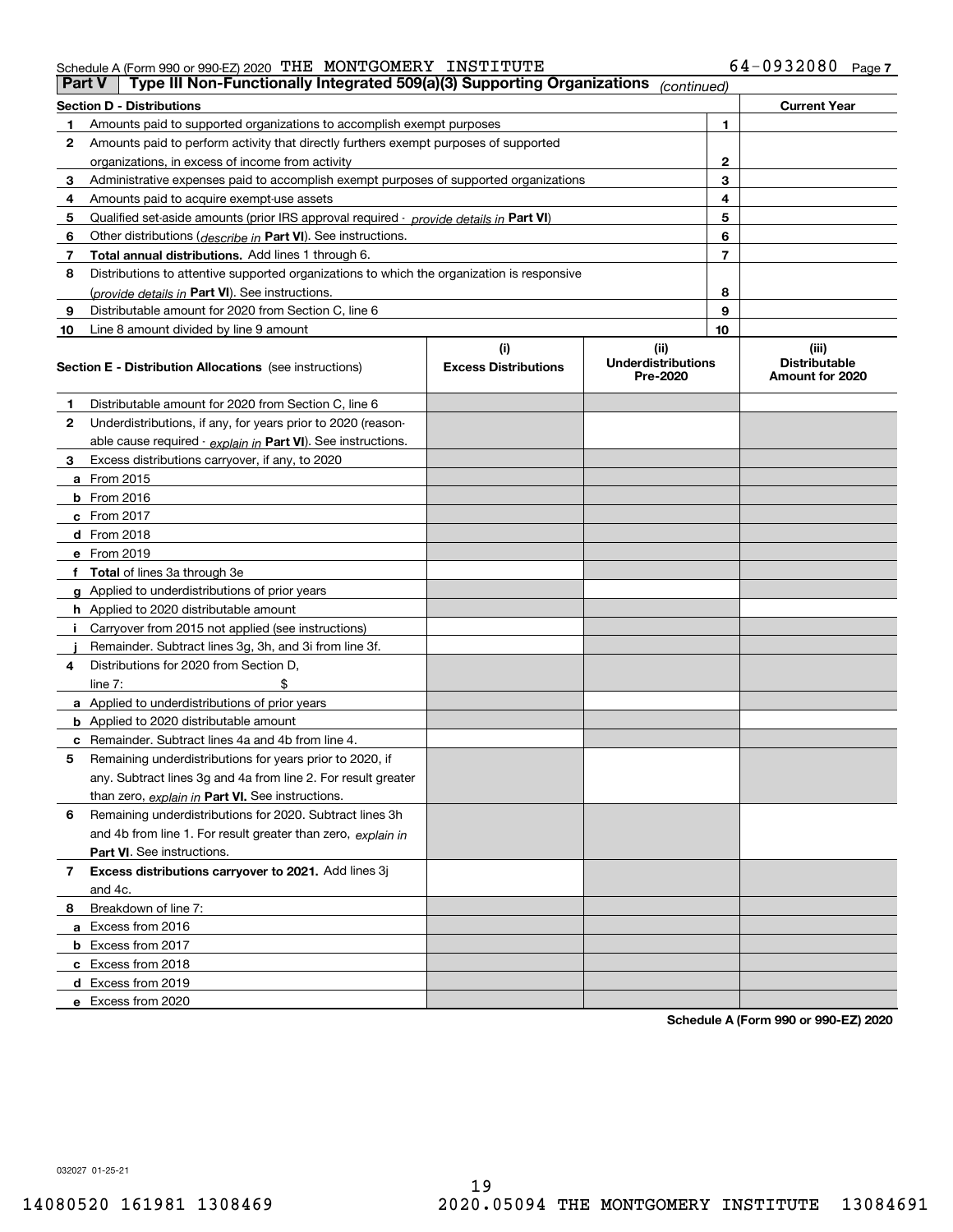|                 | Schedule A (Form 990 or 990-EZ) 2020 THE MONTGOMERY INSTITUTE                                                                                                                                                                                                                                                                                                                                                                                                                                                                 | $64 - 0932080$ Page 8                |
|-----------------|-------------------------------------------------------------------------------------------------------------------------------------------------------------------------------------------------------------------------------------------------------------------------------------------------------------------------------------------------------------------------------------------------------------------------------------------------------------------------------------------------------------------------------|--------------------------------------|
| <b>Part VI</b>  | <b>Supplemental Information.</b> Provide the explanations required by Part II, line 10; Part II, line 17a or 17b; Part III, line 12;<br>Part IV, Section A, lines 1, 2, 3b, 3c, 4b, 4c, 5a, 6, 9a, 9b, 9c, 11a, 11b, and 11c; Part IV,<br>line 1; Part IV, Section D, lines 2 and 3; Part IV, Section E, lines 1c, 2a, 2b, 3a, and 3b; Part V, line 1; Part V, Section B, line 1e; Part V,<br>Section D, lines 5, 6, and 8; and Part V, Section E, lines 2, 5, and 6. Also complete this part for any additional information. |                                      |
|                 | (See instructions.)                                                                                                                                                                                                                                                                                                                                                                                                                                                                                                           |                                      |
|                 |                                                                                                                                                                                                                                                                                                                                                                                                                                                                                                                               |                                      |
|                 |                                                                                                                                                                                                                                                                                                                                                                                                                                                                                                                               |                                      |
|                 |                                                                                                                                                                                                                                                                                                                                                                                                                                                                                                                               |                                      |
|                 |                                                                                                                                                                                                                                                                                                                                                                                                                                                                                                                               |                                      |
|                 |                                                                                                                                                                                                                                                                                                                                                                                                                                                                                                                               |                                      |
|                 |                                                                                                                                                                                                                                                                                                                                                                                                                                                                                                                               |                                      |
|                 |                                                                                                                                                                                                                                                                                                                                                                                                                                                                                                                               |                                      |
|                 |                                                                                                                                                                                                                                                                                                                                                                                                                                                                                                                               |                                      |
|                 |                                                                                                                                                                                                                                                                                                                                                                                                                                                                                                                               |                                      |
|                 |                                                                                                                                                                                                                                                                                                                                                                                                                                                                                                                               |                                      |
|                 |                                                                                                                                                                                                                                                                                                                                                                                                                                                                                                                               |                                      |
|                 |                                                                                                                                                                                                                                                                                                                                                                                                                                                                                                                               |                                      |
|                 |                                                                                                                                                                                                                                                                                                                                                                                                                                                                                                                               |                                      |
|                 |                                                                                                                                                                                                                                                                                                                                                                                                                                                                                                                               |                                      |
|                 |                                                                                                                                                                                                                                                                                                                                                                                                                                                                                                                               |                                      |
|                 |                                                                                                                                                                                                                                                                                                                                                                                                                                                                                                                               |                                      |
|                 |                                                                                                                                                                                                                                                                                                                                                                                                                                                                                                                               |                                      |
|                 |                                                                                                                                                                                                                                                                                                                                                                                                                                                                                                                               |                                      |
|                 |                                                                                                                                                                                                                                                                                                                                                                                                                                                                                                                               |                                      |
|                 |                                                                                                                                                                                                                                                                                                                                                                                                                                                                                                                               |                                      |
|                 |                                                                                                                                                                                                                                                                                                                                                                                                                                                                                                                               |                                      |
|                 |                                                                                                                                                                                                                                                                                                                                                                                                                                                                                                                               |                                      |
|                 |                                                                                                                                                                                                                                                                                                                                                                                                                                                                                                                               |                                      |
|                 |                                                                                                                                                                                                                                                                                                                                                                                                                                                                                                                               |                                      |
|                 |                                                                                                                                                                                                                                                                                                                                                                                                                                                                                                                               |                                      |
|                 |                                                                                                                                                                                                                                                                                                                                                                                                                                                                                                                               |                                      |
|                 |                                                                                                                                                                                                                                                                                                                                                                                                                                                                                                                               |                                      |
|                 |                                                                                                                                                                                                                                                                                                                                                                                                                                                                                                                               |                                      |
|                 |                                                                                                                                                                                                                                                                                                                                                                                                                                                                                                                               |                                      |
|                 |                                                                                                                                                                                                                                                                                                                                                                                                                                                                                                                               |                                      |
|                 |                                                                                                                                                                                                                                                                                                                                                                                                                                                                                                                               |                                      |
|                 |                                                                                                                                                                                                                                                                                                                                                                                                                                                                                                                               |                                      |
|                 |                                                                                                                                                                                                                                                                                                                                                                                                                                                                                                                               |                                      |
|                 |                                                                                                                                                                                                                                                                                                                                                                                                                                                                                                                               |                                      |
| 032028 01-25-21 |                                                                                                                                                                                                                                                                                                                                                                                                                                                                                                                               | Schedule A (Form 990 or 990-EZ) 2020 |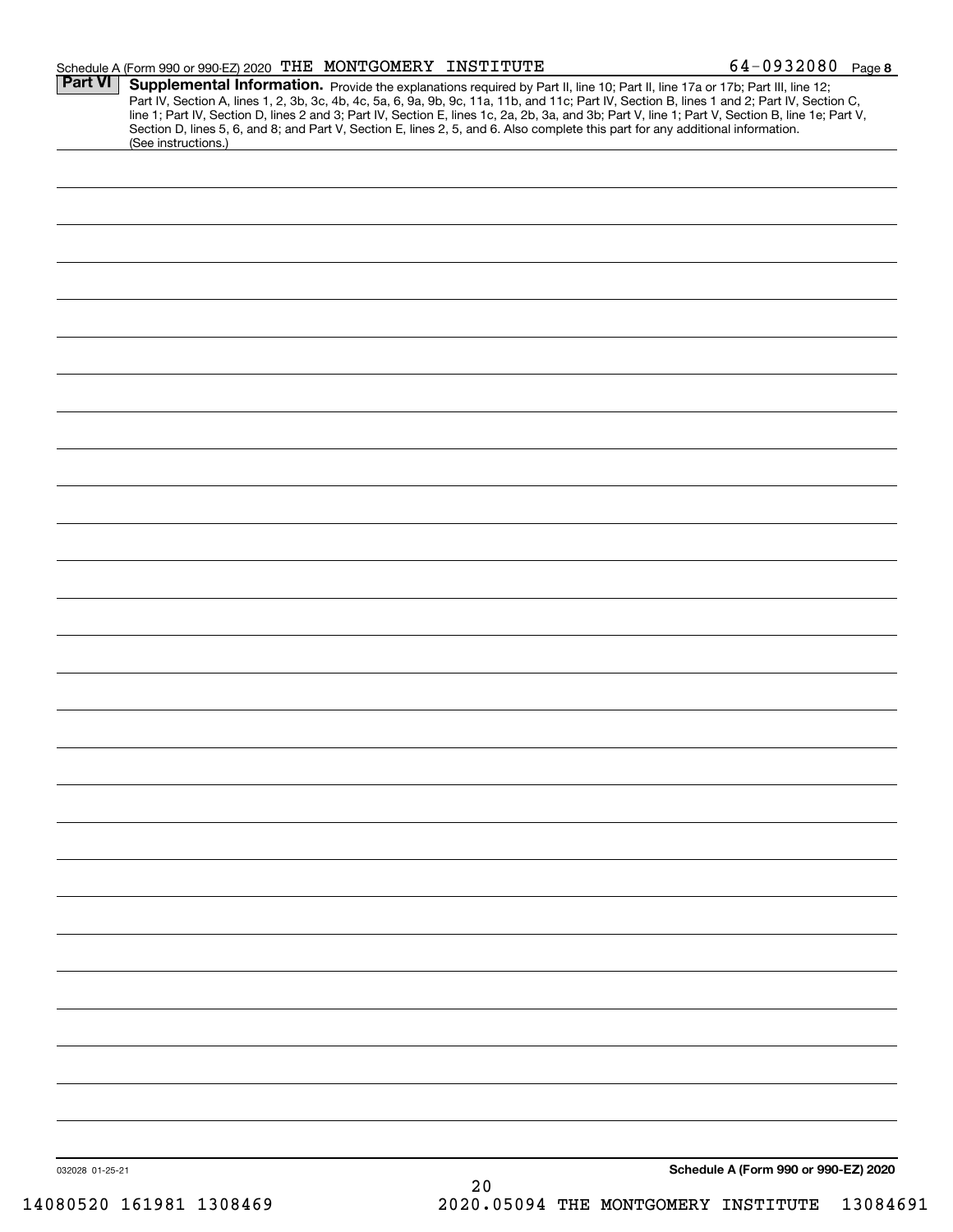Department of the Treasury Internal Revenue Service **(Form 990, 990-EZ, or 990-PF)**

Name of the organization

# **Schedule B Schedule of Contributors**

**| Attach to Form 990, Form 990-EZ, or Form 990-PF. | Go to www.irs.gov/Form990 for the latest information.** OMB No. 1545-0047

**2020**

**Employer identification number**

| 4-0932080 |  |
|-----------|--|
|-----------|--|

| THE MONTGOMERY INSTITUTE | 64-0932080 |
|--------------------------|------------|
|--------------------------|------------|

| <b>Organization type (check one):</b> |                                                                                    |
|---------------------------------------|------------------------------------------------------------------------------------|
| Filers of:                            | Section:                                                                           |
| Form 990 or 990-EZ                    | $\boxed{\mathbf{X}}$ 501(c)( 3) (enter number) organization                        |
|                                       | $4947(a)(1)$ nonexempt charitable trust <b>not</b> treated as a private foundation |
|                                       | 527 political organization                                                         |
| Form 990-PF                           | 501(c)(3) exempt private foundation                                                |
|                                       | 4947(a)(1) nonexempt charitable trust treated as a private foundation              |
|                                       | 501(c)(3) taxable private foundation                                               |

Check if your organization is covered by the **General Rule** or a **Special Rule. Note:**  Only a section 501(c)(7), (8), or (10) organization can check boxes for both the General Rule and a Special Rule. See instructions.

## **General Rule**

 $\boxed{\textbf{X}}$  For an organization filing Form 990, 990-EZ, or 990-PF that received, during the year, contributions totaling \$5,000 or more (in money or property) from any one contributor. Complete Parts I and II. See instructions for determining a contributor's total contributions.

### **Special Rules**

| For an organization described in section 501(c)(3) filing Form 990 or 990-EZ that met the 33 1/3% support test of the regulations under               |
|-------------------------------------------------------------------------------------------------------------------------------------------------------|
| sections 509(a)(1) and 170(b)(1)(A)(vi), that checked Schedule A (Form 990 or 990-EZ), Part II, line 13, 16a, or 16b, and that received from          |
| any one contributor, during the year, total contributions of the greater of (1) \$5,000; or (2) 2% of the amount on (i) Form 990, Part VIII, line 1h; |
| or (ii) Form 990-EZ, line 1. Complete Parts I and II.                                                                                                 |

For an organization described in section 501(c)(7), (8), or (10) filing Form 990 or 990-EZ that received from any one contributor, during the year, total contributions of more than \$1,000 exclusively for religious, charitable, scientific, literary, or educational purposes, or for the prevention of cruelty to children or animals. Complete Parts I (entering "N/A" in column (b) instead of the contributor name and address), II, and III.  $\mathcal{L}^{\text{max}}$ 

purpose. Don't complete any of the parts unless the **General Rule** applies to this organization because it received *nonexclusively* year, contributions <sub>exclusively</sub> for religious, charitable, etc., purposes, but no such contributions totaled more than \$1,000. If this box is checked, enter here the total contributions that were received during the year for an  $\;$ exclusively religious, charitable, etc., For an organization described in section 501(c)(7), (8), or (10) filing Form 990 or 990-EZ that received from any one contributor, during the religious, charitable, etc., contributions totaling \$5,000 or more during the year  $\Box$ — $\Box$   $\Box$  $\mathcal{L}^{\text{max}}$ 

**Caution:**  An organization that isn't covered by the General Rule and/or the Special Rules doesn't file Schedule B (Form 990, 990-EZ, or 990-PF),  **must** but it answer "No" on Part IV, line 2, of its Form 990; or check the box on line H of its Form 990-EZ or on its Form 990-PF, Part I, line 2, to certify that it doesn't meet the filing requirements of Schedule B (Form 990, 990-EZ, or 990-PF).

**For Paperwork Reduction Act Notice, see the instructions for Form 990, 990-EZ, or 990-PF. Schedule B (Form 990, 990-EZ, or 990-PF) (2020)** LHA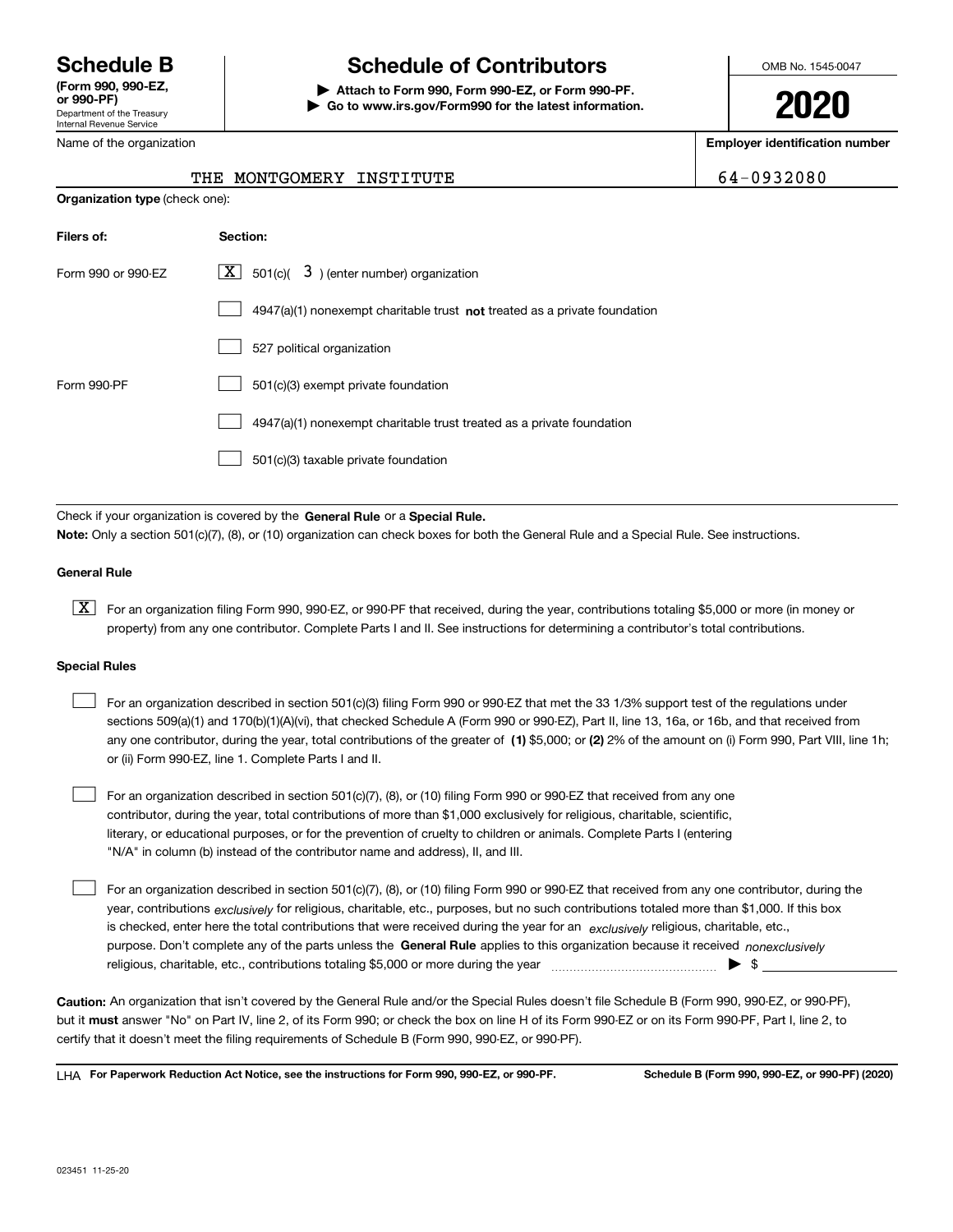# Schedule B (Form 990, 990-EZ, or 990-PF) (2020) Page 2

# THE MONTGOMERY INSTITUTE 64-0932080

|                | Schedule B (Form 990, 990-EZ, or 990-PF) (2020)                                                |                                   | Page 2                                                                                                      |
|----------------|------------------------------------------------------------------------------------------------|-----------------------------------|-------------------------------------------------------------------------------------------------------------|
|                | Name of organization                                                                           |                                   | <b>Employer identification number</b>                                                                       |
| THE            | MONTGOMERY INSTITUTE                                                                           |                                   | 64-0932080                                                                                                  |
| Part I         | Contributors (see instructions). Use duplicate copies of Part I if additional space is needed. |                                   |                                                                                                             |
| (a)<br>No.     | (b)<br>Name, address, and ZIP + 4                                                              | (c)<br><b>Total contributions</b> | (d)<br>Type of contribution                                                                                 |
| 1              | PHIL HARDIN FOUNDATION<br>2750<br>NORTH PARK DRIVE<br>MERIDIAN, MS 39305                       | 75,000.<br>\$                     | $\overline{\mathbf{X}}$<br>Person<br>Payroll<br>Noncash<br>(Complete Part II for<br>noncash contributions.) |
| (a)<br>No.     | (b)<br>Name, address, and ZIP + 4                                                              | (c)<br><b>Total contributions</b> | (d)<br>Type of contribution                                                                                 |
| $\overline{a}$ | TRIANGLE PLANNING & DEVELOPMENT<br>GOLDEN<br>106 MILEY DRIVE<br>STARKVILLE, MS 39759           | 48,000.<br>\$                     | $\overline{\text{X}}$<br>Person<br>Payroll<br>Noncash<br>(Complete Part II for<br>noncash contributions.)   |
| (a)<br>No.     | (b)<br>Name, address, and ZIP + 4                                                              | (c)<br><b>Total contributions</b> | (d)<br>Type of contribution                                                                                 |
| 3              | ANDERSON HOSPITAL<br>2124 14TH ST<br>MERIDIAN, MS 39301                                        | 20,000.<br>\$                     | $\overline{\text{X}}$<br>Person<br>Payroll<br>Noncash<br>(Complete Part II for<br>noncash contributions.)   |
| (a)<br>No.     | (b)<br>Name, address, and ZIP + 4                                                              | (c)<br><b>Total contributions</b> | (d)<br>Type of contribution                                                                                 |
| 4              | COMMUNITY FOUNDATION<br>4817 N PARK DR<br>MERIDIAN, MS 39305                                   | 17,777.<br>\$                     | $\overline{\mathbf{X}}$<br>Person<br>Payroll<br>Noncash<br>(Complete Part II for<br>noncash contributions.) |
| (a)<br>No.     | (b)<br>Name, address, and ZIP + 4                                                              | (c)<br><b>Total contributions</b> | (d)<br>Type of contribution                                                                                 |
| 5              | NATIONAL GEOGRAPHIC<br>1145 17TH ST<br>WASHINGTON, DC 20001                                    | 22,000.<br>\$                     | $\overline{\mathbf{X}}$<br>Person<br>Payroll<br>Noncash<br>(Complete Part II for<br>noncash contributions.) |
| (a)<br>No.     | (b)<br>Name, address, and $ZIP + 4$                                                            | (c)<br><b>Total contributions</b> | (d)<br>Type of contribution                                                                                 |
| 6              | CITIZENS NATIONAL BANK<br>PO BOX 911<br>MERIDIAN, MS 39301                                     | 16,889.<br>$\mathfrak s$          | $\overline{\text{X}}$<br>Person<br>Payroll<br>Noncash<br>(Complete Part II for<br>noncash contributions.)   |

22

023452 11-25-20 **Schedule B (Form 990, 990-EZ, or 990-PF) (2020)**

14080520 161981 1308469 2020.05094 THE MONTGOMERY INSTITUTE 13084691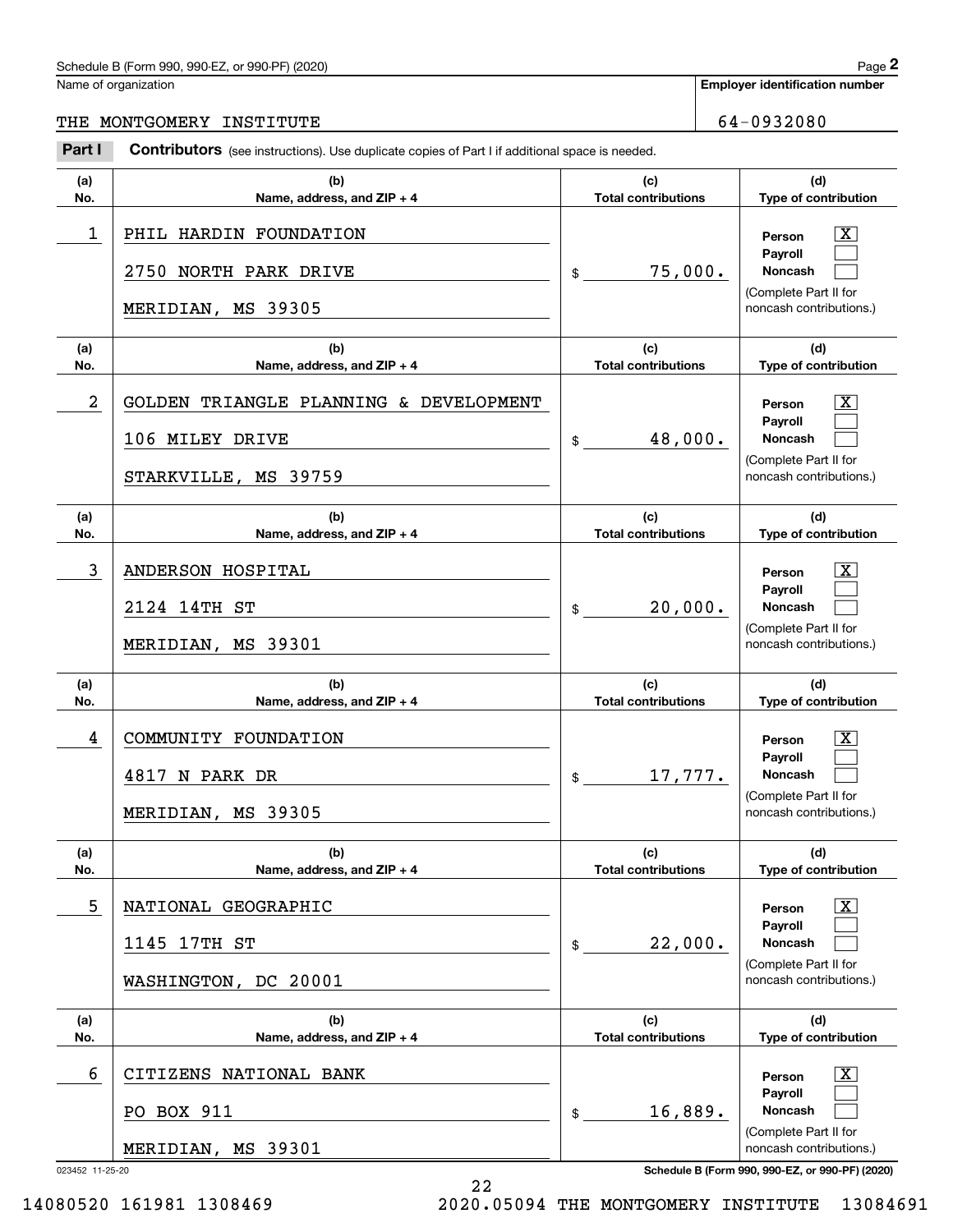# Schedule B (Form 990, 990-EZ, or 990-PF) (2020) Page 2

|  | Name of organization |
|--|----------------------|
|  |                      |

# THE MONTGOMERY INSTITUTE **FOUR SERVICE CONTROL** 64-0932080

|            | Schedule B (Form 990, 990-EZ, or 990-PF) (2020)                                                       |                                   | Page 2                                                                           |
|------------|-------------------------------------------------------------------------------------------------------|-----------------------------------|----------------------------------------------------------------------------------|
|            | Name of organization                                                                                  |                                   | <b>Employer identification number</b>                                            |
|            | THE MONTGOMERY INSTITUTE                                                                              |                                   | 64-0932080                                                                       |
| Part I     | <b>Contributors</b> (see instructions). Use duplicate copies of Part I if additional space is needed. |                                   |                                                                                  |
| (a)<br>No. | (b)<br>Name, address, and ZIP + 4                                                                     | (c)<br><b>Total contributions</b> | (d)<br>Type of contribution                                                      |
| 7          | MS POWER CO<br>2401 11TH ST                                                                           | 15,000.<br>\$                     | $\mathbf{X}$<br>Person<br>Payroll<br>Noncash                                     |
|            | MERIDIAN, MS 39301                                                                                    |                                   | (Complete Part II for<br>noncash contributions.)                                 |
| (a)<br>No. | (b)<br>Name, address, and ZIP + 4                                                                     | (c)<br><b>Total contributions</b> | (d)<br>Type of contribution                                                      |
| 8          | TOBACCO FREE COALITION<br>MS                                                                          |                                   | $\overline{\mathbf{X}}$<br>Person                                                |
|            | 432 MILL RD                                                                                           | 69,913.<br>\$                     | Payroll<br>Noncash                                                               |
|            | GREENVILLE, MS 38701                                                                                  |                                   | (Complete Part II for<br>noncash contributions.)                                 |
| (a)<br>No. | (b)<br>Name, address, and ZIP + 4                                                                     | (c)<br><b>Total contributions</b> | (d)<br>Type of contribution                                                      |
|            |                                                                                                       | \$                                | Person<br>Payroll<br>Noncash<br>(Complete Part II for<br>noncash contributions.) |
| (a)<br>No. | (b)<br>Name, address, and ZIP + 4                                                                     | (c)<br><b>Total contributions</b> | (d)<br>Type of contribution                                                      |
|            |                                                                                                       | \$                                | Person<br>Payroll<br>Noncash<br>(Complete Part II for<br>noncash contributions.) |
| (a)<br>No. | (b)<br>Name, address, and ZIP + 4                                                                     | (c)<br><b>Total contributions</b> | (d)<br>Type of contribution                                                      |
|            |                                                                                                       | \$                                | Person<br>Payroll<br>Noncash<br>(Complete Part II for<br>noncash contributions.) |
| (a)<br>No. | (b)<br>Name, address, and ZIP + 4                                                                     | (c)<br><b>Total contributions</b> | (d)<br>Type of contribution                                                      |
|            |                                                                                                       | \$                                | Person<br>Payroll<br>Noncash<br>(Complete Part II for<br>noncash contributions.) |

14080520 161981 1308469 2020.05094 THE MONTGOMERY INSTITUTE 13084691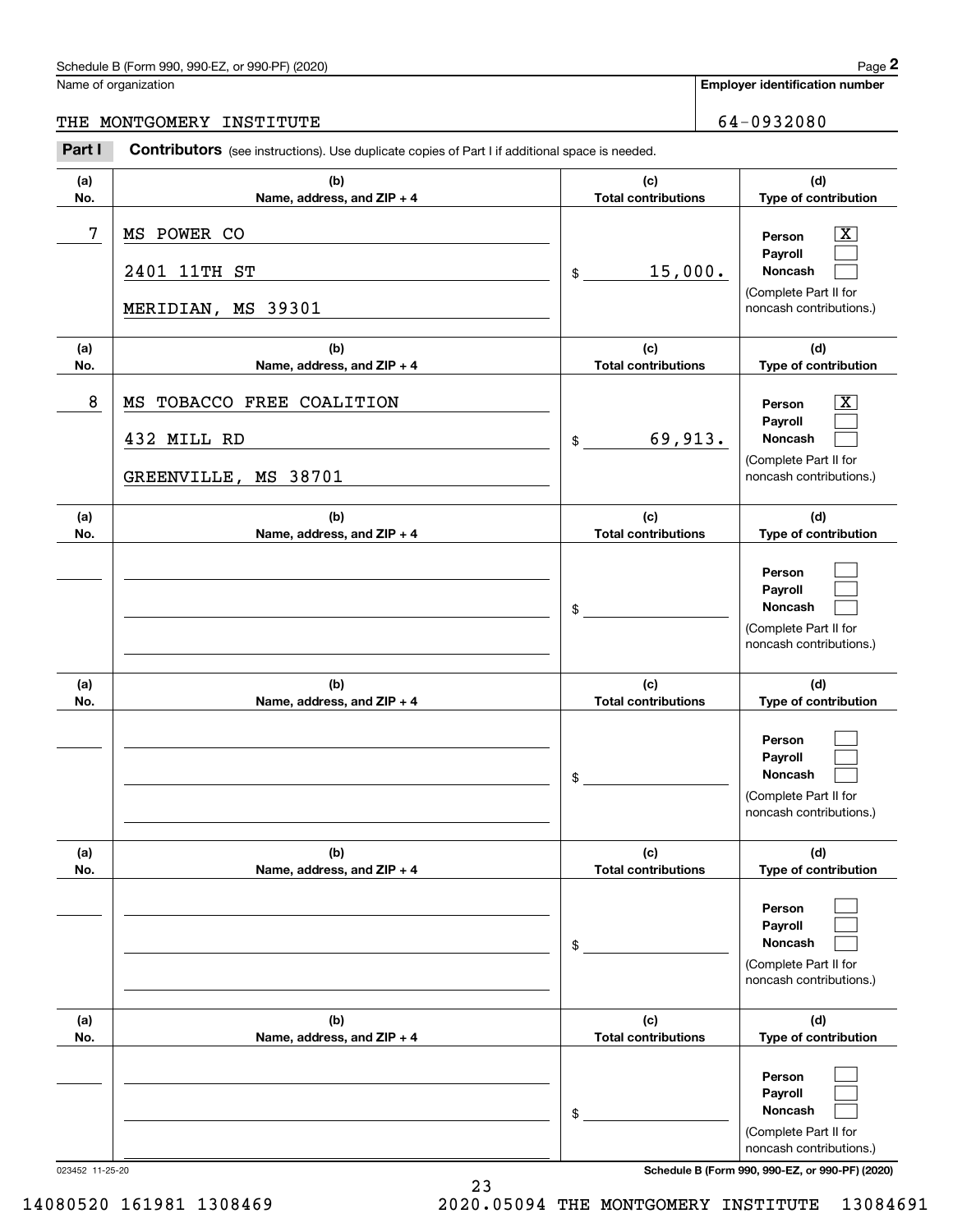Name of organization

**Employer identification number**

THE MONTGOMERY INSTITUTE 64-0932080

(see instructions). Use duplicate copies of Part II if additional space is needed.<br> **2Part II MONTGOMERY INSTITUTE**<br> **Part II Noncash Property** (see instructions). Use duplicate copies of Part II if additional space is nee

| (a)<br>No.<br>from<br>Part I | (b)<br>Description of noncash property given | (c)<br>FMV (or estimate)<br>(See instructions.) | (d)<br>Date received                            |
|------------------------------|----------------------------------------------|-------------------------------------------------|-------------------------------------------------|
|                              |                                              | $\mathfrak s$                                   |                                                 |
| (a)<br>No.<br>from<br>Part I | (b)<br>Description of noncash property given | (c)<br>FMV (or estimate)<br>(See instructions.) | (d)<br>Date received                            |
|                              |                                              | $\sim$                                          |                                                 |
| (a)<br>No.<br>from<br>Part I | (b)<br>Description of noncash property given | (c)<br>FMV (or estimate)<br>(See instructions.) | (d)<br>Date received                            |
|                              |                                              | $\mathfrak s$                                   |                                                 |
| (a)<br>No.<br>from<br>Part I | (b)<br>Description of noncash property given | (c)<br>FMV (or estimate)<br>(See instructions.) | (d)<br>Date received                            |
|                              |                                              | \$                                              |                                                 |
| (a)<br>No.<br>from<br>Part I | (b)<br>Description of noncash property given | (c)<br>FMV (or estimate)<br>(See instructions.) | (d)<br>Date received                            |
|                              |                                              | $\$$                                            |                                                 |
| (a)<br>No.<br>from<br>Part I | (b)<br>Description of noncash property given | (c)<br>FMV (or estimate)<br>(See instructions.) | (d)<br>Date received                            |
|                              |                                              | \$                                              |                                                 |
| 023453 11-25-20              |                                              |                                                 | Schedule B (Form 990, 990-EZ, or 990-PF) (2020) |

24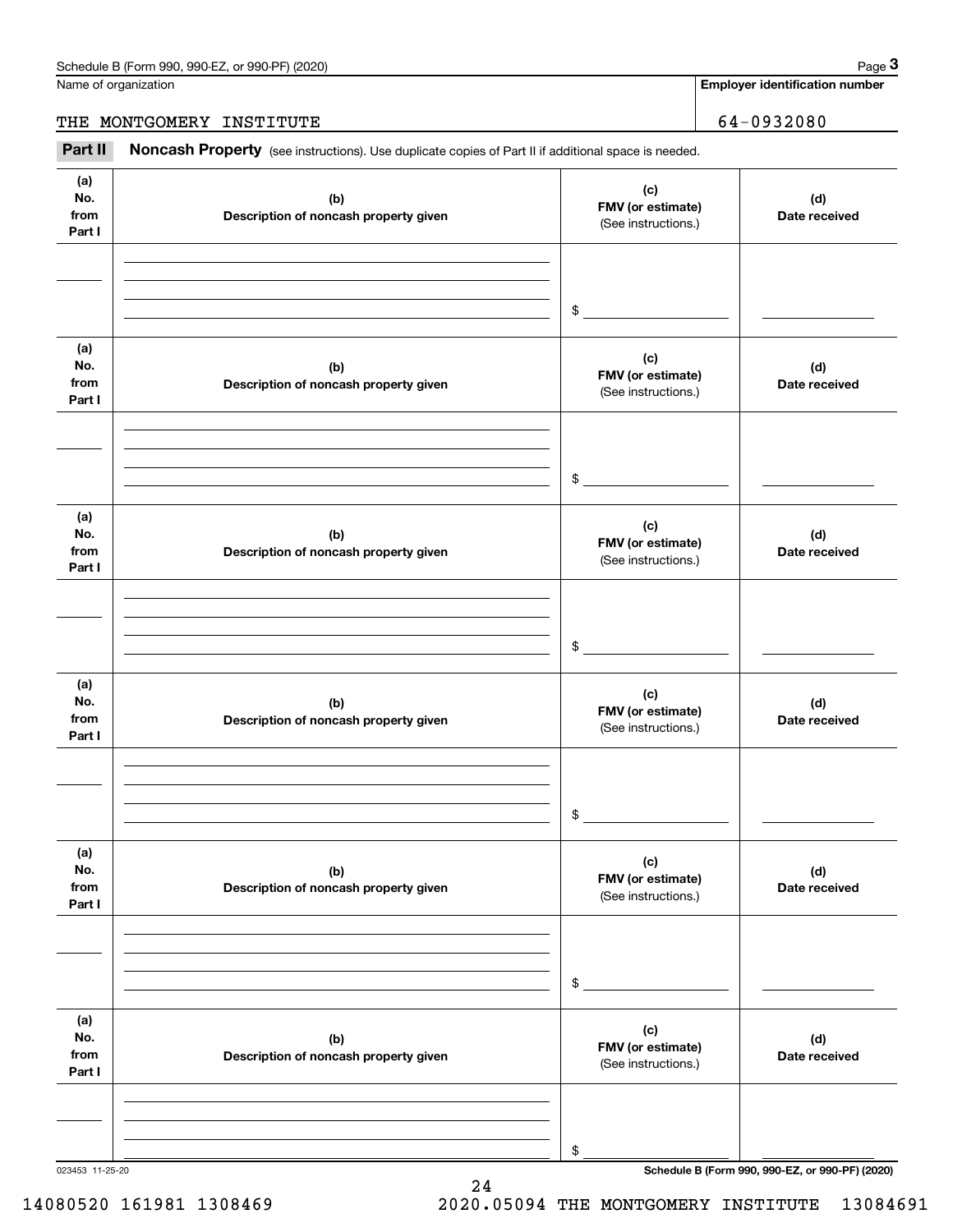|                           | Schedule B (Form 990, 990-EZ, or 990-PF) (2020)                                                                                                                                                                                                                                                                                                                    |                      | Page 4                                                                                                                                                         |
|---------------------------|--------------------------------------------------------------------------------------------------------------------------------------------------------------------------------------------------------------------------------------------------------------------------------------------------------------------------------------------------------------------|----------------------|----------------------------------------------------------------------------------------------------------------------------------------------------------------|
|                           | Name of organization                                                                                                                                                                                                                                                                                                                                               |                      | <b>Employer identification number</b>                                                                                                                          |
|                           | THE MONTGOMERY INSTITUTE                                                                                                                                                                                                                                                                                                                                           |                      | 64-0932080                                                                                                                                                     |
| Part III                  | from any one contributor. Complete columns (a) through (e) and the following line entry. For organizations<br>completing Part III, enter the total of exclusively religious, charitable, etc., contributions of \$1,000 or less for the year. (Enter this info. once.) $\blacktriangleright$ \$<br>Use duplicate copies of Part III if additional space is needed. |                      | Exclusively religious, charitable, etc., contributions to organizations described in section 501(c)(7), (8), or (10) that total more than \$1,000 for the year |
| (a) No.<br>from<br>Part I | (b) Purpose of gift                                                                                                                                                                                                                                                                                                                                                | (c) Use of gift      | (d) Description of how gift is held                                                                                                                            |
|                           |                                                                                                                                                                                                                                                                                                                                                                    |                      |                                                                                                                                                                |
|                           |                                                                                                                                                                                                                                                                                                                                                                    | (e) Transfer of gift |                                                                                                                                                                |
|                           | Transferee's name, address, and $ZIP + 4$                                                                                                                                                                                                                                                                                                                          |                      | Relationship of transferor to transferee                                                                                                                       |
| (a) No.<br>from<br>Part I | (b) Purpose of gift                                                                                                                                                                                                                                                                                                                                                | (c) Use of gift      | (d) Description of how gift is held                                                                                                                            |
|                           |                                                                                                                                                                                                                                                                                                                                                                    | (e) Transfer of gift |                                                                                                                                                                |
|                           | Transferee's name, address, and $ZIP + 4$                                                                                                                                                                                                                                                                                                                          |                      | Relationship of transferor to transferee                                                                                                                       |
| (a) No.<br>from<br>Part I | (b) Purpose of gift                                                                                                                                                                                                                                                                                                                                                | (c) Use of gift      | (d) Description of how gift is held                                                                                                                            |
|                           |                                                                                                                                                                                                                                                                                                                                                                    | (e) Transfer of gift |                                                                                                                                                                |
|                           | Transferee's name, address, and ZIP + 4                                                                                                                                                                                                                                                                                                                            |                      | Relationship of transferor to transferee                                                                                                                       |
| (a) No.<br>from<br>Part I | (b) Purpose of gift                                                                                                                                                                                                                                                                                                                                                | (c) Use of gift      | (d) Description of how gift is held                                                                                                                            |
|                           |                                                                                                                                                                                                                                                                                                                                                                    | (e) Transfer of gift |                                                                                                                                                                |
|                           | Transferee's name, address, and ZIP + 4                                                                                                                                                                                                                                                                                                                            |                      | Relationship of transferor to transferee                                                                                                                       |
|                           |                                                                                                                                                                                                                                                                                                                                                                    |                      |                                                                                                                                                                |

25

023454 11-25-20

**Schedule B (Form 990, 990-EZ, or 990-PF) (2020)**

14080520 161981 1308469 2020.05094 THE MONTGOMERY INSTITUTE 13084691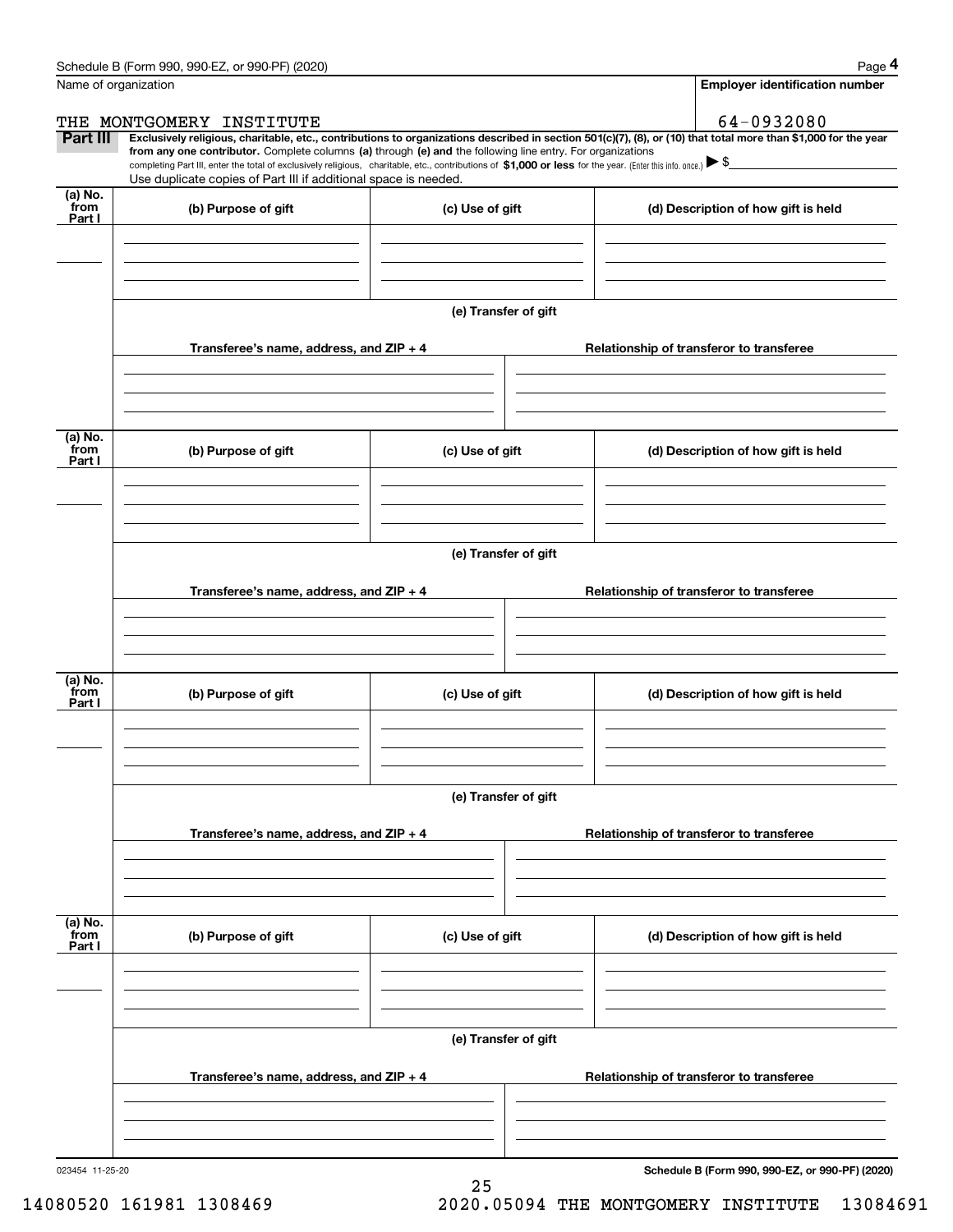| <b>SCHEDULE D</b> |  |
|-------------------|--|
|-------------------|--|

| (Form 990) |  |  |
|------------|--|--|
|------------|--|--|

# **Supplemental Financial Statements**

(Form 990)<br>
Pepartment of the Treasury<br>
Department of the Treasury<br>
Department of the Treasury<br>
Department of the Treasury<br> **Co to www.irs.gov/Form990 for instructions and the latest information.**<br> **Co to www.irs.gov/Form9** 



Department of the Treasury Internal Revenue Service

|  | Go to www.irs.gov/Form990 for instructions and the latest informa |  |  |
|--|-------------------------------------------------------------------|--|--|

|         | Name of the organization<br>THE MONTGOMERY INSTITUTE                                                                                           |                         |                                                    |                          | <b>Employer identification number</b> | 64-0932080 |                                 |
|---------|------------------------------------------------------------------------------------------------------------------------------------------------|-------------------------|----------------------------------------------------|--------------------------|---------------------------------------|------------|---------------------------------|
| Part I  | Organizations Maintaining Donor Advised Funds or Other Similar Funds or Accounts. Complete if the                                              |                         |                                                    |                          |                                       |            |                                 |
|         | organization answered "Yes" on Form 990, Part IV, line 6.                                                                                      |                         |                                                    |                          |                                       |            |                                 |
|         |                                                                                                                                                | (a) Donor advised funds |                                                    |                          | (b) Funds and other accounts          |            |                                 |
| 1       |                                                                                                                                                |                         |                                                    |                          |                                       |            |                                 |
| 2       | Aggregate value of contributions to (during year)                                                                                              |                         |                                                    |                          |                                       |            |                                 |
| з       | Aggregate value of grants from (during year)                                                                                                   |                         |                                                    |                          |                                       |            |                                 |
| 4       |                                                                                                                                                |                         |                                                    |                          |                                       |            |                                 |
| 5       | Did the organization inform all donors and donor advisors in writing that the assets held in donor advised funds                               |                         |                                                    |                          |                                       |            |                                 |
|         |                                                                                                                                                |                         |                                                    |                          |                                       | Yes        | No                              |
| 6       | Did the organization inform all grantees, donors, and donor advisors in writing that grant funds can be used only                              |                         |                                                    |                          |                                       |            |                                 |
|         | for charitable purposes and not for the benefit of the donor or donor advisor, or for any other purpose conferring                             |                         |                                                    |                          |                                       |            |                                 |
|         | impermissible private benefit?                                                                                                                 |                         |                                                    |                          |                                       | Yes        | No                              |
| Part II | Conservation Easements. Complete if the organization answered "Yes" on Form 990, Part IV, line 7.                                              |                         |                                                    |                          |                                       |            |                                 |
| 1.      | Purpose(s) of conservation easements held by the organization (check all that apply).                                                          |                         |                                                    |                          |                                       |            |                                 |
|         | Preservation of land for public use (for example, recreation or education)                                                                     |                         | Preservation of a historically important land area |                          |                                       |            |                                 |
|         | Protection of natural habitat                                                                                                                  |                         | Preservation of a certified historic structure     |                          |                                       |            |                                 |
|         | Preservation of open space                                                                                                                     |                         |                                                    |                          |                                       |            |                                 |
| 2       | Complete lines 2a through 2d if the organization held a qualified conservation contribution in the form of a conservation easement on the last |                         |                                                    |                          |                                       |            |                                 |
|         | day of the tax year.                                                                                                                           |                         |                                                    |                          |                                       |            | Held at the End of the Tax Year |
| а       |                                                                                                                                                |                         |                                                    | 2a                       |                                       |            |                                 |
| b       | Total acreage restricted by conservation easements                                                                                             |                         |                                                    | 2 <sub>b</sub>           |                                       |            |                                 |
| с       |                                                                                                                                                |                         |                                                    | 2c                       |                                       |            |                                 |
|         | d Number of conservation easements included in (c) acquired after 7/25/06, and not on a historic structure                                     |                         |                                                    |                          |                                       |            |                                 |
|         |                                                                                                                                                |                         |                                                    | 2d                       |                                       |            |                                 |
| З       | Number of conservation easements modified, transferred, released, extinguished, or terminated by the organization during the tax               |                         |                                                    |                          |                                       |            |                                 |
|         | $year \blacktriangleright$                                                                                                                     |                         |                                                    |                          |                                       |            |                                 |
| 4       | Number of states where property subject to conservation easement is located >                                                                  |                         |                                                    |                          |                                       |            |                                 |
| 5       | Does the organization have a written policy regarding the periodic monitoring, inspection, handling of                                         |                         |                                                    |                          |                                       |            |                                 |
|         | violations, and enforcement of the conservation easements it holds?                                                                            |                         |                                                    |                          |                                       | Yes        | <b>No</b>                       |
| 6       | Staff and volunteer hours devoted to monitoring, inspecting, handling of violations, and enforcing conservation easements during the year      |                         |                                                    |                          |                                       |            |                                 |
|         |                                                                                                                                                |                         |                                                    |                          |                                       |            |                                 |
| 7       | Amount of expenses incurred in monitoring, inspecting, handling of violations, and enforcing conservation easements during the year            |                         |                                                    |                          |                                       |            |                                 |
|         | $\blacktriangleright$ \$                                                                                                                       |                         |                                                    |                          |                                       |            |                                 |
| 8       | Does each conservation easement reported on line 2(d) above satisfy the requirements of section 170(h)(4)(B)(i)                                |                         |                                                    |                          |                                       |            |                                 |
|         |                                                                                                                                                |                         |                                                    |                          |                                       | Yes        | No                              |
|         | In Part XIII, describe how the organization reports conservation easements in its revenue and expense statement and                            |                         |                                                    |                          |                                       |            |                                 |
|         | balance sheet, and include, if applicable, the text of the footnote to the organization's financial statements that describes the              |                         |                                                    |                          |                                       |            |                                 |
|         | organization's accounting for conservation easements.                                                                                          |                         |                                                    |                          |                                       |            |                                 |
|         | Organizations Maintaining Collections of Art, Historical Treasures, or Other Similar Assets.<br>Part III                                       |                         |                                                    |                          |                                       |            |                                 |
|         | Complete if the organization answered "Yes" on Form 990, Part IV, line 8.                                                                      |                         |                                                    |                          |                                       |            |                                 |
|         | 1a If the organization elected, as permitted under FASB ASC 958, not to report in its revenue statement and balance sheet works                |                         |                                                    |                          |                                       |            |                                 |
|         | of art, historical treasures, or other similar assets held for public exhibition, education, or research in furtherance of public              |                         |                                                    |                          |                                       |            |                                 |
|         | service, provide in Part XIII the text of the footnote to its financial statements that describes these items.                                 |                         |                                                    |                          |                                       |            |                                 |
|         | <b>b</b> If the organization elected, as permitted under FASB ASC 958, to report in its revenue statement and balance sheet works of           |                         |                                                    |                          |                                       |            |                                 |
|         | art, historical treasures, or other similar assets held for public exhibition, education, or research in furtherance of public service,        |                         |                                                    |                          |                                       |            |                                 |
|         | provide the following amounts relating to these items:                                                                                         |                         |                                                    |                          |                                       |            |                                 |
|         | $\left( 1\right)$                                                                                                                              |                         |                                                    |                          | $\frac{1}{2}$                         |            |                                 |
|         | (ii) Assets included in Form 990, Part X                                                                                                       |                         |                                                    | $\blacktriangleright$ \$ |                                       |            |                                 |
| 2       | If the organization received or held works of art, historical treasures, or other similar assets for financial gain, provide                   |                         |                                                    |                          |                                       |            |                                 |
|         | the following amounts required to be reported under FASB ASC 958 relating to these items:                                                      |                         |                                                    |                          |                                       |            |                                 |
|         |                                                                                                                                                |                         |                                                    |                          | - \$                                  |            |                                 |
|         | <b>b</b> Assets included in Form 990, Part X                                                                                                   |                         |                                                    | $\blacktriangleright$ s  |                                       |            |                                 |
|         | LHA For Paperwork Reduction Act Notice, see the Instructions for Form 990.                                                                     |                         |                                                    |                          |                                       |            | Schedule D (Form 990) 2020      |
|         | 032051 12-01-20                                                                                                                                | ጎ ሮ                     |                                                    |                          |                                       |            |                                 |

| 26 |                         |  |
|----|-------------------------|--|
|    | n nangi <del>mu</del> i |  |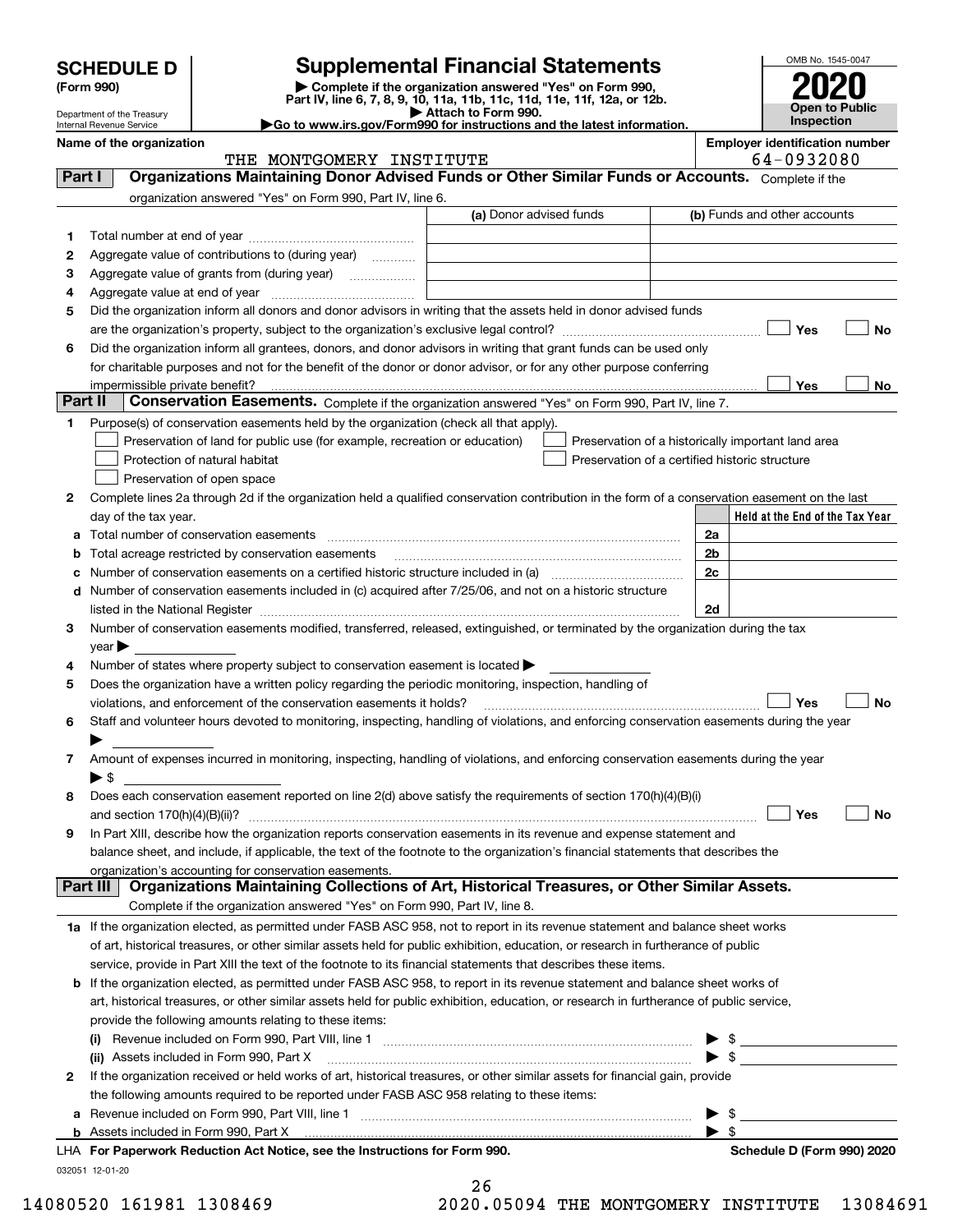|        | Schedule D (Form 990) 2020                                                                                                                                                                                                          | THE MONTGOMERY INSTITUTE       |                              |                                                                                                                                                                                                                                |                      |            | 64-0932080 Page 2   |                        |        |
|--------|-------------------------------------------------------------------------------------------------------------------------------------------------------------------------------------------------------------------------------------|--------------------------------|------------------------------|--------------------------------------------------------------------------------------------------------------------------------------------------------------------------------------------------------------------------------|----------------------|------------|---------------------|------------------------|--------|
|        | Part III<br>Organizations Maintaining Collections of Art, Historical Treasures, or Other Similar Assets (continued)                                                                                                                 |                                |                              |                                                                                                                                                                                                                                |                      |            |                     |                        |        |
| 3      | Using the organization's acquisition, accession, and other records, check any of the following that make significant use of its                                                                                                     |                                |                              |                                                                                                                                                                                                                                |                      |            |                     |                        |        |
|        | collection items (check all that apply):                                                                                                                                                                                            |                                |                              |                                                                                                                                                                                                                                |                      |            |                     |                        |        |
| а      | Public exhibition                                                                                                                                                                                                                   | d                              |                              | Loan or exchange program                                                                                                                                                                                                       |                      |            |                     |                        |        |
| b      | Scholarly research                                                                                                                                                                                                                  | е                              |                              | Other and the control of the control of the control of the control of the control of the control of the control of the control of the control of the control of the control of the control of the control of the control of th |                      |            |                     |                        |        |
| с      | Preservation for future generations                                                                                                                                                                                                 |                                |                              |                                                                                                                                                                                                                                |                      |            |                     |                        |        |
| 4      | Provide a description of the organization's collections and explain how they further the organization's exempt purpose in Part XIII.                                                                                                |                                |                              |                                                                                                                                                                                                                                |                      |            |                     |                        |        |
| 5      | During the year, did the organization solicit or receive donations of art, historical treasures, or other similar assets                                                                                                            |                                |                              |                                                                                                                                                                                                                                |                      |            |                     |                        |        |
|        | to be sold to raise funds rather than to be maintained as part of the organization's collection?                                                                                                                                    |                                |                              |                                                                                                                                                                                                                                |                      |            | Yes                 |                        | No     |
|        | <b>Part IV</b><br>Escrow and Custodial Arrangements. Complete if the organization answered "Yes" on Form 990, Part IV, line 9, or                                                                                                   |                                |                              |                                                                                                                                                                                                                                |                      |            |                     |                        |        |
|        | reported an amount on Form 990, Part X, line 21.                                                                                                                                                                                    |                                |                              |                                                                                                                                                                                                                                |                      |            |                     |                        |        |
|        | 1a Is the organization an agent, trustee, custodian or other intermediary for contributions or other assets not included                                                                                                            |                                |                              |                                                                                                                                                                                                                                |                      |            |                     |                        |        |
|        |                                                                                                                                                                                                                                     |                                |                              |                                                                                                                                                                                                                                |                      |            | Yes                 |                        | No     |
|        | If "Yes," explain the arrangement in Part XIII and complete the following table:                                                                                                                                                    |                                |                              |                                                                                                                                                                                                                                |                      |            |                     |                        |        |
|        |                                                                                                                                                                                                                                     |                                |                              |                                                                                                                                                                                                                                |                      |            | Amount              |                        |        |
| с      | Beginning balance manufactured and contain an account of the state of the state of the state of the state of the state of the state of the state of the state of the state of the state of the state of the state of the state      |                                |                              |                                                                                                                                                                                                                                | 1c                   |            |                     |                        |        |
|        | Additions during the year manufactured and an annual contract of the year manufactured and a set of the year manufactured and a set of the year manufactured and a set of the year manufactured and set of the year manufactur      |                                |                              |                                                                                                                                                                                                                                | 1d                   |            |                     |                        |        |
| е      | Distributions during the year manufactured and continuum and contact the year manufactured and contact the year                                                                                                                     |                                |                              |                                                                                                                                                                                                                                | 1e                   |            |                     |                        |        |
| f      |                                                                                                                                                                                                                                     |                                |                              |                                                                                                                                                                                                                                | 1f                   |            |                     |                        |        |
|        | 2a Did the organization include an amount on Form 990, Part X, line 21, for escrow or custodial account liability?                                                                                                                  |                                |                              |                                                                                                                                                                                                                                |                      |            | Yes                 |                        | No     |
| Part V | <b>b</b> If "Yes," explain the arrangement in Part XIII. Check here if the explanation has been provided on Part XIII                                                                                                               |                                |                              |                                                                                                                                                                                                                                |                      |            |                     |                        |        |
|        | Endowment Funds. Complete if the organization answered "Yes" on Form 990, Part IV, line 10.                                                                                                                                         |                                |                              |                                                                                                                                                                                                                                |                      |            |                     |                        |        |
|        |                                                                                                                                                                                                                                     | (a) Current year<br>1,386,556. | (b) Prior year<br>1,515,121. | (c) Two years back<br>1,551,395.                                                                                                                                                                                               | (d) Three years back | 1,486,873. | (e) Four years back |                        |        |
| 1a     | Beginning of year balance <i>mused in the sea</i> m and the search of the search of the search of the search of the search of the search of the search of the search of the search of the search of the search of the search of the |                                |                              |                                                                                                                                                                                                                                |                      |            |                     | 1,239,953.<br>127,978. |        |
| b      |                                                                                                                                                                                                                                     | 131,394.                       | $-117,838.$                  | $-24, 317.$                                                                                                                                                                                                                    |                      | 75,769.    |                     | 133,893.               |        |
|        | Net investment earnings, gains, and losses                                                                                                                                                                                          |                                |                              |                                                                                                                                                                                                                                |                      |            |                     |                        |        |
| d      |                                                                                                                                                                                                                                     |                                |                              |                                                                                                                                                                                                                                |                      |            |                     |                        |        |
|        | e Other expenditures for facilities                                                                                                                                                                                                 |                                |                              |                                                                                                                                                                                                                                |                      |            |                     |                        | 5,256. |
|        | and programs                                                                                                                                                                                                                        | 11,057.                        | 10,727.                      | 11,957.                                                                                                                                                                                                                        |                      | 11,247.    |                     |                        | 9,695. |
|        |                                                                                                                                                                                                                                     | 1,506,893.                     | 1,386,556.                   | 1,515,121.                                                                                                                                                                                                                     |                      | 1,551,395. |                     | 1,486,873.             |        |
| g      | End of year balance                                                                                                                                                                                                                 |                                |                              |                                                                                                                                                                                                                                |                      |            |                     |                        |        |
| 2      | Provide the estimated percentage of the current year end balance (line 1g, column (a)) held as:                                                                                                                                     |                                |                              |                                                                                                                                                                                                                                |                      |            |                     |                        |        |
|        | Board designated or quasi-endowment                                                                                                                                                                                                 |                                | %                            |                                                                                                                                                                                                                                |                      |            |                     |                        |        |
| b      | Permanent endowment ><br>Term endowment $\blacktriangleright$                                                                                                                                                                       | %<br>%                         |                              |                                                                                                                                                                                                                                |                      |            |                     |                        |        |
| с      | The percentages on lines 2a, 2b, and 2c should equal 100%.                                                                                                                                                                          |                                |                              |                                                                                                                                                                                                                                |                      |            |                     |                        |        |
|        | 3a Are there endowment funds not in the possession of the organization that are held and administered for the organization                                                                                                          |                                |                              |                                                                                                                                                                                                                                |                      |            |                     |                        |        |
|        |                                                                                                                                                                                                                                     |                                |                              |                                                                                                                                                                                                                                |                      |            |                     | Yes                    | No     |
|        | by:<br>(i)                                                                                                                                                                                                                          |                                |                              |                                                                                                                                                                                                                                |                      |            | 3a(i)               |                        | х      |
|        |                                                                                                                                                                                                                                     |                                |                              |                                                                                                                                                                                                                                |                      |            | 3a(ii)              |                        | X      |
|        |                                                                                                                                                                                                                                     |                                |                              |                                                                                                                                                                                                                                |                      |            | 3b                  |                        |        |
|        | Describe in Part XIII the intended uses of the organization's endowment funds.                                                                                                                                                      |                                |                              |                                                                                                                                                                                                                                |                      |            |                     |                        |        |
|        | Land, Buildings, and Equipment.<br><b>Part VI</b>                                                                                                                                                                                   |                                |                              |                                                                                                                                                                                                                                |                      |            |                     |                        |        |
|        | Complete if the organization answered "Yes" on Form 990, Part IV, line 11a. See Form 990, Part X, line 10.                                                                                                                          |                                |                              |                                                                                                                                                                                                                                |                      |            |                     |                        |        |
|        | Description of property                                                                                                                                                                                                             | (a) Cost or other              |                              | (b) Cost or other                                                                                                                                                                                                              | (c) Accumulated      |            | (d) Book value      |                        |        |
|        |                                                                                                                                                                                                                                     | basis (investment)             |                              | basis (other)                                                                                                                                                                                                                  | depreciation         |            |                     |                        |        |
|        |                                                                                                                                                                                                                                     |                                |                              |                                                                                                                                                                                                                                |                      |            |                     |                        |        |
| b      |                                                                                                                                                                                                                                     |                                |                              |                                                                                                                                                                                                                                |                      |            |                     |                        |        |
|        |                                                                                                                                                                                                                                     |                                | 3,765.                       |                                                                                                                                                                                                                                | 3,765.               |            |                     |                        | $0$ .  |
| d      |                                                                                                                                                                                                                                     | 58,878.                        |                              |                                                                                                                                                                                                                                | 54,096.              |            |                     | 4,782.                 |        |
|        | e Other                                                                                                                                                                                                                             |                                |                              |                                                                                                                                                                                                                                |                      |            |                     |                        |        |
|        |                                                                                                                                                                                                                                     |                                |                              |                                                                                                                                                                                                                                |                      |            |                     | 4,782.                 |        |

**Schedule D (Form 990) 2020**

032052 12-01-20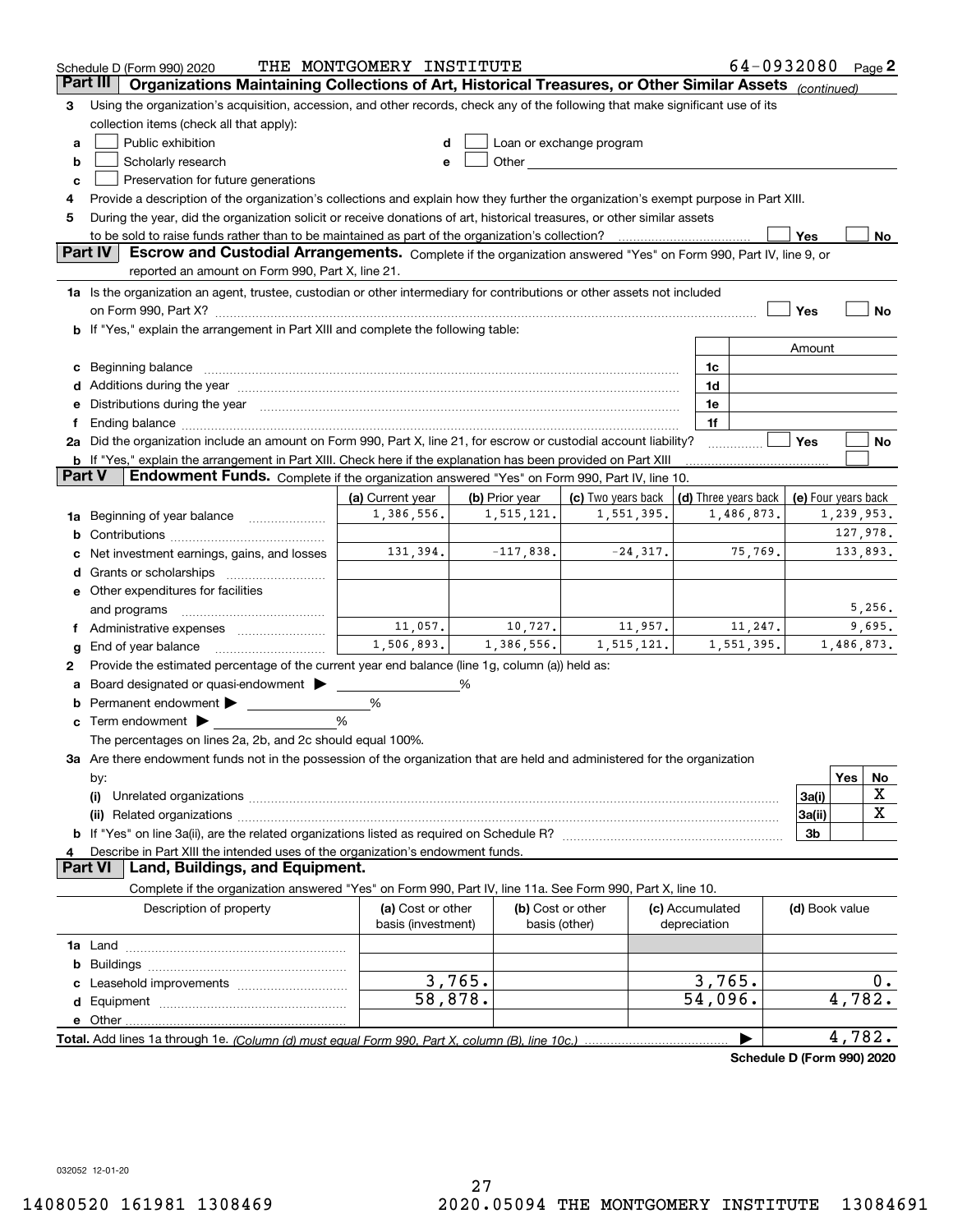| Schedule D (Form 990) 2020               | THE MONTGOMERY INSTITUTE | 64-0932080 | Page |
|------------------------------------------|--------------------------|------------|------|
| Part VII Investments - Other Securities. |                          |            |      |

### (a) Description of security or category (including name of security)  $\vert$  (b) Book value  $\vert$  (c) **(1)** Financial derivatives ~~~~~~~~~~~~~~~ **(2)** Closely held equity interests Complete if the organization answered "Yes" on Form 990, Part IV, line 11b. See Form 990, Part X, line 12.  $(b)$  Book value  $\overline{C}$  (c) Method of valuation: Cost or end-of-year market value ~~~~~~~~~~~

| (3) Other                                                                              |  |
|----------------------------------------------------------------------------------------|--|
| (A)                                                                                    |  |
| (B)                                                                                    |  |
| (C)                                                                                    |  |
| (D)                                                                                    |  |
| (E)                                                                                    |  |
| (F)                                                                                    |  |
| (G)                                                                                    |  |
| (H)                                                                                    |  |
| Total. (Col. (b) must equal Form 990, Part X, col. (B) line 12.) $\blacktriangleright$ |  |

## **Part VIII Investments - Program Related.**

Complete if the organization answered "Yes" on Form 990, Part IV, line 11c. See Form 990, Part X, line 13.

| (a) Description of investment                                       | (b) Book value | (c) Method of valuation: Cost or end-of-year market value |
|---------------------------------------------------------------------|----------------|-----------------------------------------------------------|
| (1)                                                                 |                |                                                           |
| (2)                                                                 |                |                                                           |
| (3)                                                                 |                |                                                           |
| (4)                                                                 |                |                                                           |
| (5)                                                                 |                |                                                           |
| (6)                                                                 |                |                                                           |
| (7)                                                                 |                |                                                           |
| (8)                                                                 |                |                                                           |
| (9)                                                                 |                |                                                           |
| Total. (Col. (b) must equal Form 990, Part X, col. (B) line $13$ .) |                |                                                           |

# **Part IX Other Assets.**

Complete if the organization answered "Yes" on Form 990, Part IV, line 11d. See Form 990, Part X, line 15.

| (a) Description                                                                                                   | (b) Book value |
|-------------------------------------------------------------------------------------------------------------------|----------------|
| (1)                                                                                                               |                |
| (2)                                                                                                               |                |
| (3)                                                                                                               |                |
| (4)                                                                                                               |                |
| (5)                                                                                                               |                |
| (6)                                                                                                               |                |
| (7)                                                                                                               |                |
| (8)                                                                                                               |                |
| (9)                                                                                                               |                |
|                                                                                                                   |                |
| <b>Other Liabilities.</b><br>Part $X$                                                                             |                |
| Complete if the organization answered "Yes" on Form 990, Part IV, line 11e or 11f. See Form 990, Part X, line 25. |                |

| 1.            | (a) Description of liability | (b) Book value |
|---------------|------------------------------|----------------|
| (1)           | Federal income taxes         |                |
| (2)           |                              |                |
| (3)           |                              |                |
| (4)           |                              |                |
| $\frac{1}{2}$ |                              |                |
| (6)           |                              |                |
| $\frac{7}{2}$ |                              |                |
| (8)           |                              |                |
| (9)           |                              |                |
|               |                              |                |

*(Column (b) must equal Form 990, Part X, col. (B) line 25.)* 

**2.**Liability for uncertain tax positions. In Part XIII, provide the text of the footnote to the organization's financial statements that reports the organization's liability for uncertain tax positions under FASB ASC 740. Check here if the text of the footnote has been provided in Part XIII

**Schedule D (Form 990) 2020**

 $\mathcal{L}^{\text{max}}$ 

032053 12-01-20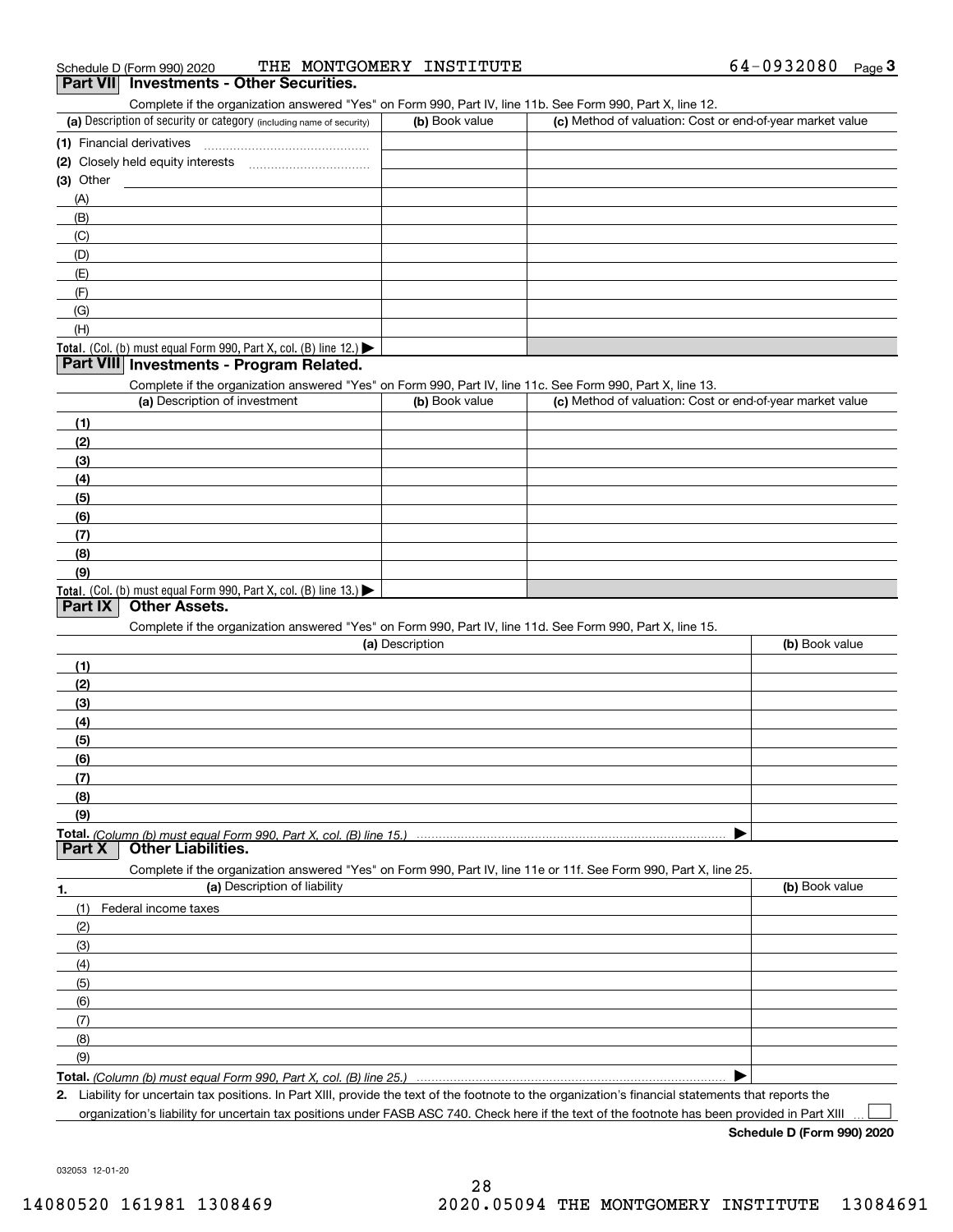|   | THE MONTGOMERY INSTITUTE<br>Schedule D (Form 990) 2020                                                                                                                                                                              |                | $64 - 0932080$ Page 4 |  |  |  |
|---|-------------------------------------------------------------------------------------------------------------------------------------------------------------------------------------------------------------------------------------|----------------|-----------------------|--|--|--|
|   | Reconciliation of Revenue per Audited Financial Statements With Revenue per Return.<br>Part XI                                                                                                                                      |                |                       |  |  |  |
|   | Complete if the organization answered "Yes" on Form 990, Part IV, line 12a.                                                                                                                                                         |                |                       |  |  |  |
| 1 | Total revenue, gains, and other support per audited financial statements                                                                                                                                                            |                | $\mathbf{1}$          |  |  |  |
| 2 | Amounts included on line 1 but not on Form 990, Part VIII, line 12:                                                                                                                                                                 |                |                       |  |  |  |
| a |                                                                                                                                                                                                                                     | 2a             |                       |  |  |  |
| b |                                                                                                                                                                                                                                     | 2 <sub>b</sub> |                       |  |  |  |
| c |                                                                                                                                                                                                                                     | 2c             |                       |  |  |  |
| d | Other (Describe in Part XIII.)                                                                                                                                                                                                      | 2d             |                       |  |  |  |
| е | Add lines 2a through 2d <b>[10]</b> University of the state of the state of the state of the state of the state of the state of the state of the state of the state of the state of the state of the state of the state of the stat |                | <b>2e</b>             |  |  |  |
| 3 |                                                                                                                                                                                                                                     |                | 3                     |  |  |  |
|   | Amounts included on Form 990, Part VIII, line 12, but not on line 1:                                                                                                                                                                |                |                       |  |  |  |
| a | Investment expenses not included on Form 990, Part VIII, line 7b                                                                                                                                                                    | 4a             |                       |  |  |  |
| b | Other (Describe in Part XIII.)                                                                                                                                                                                                      | 4 <sub>b</sub> |                       |  |  |  |
|   | Add lines 4a and 4b                                                                                                                                                                                                                 | 4с             |                       |  |  |  |
| 5 |                                                                                                                                                                                                                                     |                | 5                     |  |  |  |
|   | Part XII Reconciliation of Expenses per Audited Financial Statements With Expenses per Return.                                                                                                                                      |                |                       |  |  |  |
|   | Complete if the organization answered "Yes" on Form 990, Part IV, line 12a.                                                                                                                                                         |                |                       |  |  |  |
| 1 |                                                                                                                                                                                                                                     |                | $\mathbf{1}$          |  |  |  |
| 2 | Amounts included on line 1 but not on Form 990, Part IX, line 25:                                                                                                                                                                   |                |                       |  |  |  |
| a |                                                                                                                                                                                                                                     | 2a             |                       |  |  |  |
|   |                                                                                                                                                                                                                                     | 2 <sub>b</sub> |                       |  |  |  |
| c |                                                                                                                                                                                                                                     | 2c             |                       |  |  |  |
| d | Other (Describe in Part XIII.) (COLORGIAN CONTEXT) and the Contract of the Contract of Contract of Contract of                                                                                                                      | 2d             |                       |  |  |  |
|   |                                                                                                                                                                                                                                     | 2e             |                       |  |  |  |
| з |                                                                                                                                                                                                                                     |                | 3                     |  |  |  |
| 4 | Amounts included on Form 990, Part IX, line 25, but not on line 1:                                                                                                                                                                  |                |                       |  |  |  |
| a |                                                                                                                                                                                                                                     | 4a             |                       |  |  |  |
| b |                                                                                                                                                                                                                                     | 4b.            |                       |  |  |  |
|   | Add lines 4a and 4b<br>4c                                                                                                                                                                                                           |                |                       |  |  |  |
|   |                                                                                                                                                                                                                                     |                | 5                     |  |  |  |
|   | Part XIII Supplemental Information.                                                                                                                                                                                                 |                |                       |  |  |  |

Provide the descriptions required for Part II, lines 3, 5, and 9; Part III, lines 1a and 4; Part IV, lines 1b and 2b; Part V, line 4; Part X, line 2; Part XI, lines 2d and 4b; and Part XII, lines 2d and 4b. Also complete this part to provide any additional information.

# FORM 990 PRESENTATION TO BOARD

|  |  |  |  |  |  |  |  |  | PART VI: SECTION B; 11A - WILLIAM S. CRAWFORD, PRESIDENT, REVIEWS FORM |  |  |
|--|--|--|--|--|--|--|--|--|------------------------------------------------------------------------|--|--|
|--|--|--|--|--|--|--|--|--|------------------------------------------------------------------------|--|--|

# 990 AND PRESENTS TO THE BOARD OF DIRECTORS FOR REVIEW PRIOR TO SIGNING

AND FILING FORM 990.

032054 12-01-20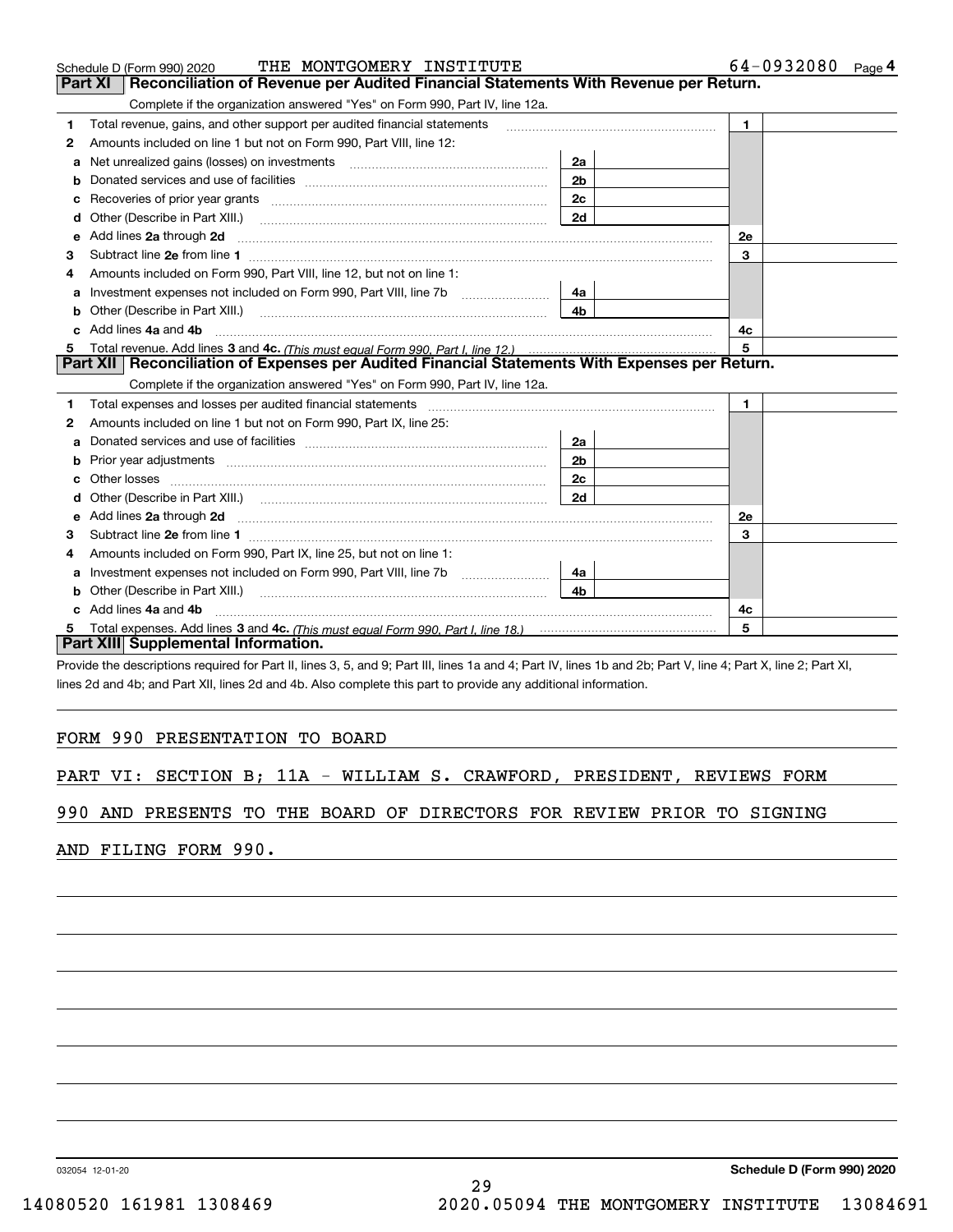**(Form 990 or 990-EZ)**

Department of the Treasury Internal Revenue Service Name of the organization

**Complete to provide information for responses to specific questions on Form 990 or 990-EZ or to provide any additional information. | Attach to Form 990 or 990-EZ. | Go to www.irs.gov/Form990 for the latest information. SCHEDULE O Supplemental Information to Form 990 or 990-EZ**



**Employer identification number** THE MONTGOMERY INSTITUTE THE 64-0932080

Form 990, Item K, Other Form of Organization:

NOT-FOR-PROF

Form 990, Part I, Line 1, Description of Organization Mission: STRATEGIC THINKING & ANALYSIS, & INFO. DISSEMINATION AMONG EAST MS AND WEST AL.

Form 990, Part III, Line 1, Description of Organization Mission: REVENUE LAW (REFERRED TO IN THESE ARTICLES OF INCORPORATION AS THE "CODE"): TO EDUCATE, TRAIN, AND INFORM CITIZEN LEADERS WHO WILL THEN BE ABLE TO INSTIGATE, NURTURE, PROMOTE, COORDINATE, AND ASSIST IN THE FORMATION, DIRECTION, AND EXECUTION OF UNDERTAKINGS LEADING TO THE UPBUILDING OF COMMUNITIES IN THE EASTERN PORTION OF MISSISSIPPI AND WESTERN PORTION OF ALABAMA, WITH EMPHASIS ON ACTIVITIES THAT REVITALIZE OR STABILIZE LOW- OR MODERATE-INCOME GEOGRAPHIES AND DISTRESSED OR UNDERSERVED NONMETROPOLITAN MIDDLE-INCOME GEOGRAPHIES DESIGNATED BY THE BOARD OF GOVERNORS OF THE FEDERAL RESERVE SYSTEM, FEDERAL DEPOSIT INSURANCE CORPORATION, AND OFFICE OF THE COMPTROLLER OF THE CURRENCY. IN ACCORDANCE WITH THIS PURPOSE, T

032211 11-20-20 LHA For Paperwork Reduction Act Notice, see the Instructions for Form 990 or 990-EZ. Schedule O (Form 990 or 990-EZ) 2020 Form 990, Part III, Line 4a, Program Service Accomplishments: thinking services to area community colleges for pursuit of innovative programs and resources for workforce development and cyber security education; 2) coordinated research and planning sessions among health care providers and community leaders to operate the Community Health Improvement Network, a HRSA designated rural health network.

30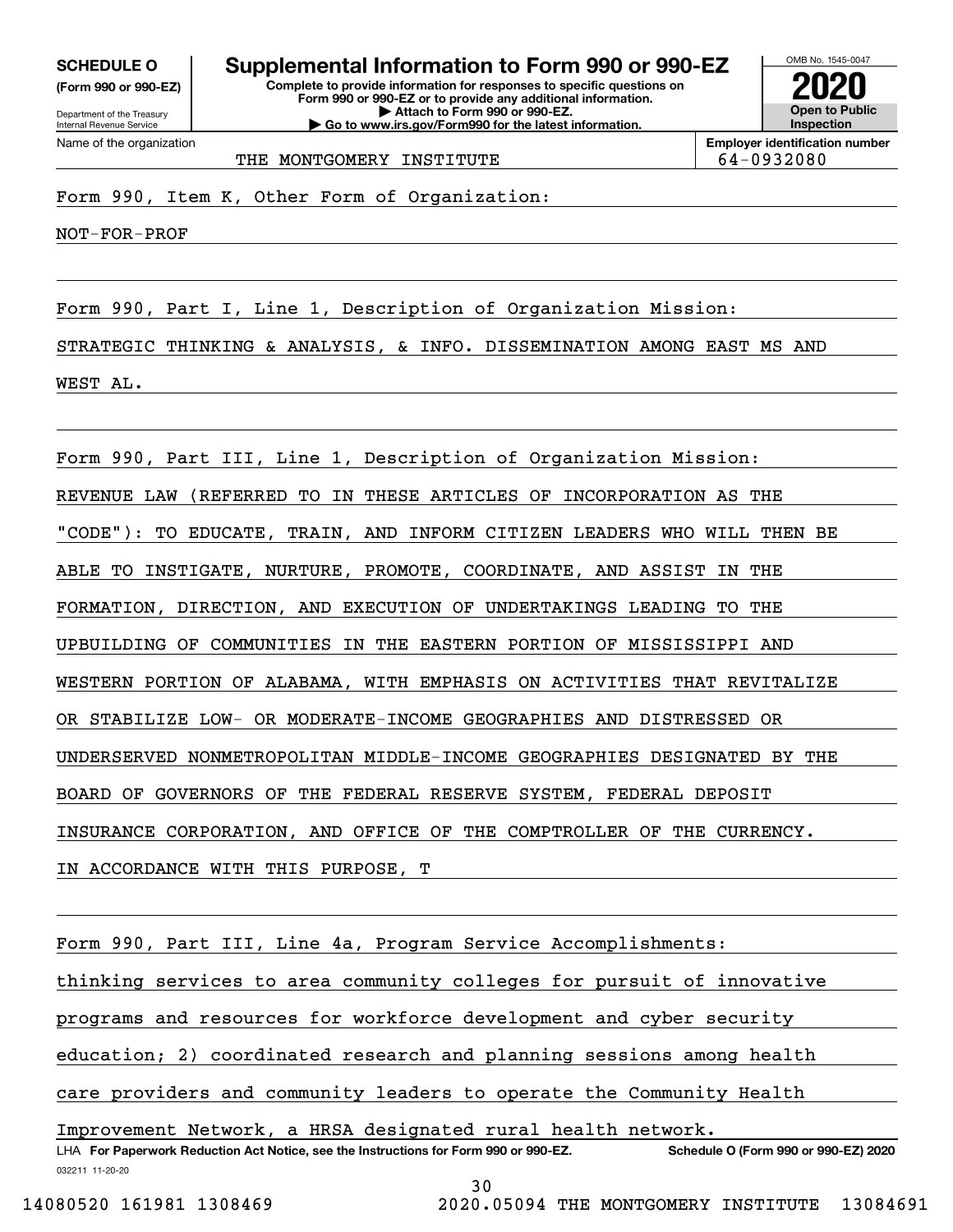| Schedule O (Form 990 or 990-EZ) 2020                                                    | Page 2                                              |
|-----------------------------------------------------------------------------------------|-----------------------------------------------------|
| Name of the organization<br>THE MONTGOMERY INSTITUTE                                    | <b>Employer identification number</b><br>64-0932080 |
| Information Dissemination: The Montgomery Institute continued as the<br>$\mathcal{C}$ ) |                                                     |
| sponsor of the Kemper, Neshoba, and Noxubee Counties tobacco-free                       |                                                     |
| coalition program that disseminates anti-tobacco information to                         |                                                     |
| students in three counties of East Mississippi. TMI maintains its                       |                                                     |
| www.tmi.ms website to provide information to citizens and community                     |                                                     |
| leaders in the bi-state region.                                                         |                                                     |
| D) Resource Gathering: During this fiscal year, The Montgomery                          |                                                     |
| Institute received grants and contributions supporting seven                            |                                                     |
| initiatives that addressed leadership and workforce development,                        |                                                     |
| strategic thinking and analysis, and information dissemination: 1)                      |                                                     |
| public funds supporting the ARC four-county revitalization program; 2)                  |                                                     |
| private foundation and business and individual gifts supporting the                     |                                                     |
| Meridian Freedom Project; and 3) public funds supporting the Kemper,                    |                                                     |
| Neshoba, and Noxubee Counties tobacco-free coalition program. TMI also                  |                                                     |
| maintained its endowment. TMI received contributions from individuals                   |                                                     |
| and businesses to be used as matching funds for grants and to support                   |                                                     |
| operations.                                                                             |                                                     |
| E) Activities that revitalize or stabilize low- or moderate-income                      |                                                     |
| people or geographies in the region: Through the Meridian Freedom                       |                                                     |
| Project TMI provided services to 42 low-to-moderate income students                     |                                                     |
| from the following public and private schools in Lauderdale and Clarke                  |                                                     |
| County: Northwest Middle School, Magnolia Middle School, Carver Middle                  |                                                     |
| School, Meridian High School, Southeast, Lamar School, Northeast                        |                                                     |
| Lauderdale, Northeast Lauderdale, West Lauderdale, West Lauderdale,                     |                                                     |
| Russell Christian Academy, Community Christian School, and Quitman High                 |                                                     |
| School. TMI also provided support services for the Community Health                     |                                                     |
| Improvement Network, a $501(c)(3)$ charitable organization created to                   |                                                     |
| improve health care outcomes for the low-income, underserved population                 |                                                     |
| 032212 11-20-20<br>31                                                                   | Schedule O (Form 990 or 990-EZ) 2020                |

14080520 161981 1308469 2020.05094 THE MONTGOMERY INSTITUTE 13084691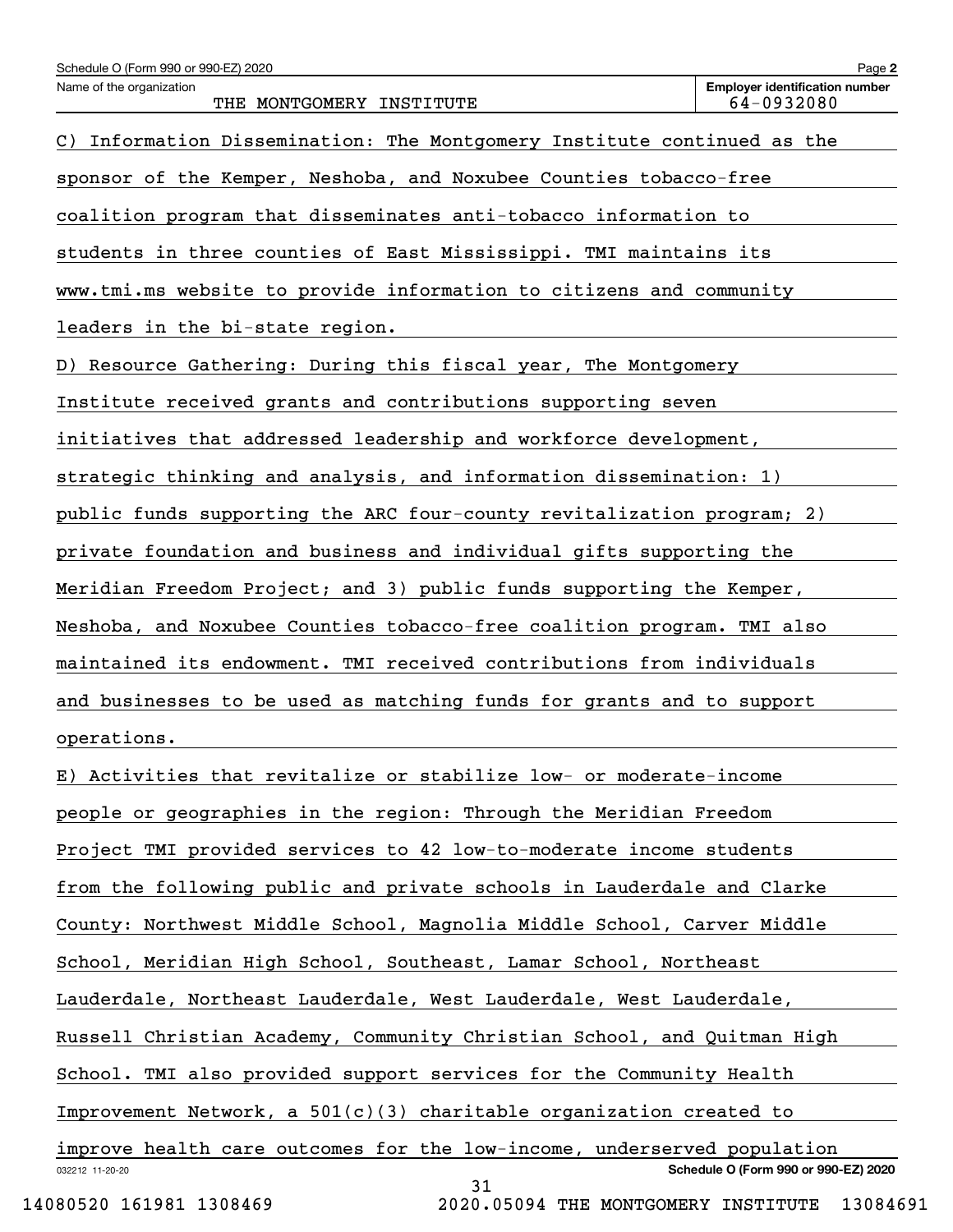| Schedule O (Form 990 or 990-EZ) 2020 |  |  |
|--------------------------------------|--|--|
|                                      |  |  |

THE MONTGOMERY INSTITUTE THE MONTGOMERY ON STRITUTE

**2**Echedule O (Form 990 or 990-EZ) 2020<br>Name of the organization **number** Name of the organization **number** 

in Lauderdale County.

Form 990, Part VI, Section B, line 11b:

THE ORGANIZATION HAS A COMMITTEE THAT ASSUMES RESPONSIBILITY FOR OVERSIGHT

OF THE BOARD.

Form 990, Part VI, Section C, Line 19:

THE ORGANIZATION MAKES ITS FORM 990 AVAILABLE TO PUBLIC INSPECTION UPON

REQUEST.

**Schedule O (Form 990 or 990-EZ) 2020**

032212 11-20-20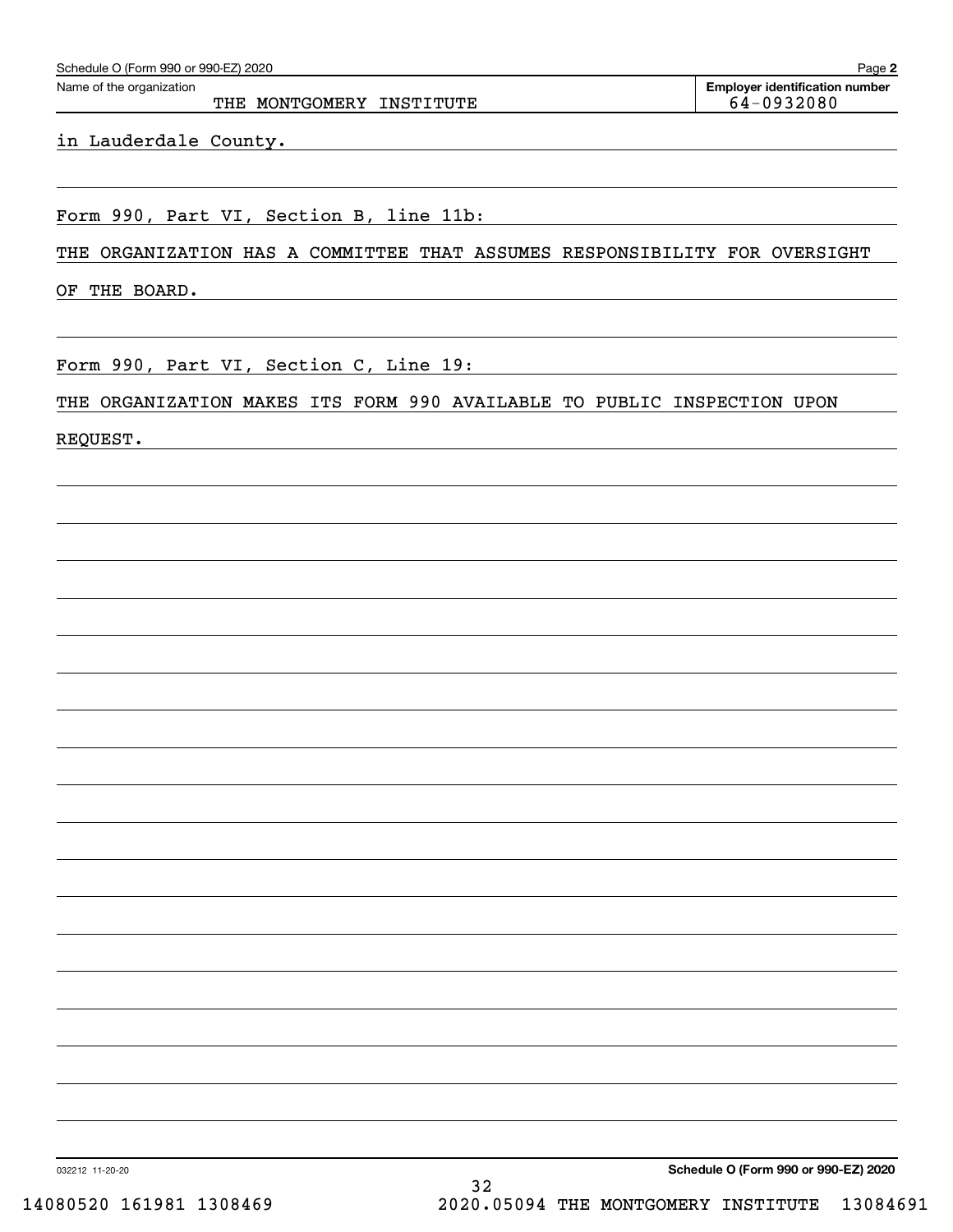| Form |                                                        |  |
|------|--------------------------------------------------------|--|
|      | Department of the Treasury<br>Internal Revenue Service |  |
|      |                                                        |  |

# **Depreciation and Amortization**

**(Including Information on Listed Property)** 990 **2020**

OMB No. 1545-0172

Attachment Sequence No.

**| Attach to your tax return.**

**| Go to www.irs.gov/Form4562 for instructions and the latest information. <sup>179</sup>**

|         | Name(s) shown on return                                                                                                                                                                                                        |                                            |                                                                                    |                              |                        | Business or activity to which this form relates |              | Identifying number         |
|---------|--------------------------------------------------------------------------------------------------------------------------------------------------------------------------------------------------------------------------------|--------------------------------------------|------------------------------------------------------------------------------------|------------------------------|------------------------|-------------------------------------------------|--------------|----------------------------|
|         | THE MONTGOMERY INSTITUTE                                                                                                                                                                                                       |                                            |                                                                                    |                              |                        | Form 990 Page 10                                |              | $64 - 0932080$             |
| Part I  | Election To Expense Certain Property Under Section 179 Note: If you have any listed property, complete Part V before you complete Part I.                                                                                      |                                            |                                                                                    |                              |                        |                                                 |              |                            |
| 1.      | Maximum amount (see instructions)                                                                                                                                                                                              |                                            |                                                                                    |                              |                        |                                                 | 1            | 1,040,000.                 |
| 2       | Total cost of section 179 property placed in service (see instructions) manufactured cost of section 179 property placed in service (see instructions)                                                                         |                                            |                                                                                    |                              |                        |                                                 | $\mathbf{2}$ |                            |
| З       |                                                                                                                                                                                                                                |                                            |                                                                                    |                              |                        |                                                 | 3            | 2,590,000.                 |
| 4       | Reduction in limitation. Subtract line 3 from line 2. If zero or less, enter -0-                                                                                                                                               |                                            |                                                                                    |                              |                        |                                                 | 4            |                            |
| 5       | Dollar limitation for tax year. Subtract line 4 from line 1. If zero or less, enter -0-. If married filing separately, see instructions                                                                                        |                                            |                                                                                    |                              |                        |                                                 | 5            |                            |
| 6       | (a) Description of property                                                                                                                                                                                                    |                                            |                                                                                    | (b) Cost (business use only) |                        | (c) Elected cost                                |              |                            |
|         |                                                                                                                                                                                                                                |                                            |                                                                                    |                              |                        |                                                 |              |                            |
|         |                                                                                                                                                                                                                                |                                            |                                                                                    |                              |                        |                                                 |              |                            |
|         |                                                                                                                                                                                                                                |                                            |                                                                                    |                              |                        |                                                 |              |                            |
|         |                                                                                                                                                                                                                                |                                            |                                                                                    |                              |                        |                                                 |              |                            |
|         | <b>7</b> Listed property. Enter the amount from line 29                                                                                                                                                                        |                                            |                                                                                    |                              | 7                      |                                                 |              |                            |
|         |                                                                                                                                                                                                                                |                                            |                                                                                    |                              |                        |                                                 | 8            |                            |
|         |                                                                                                                                                                                                                                |                                            |                                                                                    |                              |                        |                                                 | 9            |                            |
| 10.     |                                                                                                                                                                                                                                |                                            |                                                                                    |                              |                        |                                                 | 10           |                            |
| 11.     | Business income limitation. Enter the smaller of business income (not less than zero) or line 5                                                                                                                                |                                            |                                                                                    |                              |                        |                                                 | 11           |                            |
|         |                                                                                                                                                                                                                                |                                            |                                                                                    |                              |                        |                                                 | 12           |                            |
|         | 13 Carryover of disallowed deduction to 2021. Add lines 9 and 10, less line 12                                                                                                                                                 |                                            |                                                                                    |                              | 13                     |                                                 |              |                            |
|         | Note: Don't use Part II or Part III below for listed property. Instead, use Part V.                                                                                                                                            |                                            |                                                                                    |                              |                        |                                                 |              |                            |
| Part II | Special Depreciation Allowance and Other Depreciation (Don't include listed property.)                                                                                                                                         |                                            |                                                                                    |                              |                        |                                                 |              |                            |
|         | 14 Special depreciation allowance for qualified property (other than listed property) placed in service during                                                                                                                 |                                            |                                                                                    |                              |                        |                                                 |              |                            |
|         | the tax year                                                                                                                                                                                                                   |                                            |                                                                                    |                              |                        |                                                 | 14           |                            |
|         | 15 Property subject to section 168(f)(1) election material content content content of the content of the content of the content of the content of the content of the content of the content of the content of the content of t |                                            |                                                                                    |                              |                        |                                                 | 15           |                            |
|         | <b>16</b> Other depreciation (including ACRS)                                                                                                                                                                                  |                                            |                                                                                    |                              |                        |                                                 | 16           |                            |
|         | Part III<br><b>MACRS Depreciation (Don't include listed property. See instructions.)</b>                                                                                                                                       |                                            |                                                                                    |                              |                        |                                                 |              |                            |
|         |                                                                                                                                                                                                                                |                                            |                                                                                    |                              |                        |                                                 |              |                            |
|         |                                                                                                                                                                                                                                |                                            | <b>Section A</b>                                                                   |                              |                        |                                                 |              |                            |
|         | 17 MACRS deductions for assets placed in service in tax years beginning before 2020                                                                                                                                            |                                            |                                                                                    |                              |                        |                                                 | 17           | 1,251.                     |
|         | 18 If you are electing to group any assets placed in service during the tax year into one or more general asset accounts, check here                                                                                           |                                            |                                                                                    |                              |                        | ▶                                               |              |                            |
|         | Section B - Assets Placed in Service During 2020 Tax Year Using the General Depreciation System                                                                                                                                |                                            |                                                                                    |                              |                        |                                                 |              |                            |
|         | (a) Classification of property                                                                                                                                                                                                 | (b) Month and<br>vear placed<br>in service | (c) Basis for depreciation<br>(business/investment use<br>only - see instructions) |                              | (d) Recovery<br>period | (e) Convention                                  | (f) Method   | (g) Depreciation deduction |
| 19a     | 3-year property                                                                                                                                                                                                                |                                            |                                                                                    |                              |                        |                                                 |              |                            |
| b       | 5-year property                                                                                                                                                                                                                |                                            |                                                                                    |                              |                        |                                                 |              |                            |
| c       | 7-year property                                                                                                                                                                                                                |                                            |                                                                                    |                              |                        |                                                 |              |                            |
| d       | 10-year property                                                                                                                                                                                                               |                                            |                                                                                    |                              |                        |                                                 |              |                            |
| е       | 15-year property                                                                                                                                                                                                               |                                            |                                                                                    |                              |                        |                                                 |              |                            |
| f       | 20-year property                                                                                                                                                                                                               |                                            |                                                                                    |                              |                        |                                                 |              |                            |
| g       | 25-year property                                                                                                                                                                                                               |                                            |                                                                                    |                              | 25 yrs.                |                                                 | S/L          |                            |
|         |                                                                                                                                                                                                                                |                                            |                                                                                    |                              | 27.5 yrs.              | ΜM                                              | S/L          |                            |
| h       | Residential rental property                                                                                                                                                                                                    | $\prime$                                   |                                                                                    |                              | 27.5 yrs.              | ММ                                              | S/L          |                            |
|         |                                                                                                                                                                                                                                |                                            |                                                                                    |                              | 39 yrs.                | ММ                                              | S/L          |                            |
| j.      | Nonresidential real property                                                                                                                                                                                                   |                                            |                                                                                    |                              |                        | MМ                                              | S/L          |                            |
|         | Section C - Assets Placed in Service During 2020 Tax Year Using the Alternative Depreciation System                                                                                                                            |                                            |                                                                                    |                              |                        |                                                 |              |                            |
| 20a     | Class life                                                                                                                                                                                                                     |                                            |                                                                                    |                              |                        |                                                 | S/L          |                            |
| b       | 12-year                                                                                                                                                                                                                        |                                            |                                                                                    |                              | 12 yrs.                |                                                 | S/L          |                            |
| c       | 30-year                                                                                                                                                                                                                        |                                            |                                                                                    |                              | 30 yrs.                | MM                                              | S/L          |                            |
| d       | 40-year                                                                                                                                                                                                                        | $\prime$                                   |                                                                                    |                              | 40 yrs.                | ΜM                                              | S/L          |                            |
|         | <b>Part IV</b><br><b>Summary (See instructions.)</b>                                                                                                                                                                           |                                            |                                                                                    |                              |                        |                                                 |              |                            |
|         | 21 Listed property. Enter amount from line 28                                                                                                                                                                                  |                                            |                                                                                    |                              |                        |                                                 | 21           |                            |
|         | 22 Total. Add amounts from line 12, lines 14 through 17, lines 19 and 20 in column (g), and line 21.                                                                                                                           |                                            |                                                                                    |                              |                        |                                                 |              |                            |
|         | Enter here and on the appropriate lines of your return. Partnerships and S corporations - see instr.                                                                                                                           |                                            |                                                                                    |                              |                        |                                                 | 22           | 1,251.                     |
|         | 23 For assets shown above and placed in service during the current year, enter the<br>portion of the basis attributable to section 263A costs                                                                                  |                                            |                                                                                    |                              | 23                     |                                                 |              |                            |

o<sub>16251</sub> 12-18-20 LHA **For Paperwork Reduction Act Notice, see separate** *i***nstructions. And the comment of the separate instructions And the separate instructions. A set the set of the set of the set of the set of t**